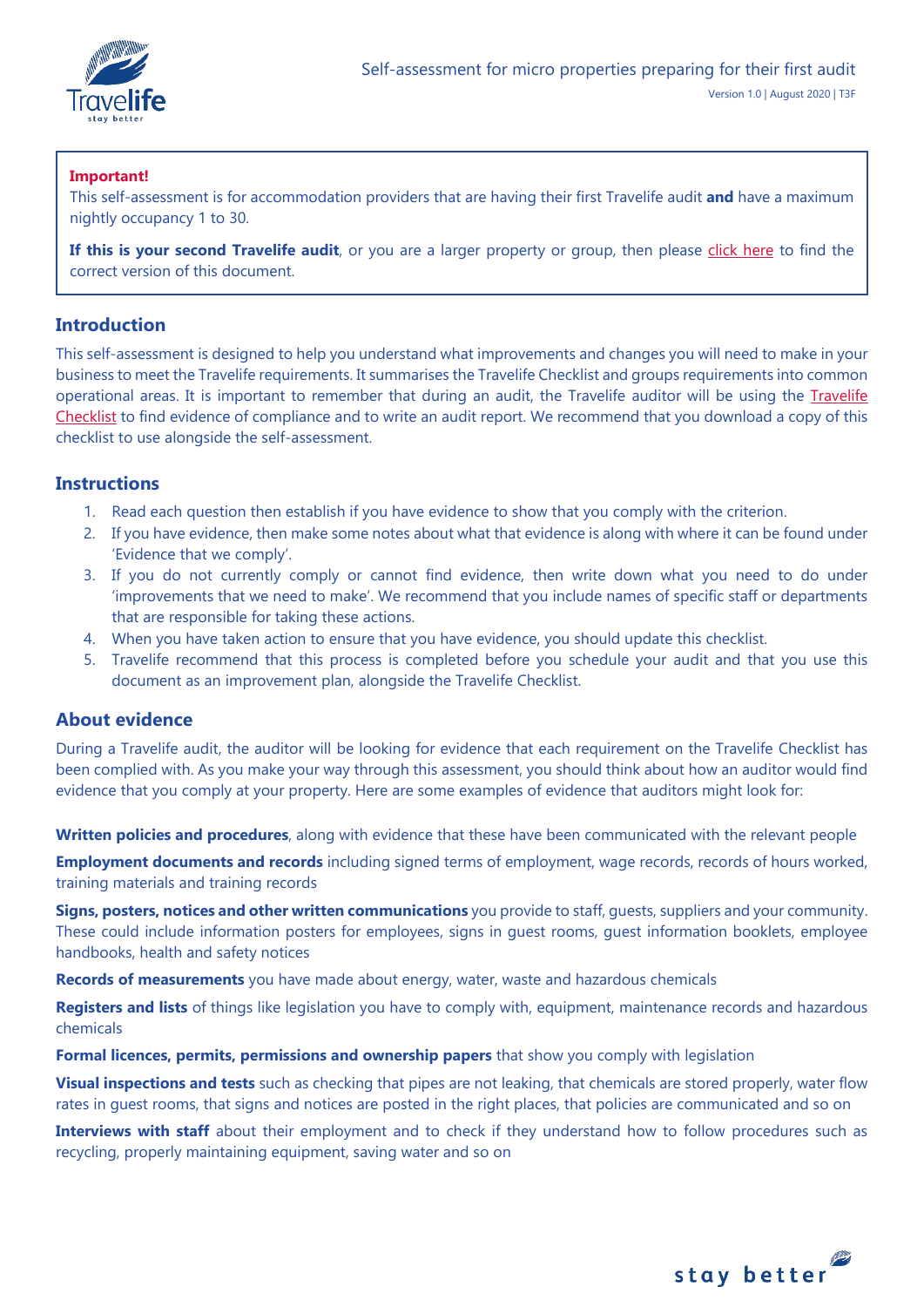# **Examples**

Here is an example showing how to complete the assessment.

## Question 6

Do you ensure that your environmental, labour and human rights, local community relations, quality and health and safety policy documents, or the relevant parts of them, are:

- − Available in staff areas and in the languages that all of your staff understand
- − Available in guest areas and in the languages most commonly understood by your guests
- − Published on your website in the languages most commonly understood by your guests, your local community and other key stakeholders
- Provided to your suppliers and subcontractors

**Travelife Checklist criteria/criterion:** 7 + 8 + 9 + 121

Evidence that we comply

*The sustainability policies are published on our website and displayed on guest and staff noticeboards in English and Spanish* 

Improvements we need to make

*German translation and we need to email it to our suppliers*

# **Creating an improvement plan**

How you write your plan is up to you and we have provided an example below of one way you could do it. We strongly recommend that it includes a list of the Travelife criteria that you do not yet comply with, what actions must be taken, who will be responsible for each one and deadlines.

| Criteria<br>No. | Travelife requirement                                                                                                    | Actions/to do                                                                                                                                                                          | Person/department<br>responsible | <b>Notes</b>                                                                                   | Deadline |
|-----------------|--------------------------------------------------------------------------------------------------------------------------|----------------------------------------------------------------------------------------------------------------------------------------------------------------------------------------|----------------------------------|------------------------------------------------------------------------------------------------|----------|
| 21 to<br>23     | Do you record<br>energy consumption<br>daily, weekly or<br>monthly?<br>Do you record<br>energy used from<br>all sources? | Create spreadsheet from<br>Travelife template<br>Find out from head<br>engineer all of the fuel<br>sources and how they are<br>recorded<br>Agree process for<br>recording on a regular | General manager<br>Head engineer | Make sure<br>head engineer<br>has copy of<br>Travelife<br>Checklist.<br>guides and<br>template | 20DEC    |
|                 |                                                                                                                          | basis                                                                                                                                                                                  |                                  |                                                                                                |          |

# **More information and resources**

- − The [Travelife Checklists](https://travelifestaybetter.com/travelife-standard-checklists/) are available in a variety of languages
- − The Sustainability Toolkit in the [Member Zone](https://travelifestaybetter.com/accommodation-member-zone/) contains guides, templates and examples to help you
- − The Audit Preparation guide in the [Member Zone](https://travelifestaybetter.com/accommodation-member-zone/) also contains information to help you prepare for your audit
- You can contact [info@travelife.org](mailto:info@travelife.org) at any time if you have any questions or require further support

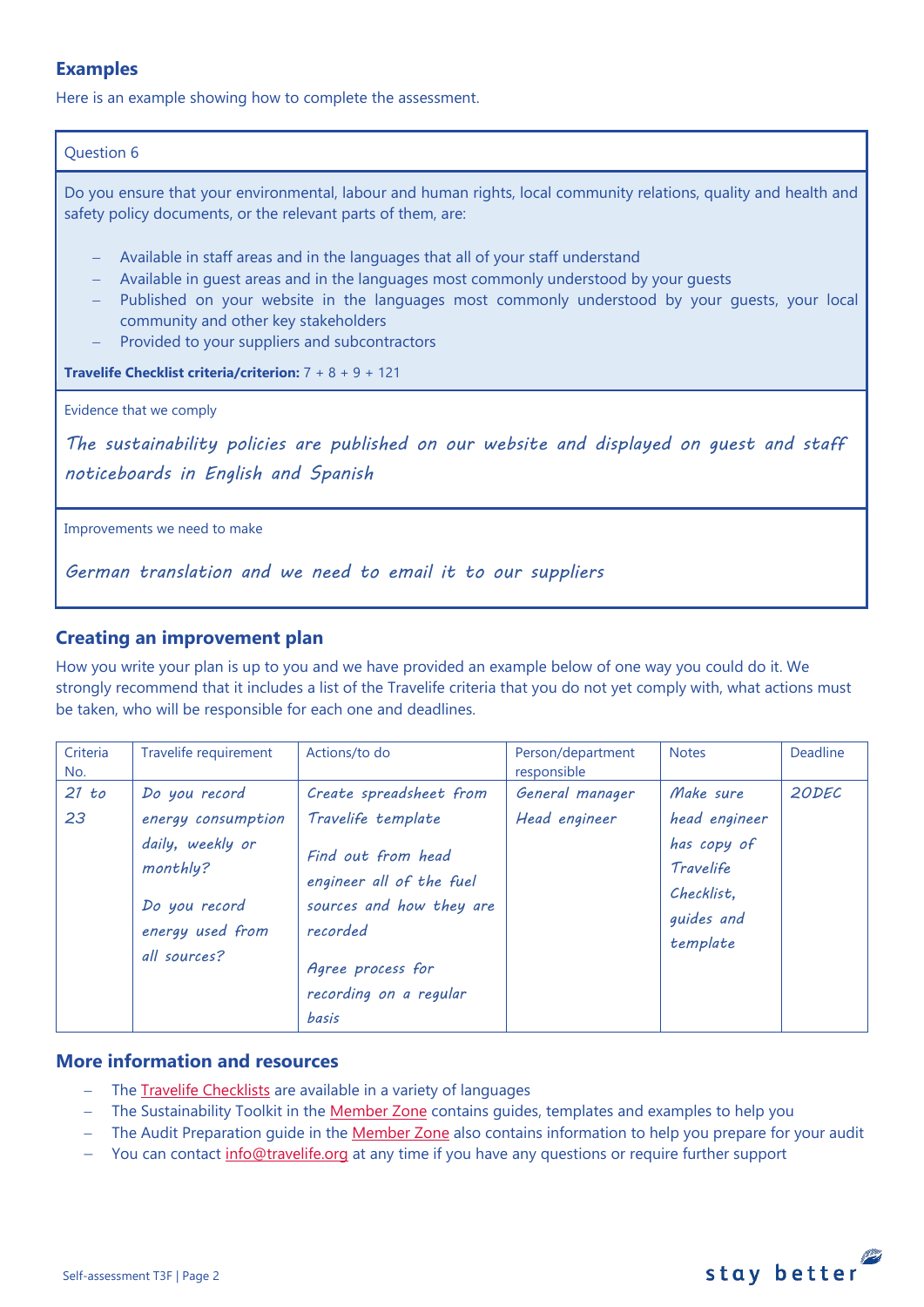# **Contents**

You can click on the links below to go straight to the section you would like to work on or keep scrolling to start the assessment from the beginning.

# **[Legislation](#page-3-0)**

[Question 1:](#page-3-1) Creating and maintaining a legal register [Question 2:](#page-3-2) Regulations for biodiversity and historical artifacts [Question 3:](#page-4-0) Licences and permits [Question 4:](#page-4-1) Travelife Declaration of Compliance

## **[Policies](#page-5-0)**

[Question 5:](#page-5-1) The policies you need to have in place [Question 6:](#page-8-0) Making policies available and accessible

## **[Internal resourcing and support](#page-8-1)**

[Question 7:](#page-9-0) Staff resourcing [Question 8:](#page-9-1) Training and engagement [Question 9:](#page-10-0) Staff and subcontractor engagement

### **[Assessing and communicating your progress](#page-10-0)**

[Question 10:](#page-10-1) Reports [Question 11:](#page-11-0) Guest feedback [Question 12:](#page-11-1) Hazardous substance assessment

## **[Environmental measurements and keeping records](#page-12-0)**

[Question 13:](#page-12-1) Energy [Question 14:](#page-13-0) Water [Question 15::](#page-14-0) Waste (including hazardous waste and wastewater) [Question 16:](#page-15-0) Hazardous substances

## **[Reducing environmental impacts](#page-18-0)**

[Question 17:](#page-18-1) Maintenance [Question 18:](#page-18-2) Actions

### **[Biodiversity and animal welfare](#page-21-0)**

[Question 19:](#page-21-1) Animals and sensitive natural areas

## **[Community engagement](#page-22-0) and support**

[Question 20:](#page-22-1) Safeguarding people, culture and heritage [Question 21:](#page-23-0) Fair treatment

## **[Your guests](#page-23-1)**

[Question 22:](#page-23-2) Guest engagement and support

## **[Fair labour practices](#page-25-0)**

[Question 23:](#page-25-1) Recruitment and induction [Question 24:](#page-26-0) General terms and conditions [Question 25:](#page-27-0) Complaints, feedback and representation [Question 26:](#page-28-0) Keeping records [Question 27:](#page-28-1) Employees under the age of 18

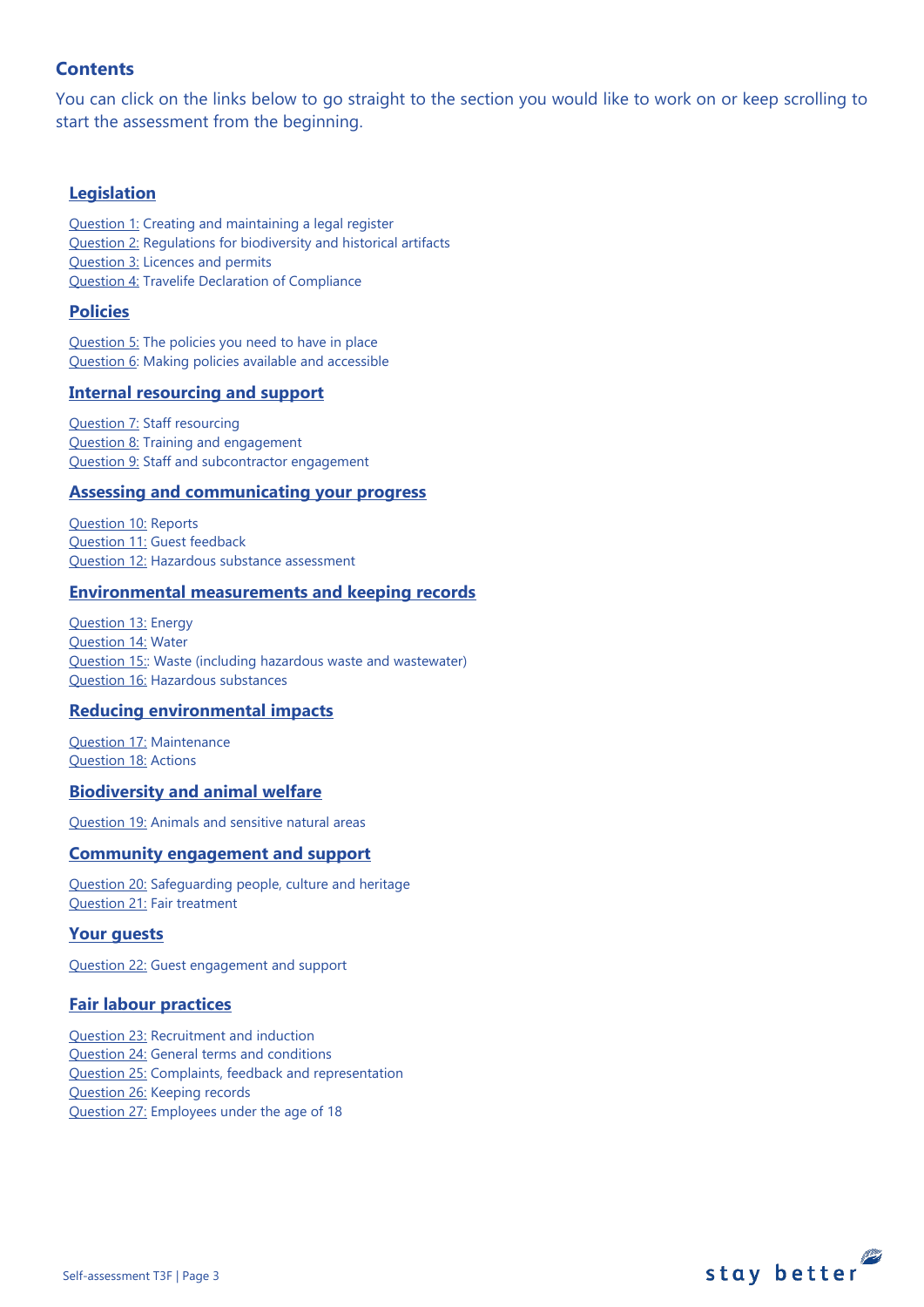# <span id="page-3-0"></span>**LEGISLATION**

## Purpose

An important part of responsible business is making sure you comply with all applicable laws and regulations, and have all the necessary permits to operate. If this is not being done it can indicate that your business is not showing proper care for people and the environment, and it also leaves you vulnerable to risk.

## **Objectives**

- To ensure your business is aware of all relevant legislation you need to comply with
- To have a plan in place for checking that you are always compliant
- − To regularly check for any new legislation or codes of practice that might apply to your business
- − To ensure you have all the necessary licences, permits and permissions to operate your business

# <span id="page-3-1"></span>**Question 1: Creating and maintaining a legal register**

Do you keep a list of all legislation (including regional, national and international legislation) that is relevant to your business, or can you show that you have a plan in place to start keeping this list? This list must cover legislation that relates to each of the following areas:

- Environment (including all types of waste)
- − Labour
- − Human rights
- − Health and safety
- − Financial responsibilities

### **Travelife Checklist criteria/criterion:** 9 + 10 + 11 + 12

**Travelife resources:** Quick guide: Recording legislation and licences [English](https://travelifestaybetter.com/wp-content/uploads/2019/02/1-Quick-Guide-Recording-Legislation-and-Licenses.pdf) | [Español](https://travelifestaybetter.com/wp-content/uploads/2019/02/1-ES-Quick-Guide-Recording-Legislation-and-Licenses.pdf) | Ελλ[ηνικά](https://travelifestaybetter.com/wp-content/uploads/2020/02/21-Quick-Guide-Recording-Legislation-and-Licenses-GR.pdf) | [Türkçe.](https://travelifestaybetter.com/wp-content/uploads/2020/12/1-Quick-Guide-Recording-Legislation-and-Licenses-TR-Hizli-Kilavuz-Mevzuat-ve-Lisanslarin-Kayit-Edilmesi.pdf) Example of a legal register that meets minimum requirements [English](https://travelifestaybetter.com/wp-content/uploads/2019/02/1-Example-Legal-Register-Minimum-Requirements.docx.pdf) | [Español](https://travelifestaybetter.com/wp-content/uploads/2019/02/1-ES-Example-Legal-Register.pdf) | Ελλ[ηνικά](https://travelifestaybetter.com/wp-content/uploads/2020/02/23-Example-Legal-Register-GR.pdf) | [Türkçe.](https://travelifestaybetter.com/wp-content/uploads/2020/12/1-Example-Legal-Register-TR-Ornek-Yasal-Kayit.pdf) Template of a legal register that meets minimum requirements [English](https://travelifestaybetter.com/wp-content/uploads/2020/12/1-Example-Legal-Register-Excellence-V1.1.pdf) | [Español](https://travelifestaybetter.com/wp-content/uploads/2020/12/1-ES-Example-Legal-Register-Excellence-V1.1.pdf) | Ελλ[ηνικά](https://travelifestaybetter.com/wp-content/uploads/2020/12/1-Example-Legal-Register-Excellence-V1.1-GR.pdf). | [Türkçe](https://travelifestaybetter.com/wp-content/uploads/2020/12/1-Template-Legal-Register-Minimum-Requirements-TR-Sablon-Yasal-Kayit-Minimum-Gereksinimler.docx) Best practice example of a legal register English | Español | Ελληνικά | [Türkçe.](https://travelifestaybetter.com/wp-content/uploads/2020/12/1-Example-Legal-Register-Excellence-TR-Ornek-Yasal-Kayit-En-iyi-Uygulama.pdf) Best practice legal register template [English](https://travelifestaybetter.com/wp-content/uploads/2019/02/1-Template-Legal-Register-Best-Practice.docx) | [Español](https://travelifestaybetter.com/wp-content/uploads/2019/02/1-ES-Template-Legal-Register-Best-Practice.docx) | Ελλ[ηνικά](https://travelifestaybetter.com/wp-content/uploads/2020/02/24-Template-Legal-Register-Best-Practice-GR.docx) | [Türkçe](https://travelifestaybetter.com/wp-content/uploads/2020/12/1-Template-Legal-Register-Best-Practice-TR-Sablon-Yasal-Kayit-En-Iyi-Uygulama.docx)

Evidence that we comply

Improvements we need to make

# <span id="page-3-2"></span>**Question 2: Regulations for biodiversity and historical artifacts**

If you take part in any of the activities listed below, can you provide evidence that you meet international regulations and codes of practice? This includes activities that happen at your business and any off-site activities that you promote. For example, [CITES](https://cites.org/) (International Convention on Trade in Endangered Species) or laws about the sale of historical artifacts.

- Taking species from the wild
- − Using protected species for food/drink
- − Showing/exhibiting wildlife species
- − Trading of wildlife species
- − Selling articles originally made from materials of wildlife
- Selling historical or archaeological products

**Travelife Checklist criteria/criterion:** 76 + 116



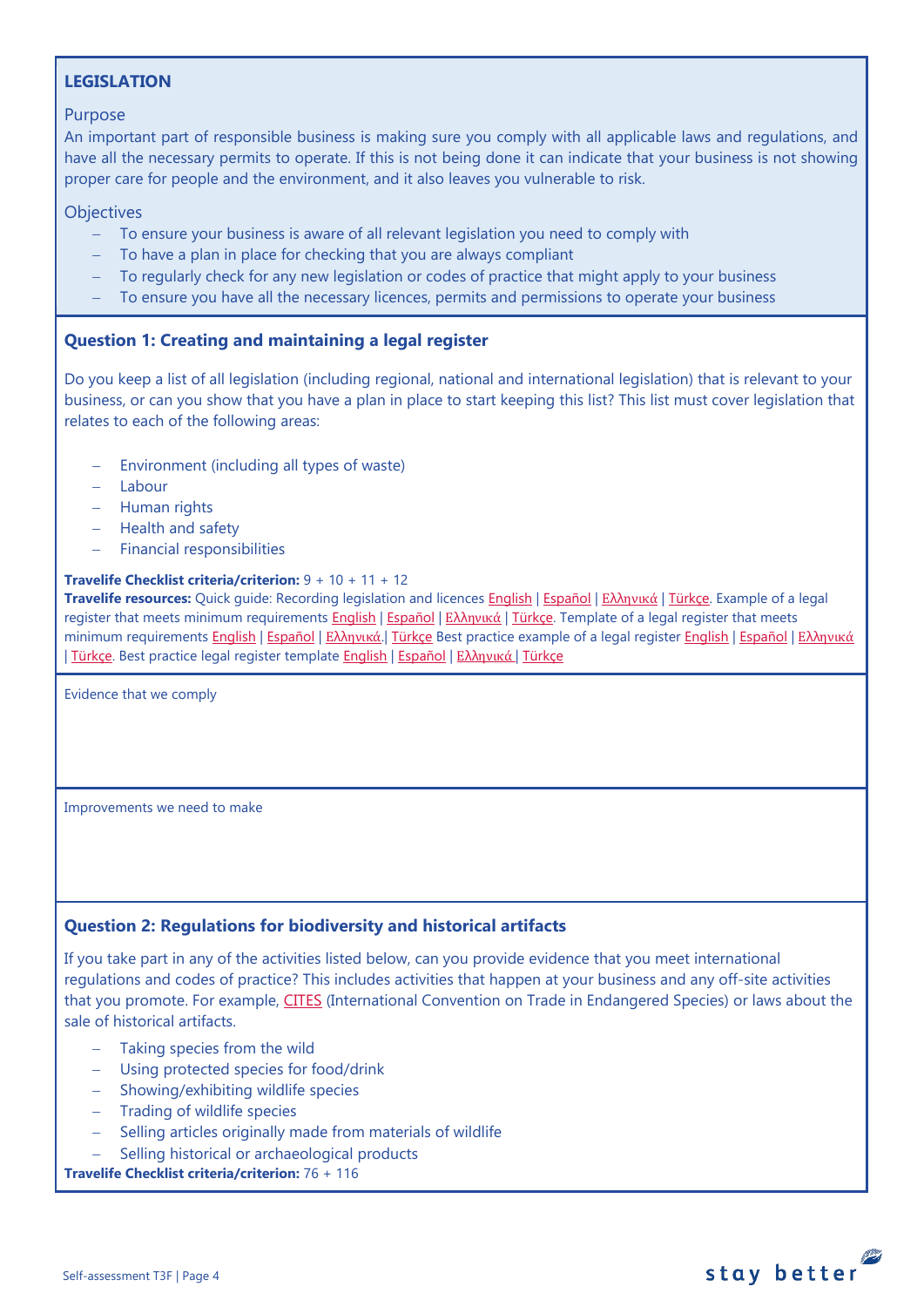<span id="page-4-1"></span><span id="page-4-0"></span>

| Travelife resources: Quick guide: Recording legislation and licences English   Español   Eλληνικά   Türkce. Detailed guide:<br>Biodiversity, wildlife and animal welfare English   Español   Ελληνικά   Türkce. Biodiversity and animal welfare checklist<br>English   Español   Ελληνικά   Türkçe. Detailed guide: Human rights English   Español   Ελληνικά   Türkçe. |  |  |  |
|-------------------------------------------------------------------------------------------------------------------------------------------------------------------------------------------------------------------------------------------------------------------------------------------------------------------------------------------------------------------------|--|--|--|
| Evidence that we comply                                                                                                                                                                                                                                                                                                                                                 |  |  |  |
|                                                                                                                                                                                                                                                                                                                                                                         |  |  |  |
|                                                                                                                                                                                                                                                                                                                                                                         |  |  |  |
|                                                                                                                                                                                                                                                                                                                                                                         |  |  |  |
|                                                                                                                                                                                                                                                                                                                                                                         |  |  |  |
| Improvements we need to make                                                                                                                                                                                                                                                                                                                                            |  |  |  |
|                                                                                                                                                                                                                                                                                                                                                                         |  |  |  |
|                                                                                                                                                                                                                                                                                                                                                                         |  |  |  |
|                                                                                                                                                                                                                                                                                                                                                                         |  |  |  |
| <b>Question 3: Licences and permits</b>                                                                                                                                                                                                                                                                                                                                 |  |  |  |
| Do you have copies of all the licences and permits you need for the business premises and your operations? This<br>includes any necessary licences to operate any kind of attraction, entertainment or activity involving wildlife, as<br>required by wildlife regulatory organisations.                                                                                |  |  |  |
|                                                                                                                                                                                                                                                                                                                                                                         |  |  |  |
| Travelife Checklist criteria/criterion: 13 + 77<br>Travelife resources: Quick guide: Recording legislation and licences English   Español   Eλληνικά   Türkce. Detailed guide:                                                                                                                                                                                          |  |  |  |
| Biodiversity, wildlife and animal welfare English   Español   Ελληνικά   Türkce. Biodiversity and animal welfare checklist<br>English   Español   Ελληνικά   Türkçe.                                                                                                                                                                                                    |  |  |  |
| Evidence that we comply                                                                                                                                                                                                                                                                                                                                                 |  |  |  |
|                                                                                                                                                                                                                                                                                                                                                                         |  |  |  |
|                                                                                                                                                                                                                                                                                                                                                                         |  |  |  |
|                                                                                                                                                                                                                                                                                                                                                                         |  |  |  |
|                                                                                                                                                                                                                                                                                                                                                                         |  |  |  |
| Improvements we need to make                                                                                                                                                                                                                                                                                                                                            |  |  |  |
|                                                                                                                                                                                                                                                                                                                                                                         |  |  |  |
|                                                                                                                                                                                                                                                                                                                                                                         |  |  |  |
|                                                                                                                                                                                                                                                                                                                                                                         |  |  |  |
|                                                                                                                                                                                                                                                                                                                                                                         |  |  |  |
| <b>Question 4: Travelife Declaration of Compliance</b>                                                                                                                                                                                                                                                                                                                  |  |  |  |
| Is a senior manager at your business able to sign the Travelife Declaration of Compliance that shows your                                                                                                                                                                                                                                                               |  |  |  |
| commitment to complying with legislation across your business?                                                                                                                                                                                                                                                                                                          |  |  |  |
| <b>Travelife Checklist criteria/criterion: 14</b>                                                                                                                                                                                                                                                                                                                       |  |  |  |
| Travelife resources: View or download the Travelife Declaration of Compliance                                                                                                                                                                                                                                                                                           |  |  |  |
| Evidence that we comply                                                                                                                                                                                                                                                                                                                                                 |  |  |  |
|                                                                                                                                                                                                                                                                                                                                                                         |  |  |  |
|                                                                                                                                                                                                                                                                                                                                                                         |  |  |  |
|                                                                                                                                                                                                                                                                                                                                                                         |  |  |  |
|                                                                                                                                                                                                                                                                                                                                                                         |  |  |  |
| Improvements we need to make                                                                                                                                                                                                                                                                                                                                            |  |  |  |
|                                                                                                                                                                                                                                                                                                                                                                         |  |  |  |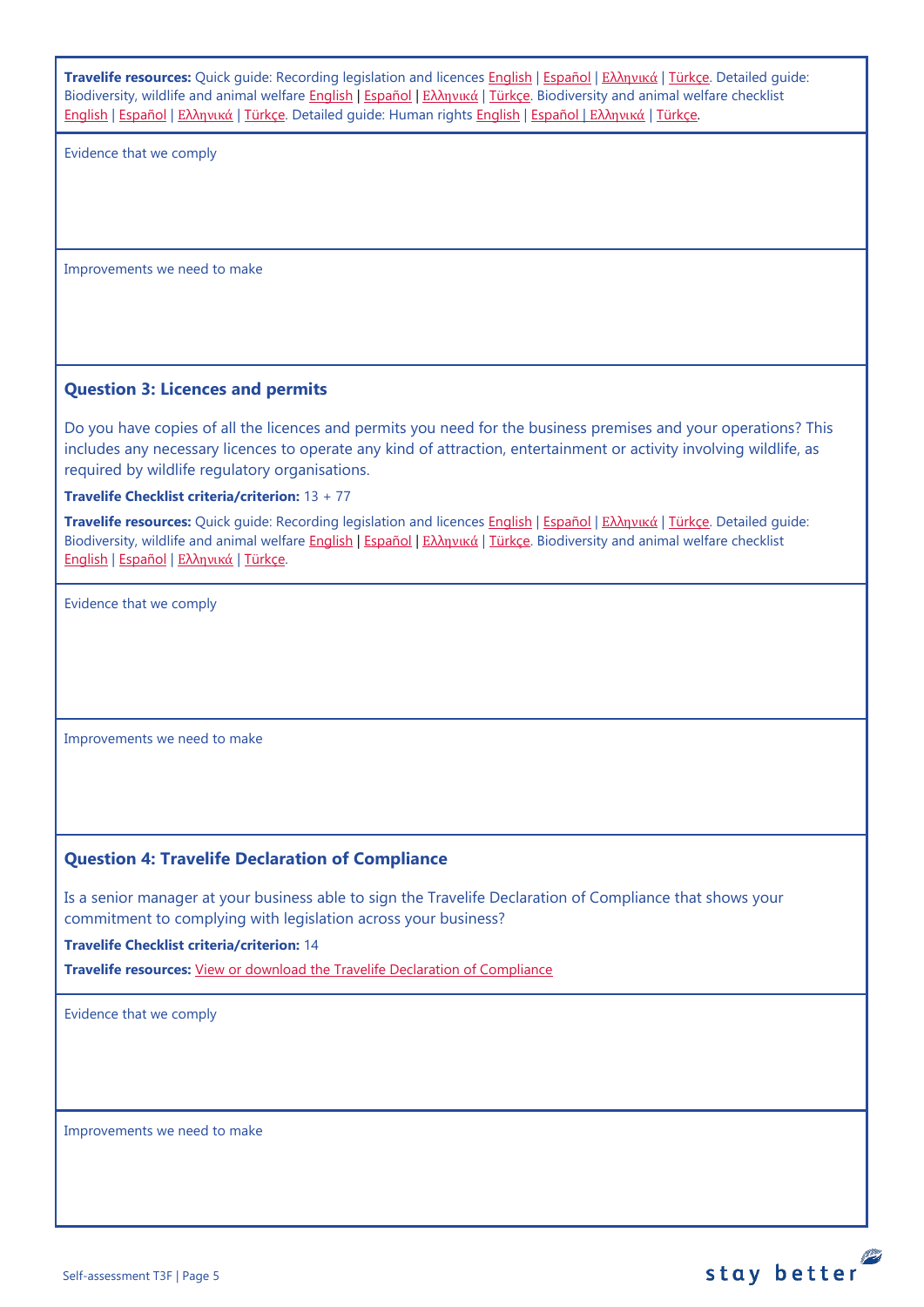# <span id="page-5-0"></span>**POLICIES**

## Purpose

Having written policies that state your commitments, goals, targets, and the steps you will take to achieve these, are one very important way to ensure that everyone at your business understands what is required to operate responsibly. They also show your guests, suppliers and community what you are doing to improve your environmental and social impacts. Being able to refer back to your policies also helps you to track your progress.

**Objectives** 

- − To ensure that senior management understand and support the commitments your business has made
- To ensure that responsible business practices are incorporated in your day-to-day operations, rather than something you only think about once or twice a year
- To have written goals, targets and procedures that you can track and measure to see what things you are doing well and what further improvements can be made
- To help keep you accountable to your guests, stakeholders, staff and community by making the important and relevant parts of your policies public

## <span id="page-5-1"></span>**Question 5: The polices you need to have in place**

Your written policies should cover all the impacts of your operations, both on and off-site. You should remember to factor in any subcontractors such as gift shop or salon operators and any other aspects of your business such as swimming pools, water parks, etc. You can have several individual policies or combine them into one or two policy documents that cover multiple areas.

### **Travelife Checklist criteria/criterion:** 6

No matter how you decide to do this, you must have written policies that cover all of the following areas, and be able to show that you are taking steps to ensure your policies are being implemented:

How you reduce, minimise and manage your impact on the environment.

### **Travelife Checklist criteria/criterion:** 1

**Travelife resources:** Quick guide: Environmental policy [English](https://travelifestaybetter.com/wp-content/uploads/2019/02/3-Quick-Guide-Environmental-Policy.pdf) | [Español](https://travelifestaybetter.com/wp-content/uploads/2019/02/3-ES-Quick-Guide-Environmental-Policy.pdf) | Ελλ[ηνικά](https://travelifestaybetter.com/wp-content/uploads/2020/02/30-Quick-Guide-Environmental-Policy-GR.pdf) | [Türkçe.](https://travelifestaybetter.com/wp-content/uploads/2020/12/3-Quick-Guide-Environmental-Policy-TR-Hizli-Kilavuz-Cevre-Politikasi.pdf) Example polic[y English](https://travelifestaybetter.com/wp-content/uploads/2019/02/3-Example-Environmental-Policy.pdf) | [Español](https://travelifestaybetter.com/wp-content/uploads/2019/02/3-ES-Example-Environmental-Policy.pdf) | Ελλ[ηνικά](https://travelifestaybetter.com/wp-content/uploads/2020/07/31-Example-Environmental-Policy-GR.pdf) | [Türkçe](https://travelifestaybetter.com/wp-content/uploads/2020/12/3-Example-Environmental-Policy-TR-Ornek-Cevre-Politikasi.pdf)

Evidence that we comply

Improvements we need to make

How you make sure that you have good working conditions for your employees and protect human rights, ensuring people are treated fairly and equally.

### **Travelife Checklist criteria/criterion:** 2

**Travelife resources:** Quick guide: Human rights and labour policy [English](https://travelifestaybetter.com/wp-content/uploads/2019/02/8-Quick-Guide-Labour-and-Human-Rights-Policy.pdf) | [Español](https://travelifestaybetter.com/wp-content/uploads/2019/02/8-ES-Quick-Guide-Labour-and-Human-Rights-Policy.pdf) | Ελλ[ηνικά](https://travelifestaybetter.com/wp-content/uploads/2020/07/35-Quick-Guide-Labour-and-Human-Rights-Policy-GR.pdf) | [Türkçe.](https://travelifestaybetter.com/wp-content/uploads/2020/08/8-Quick-Guide-Labour-and-Human-Rights-Policy-TR-8-Hizli-Kilavuz-Isci-ve-Insan-Haklari-Politikasi.pdf) Detailed guide: Fair labour practices [English](https://travelifestaybetter.com/wp-content/uploads/2021/01/8-Detailed-Guide-Human-Rights.pdf) | [Español](https://travelifestaybetter.com/wp-content/uploads/2021/01/8-ES-Detailed-Guide-Human-Rights.pdf) | Ελλ[ηνικά](https://travelifestaybetter.com/wp-content/uploads/2021/01/8-GR-Detailed-Guide-Human-Rights.pdf) | [Türkçe.](https://travelifestaybetter.com/wp-content/uploads/2021/01/10-Detailed-Guide-Fair-Labour-Practices-TR-Adil-Is-Gucu-Uygulamalari-Detayli-Kilavuz.pdf) Detailed quide: Human rights English | Εspañol | Ελληνικά | [Türkçe.](https://travelifestaybetter.com/wp-content/uploads/2021/01/8-Detailed-Guide-Human-Rights-TR-Insan-Haklari-Detayli-Kilavuz.pdf) Quick guide: Avoiding discriminatio[n English](https://travelifestaybetter.com/wp-content/uploads/2019/02/13-Quick-Guide-Avoiding-Workplace-Discrimination.pdf) | Εspañol | Ελληνικά | Türkçe. Example policy English | [Español](https://travelifestaybetter.com/wp-content/uploads/2021/06/8-ES-Example-Labour-Human-Rights-Policy.pdf) | Ελλ[ηνικά](https://travelifestaybetter.com/wp-content/uploads/2020/07/38-Quick-Guide-Avoiding-Workplace-Discrimination-GR.pdf) | [Türkçe](https://travelifestaybetter.com/wp-content/uploads/2021/06/10-Example-Labour-and-Human-Rights-Policy-TR-Ornek-Calisan-ve-Insan-Haklari-Politikasi.pdf)

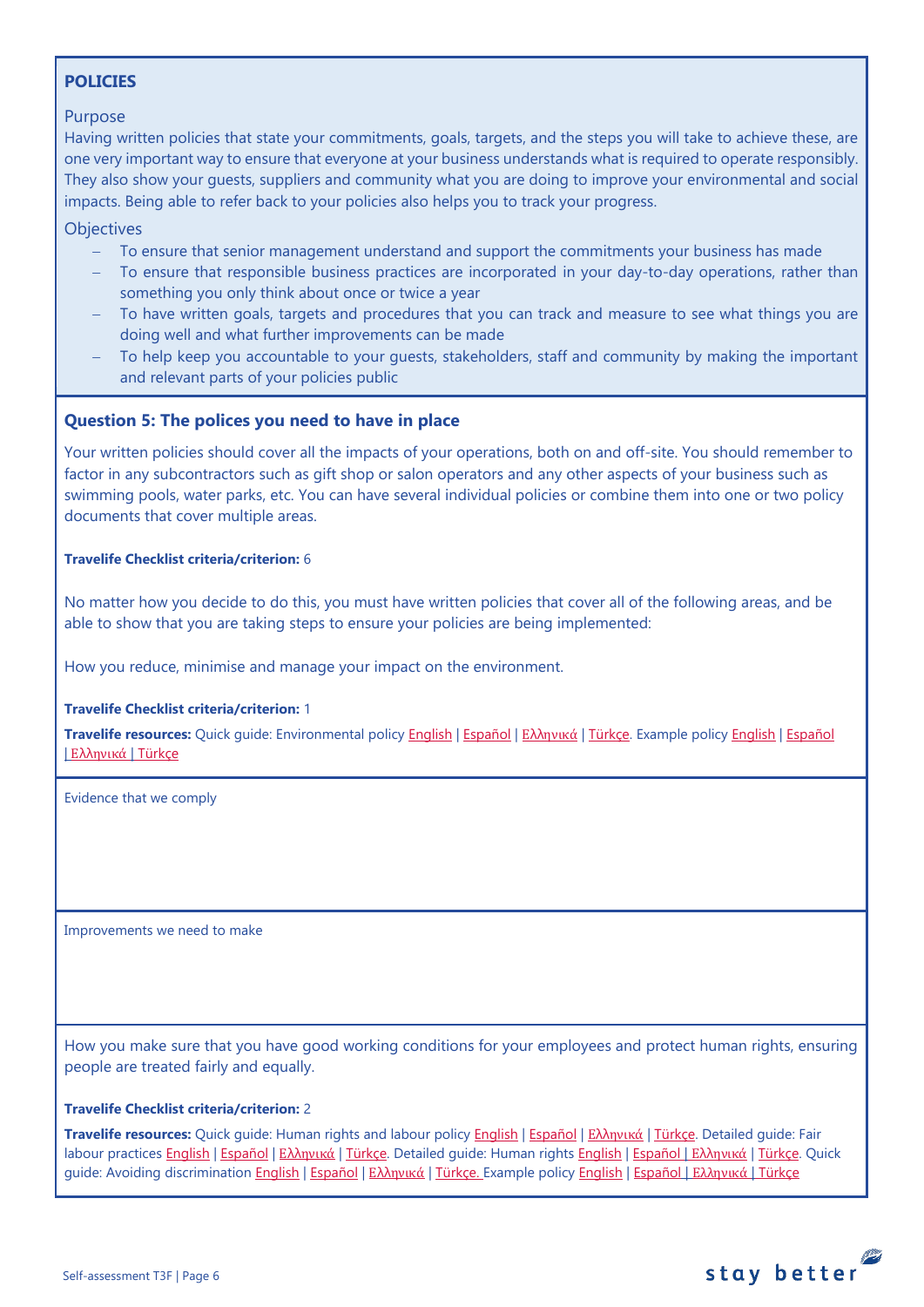Evidence that we comply

Improvements we need to make

How you engage with local people and local businesses to support the economy and community, and how you protect local traditions and cultures.

**Travelife Checklist criteria/criterion:** 3

**Travelife resources:** Quick guide: Community engagement policy [English](https://travelifestaybetter.com/wp-content/uploads/2019/02/7-Quick-Guide-Community-Engagement.pdf) | [Español](https://travelifestaybetter.com/wp-content/uploads/2019/02/7-ES-Quick-Guide-Community-Engagement.pdf) | Ελλ[ηνικά](https://travelifestaybetter.com/wp-content/uploads/2020/07/34-Quick-Guide-Community-Engagement-GR.pdf) | [Türkçe](https://travelifestaybetter.com/wp-content/uploads/2020/08/7-Quick-Guide-Community-Engagement-TR-7-Hizli-Kilavuz-Toplum-Uyum-Politikasi.pdf) . Detailed guide: Community engagement and support [English](https://travelifestaybetter.com/wp-content/uploads/2019/02/7-Detailed-Guide-Community-Engagement.pdf) | [Español](https://travelifestaybetter.com/wp-content/uploads/2019/02/7-ES-Detailed-Guide-Community-Engagement.pdf) | Ελλ[ηνικά](https://travelifestaybetter.com/wp-content/uploads/2020/11/7-GR-Detailed-Guide-Community-Engagement.pdf) | [Türkçe.](https://travelifestaybetter.com/wp-content/uploads/2021/01/7-Detailed-Guide-Community-Engagement-TR-Toplum-Katilimi-ve-Destegi-Detayli-Kilavuz.pdf) Detailed guide: Sustainable procurement (includes buying local[\) English](https://travelifestaybetter.com/wp-content/uploads/2019/02/22-Detailed-Guide-Sustainable-Procurement.pdf) | [Español](https://travelifestaybetter.com/wp-content/uploads/2019/03/22-ES-Detailed-Guide-Sustainable-Procurement.pdf) | Ελλ[ηνικά](https://travelifestaybetter.com/wp-content/uploads/2021/01/22-GR-Detailed-Guide-Sustainable-Procurement.pdf)| [Türkçe.](https://travelifestaybetter.com/wp-content/uploads/2021/01/22-Detailed-Guide-Sustainable-Procurement-TR-Surdurulebilir-Tedarik-Detayli-Kilavuz.pdf) Example polic[y English](https://travelifestaybetter.com/wp-content/uploads/2021/06/7-Example-Community-engagement-Policy.pdf) | [Español](https://travelifestaybetter.com/wp-content/uploads/2021/06/7-ES-Example-Community-Engagement-Policy.pdf) | [Ελληνικά](https://travelifestaybetter.com/wp-content/uploads/2021/08/7-Example-Community-engagement-policy-GR.pdf) | [Türkçe](https://travelifestaybetter.com/wp-content/uploads/2021/06/7-Example-Community-engagement-Policy-TR-Ornek-Toplum-Uyum-Politikasi.pdf)

Evidence that we comply

Improvements we need to make

How you will safeguard children from abuse and exploitation, including reporting suspicious activities involving children to the appropriate authority.

**Travelife Checklist criteria/criterion:** 109 + 111

**Travelife resources:** Quick guide: Child safeguarding policy [English](https://travelifestaybetter.com/wp-content/uploads/2020/06/14-Quick-Guide-Child-Safeguarding.pdf) | [Español](https://travelifestaybetter.com/wp-content/uploads/2019/02/14-ES-Quick-Guide-Safeguarding-Children.pdf) | Ελλ[ηνικά](https://travelifestaybetter.com/wp-content/uploads/2020/07/39-Quick-Guide-Child-Safeguarding-GR.pdf) | [Türkçe](https://travelifestaybetter.com/wp-content/uploads/2020/10/14-Quick-Guide-Child-Safeguarding-TR-Cocuklarin-Korunmasi-icin-Hizli-Kilavuz.pdf) . Detailed guide: Safeguarding children [English](https://travelifestaybetter.com/wp-content/uploads/2019/02/14-Detailed-Guide-Safeguarding-Children.pdf) | Εspañol | Ελλ[ηνικά](https://travelifestaybetter.com/wp-content/uploads/2021/01/8-GR-Detailed-Guide-Human-Rights.pdf) | Türkce. Detailed quide: Human rights [English](https://travelifestaybetter.com/wp-content/uploads/2021/01/8-Detailed-Guide-Human-Rights.pdf) | Εspañol | Ελληνικά | Türkce. Example policy [English](https://travelifestaybetter.com/wp-content/uploads/2021/08/14-Example-Child-Safeguarding-Policy.pdf) | [Türkçe](https://travelifestaybetter.com/wp-content/uploads/2021/08/14-Example-Child-Safeguarding-Policy-TR-14-Ornek-Cocuk-Koruma-Politikasi.pdf) | Ελλ[ηνικά](https://travelifestaybetter.com/wp-content/uploads/2021/08/14-Example-Child-Safeguarding-Policy-GR.pdf) | [Español](https://travelifestaybetter.com/wp-content/uploads/2021/08/14-ES-Example-Child-Safeguarding-Policy.pdf)

Evidence that we comply

Improvements we need to make

Your commitment to high standards and your quality assurance procedures.

**Travelife Checklist criteria/criterion:** 4

**Travelife resources:** Quick guide: Quality assurance [English](https://travelifestaybetter.com/wp-content/uploads/2019/02/4-Quick-Guide-Quality-Assurance.pdf) | [Español](https://travelifestaybetter.com/wp-content/uploads/2019/02/4-ES-Quick-Guide-Quality-Assurance.pdf) | Ελλ[ηνικά](https://travelifestaybetter.com/wp-content/uploads/2020/07/32-Quick-Guide-Quality-Assurance-GR.pdf) | [Türkçe](https://travelifestaybetter.com/wp-content/uploads/2020/11/4-Quick-Guide-Quality-Assurance-TR-4-Hizli-Kilavuz-Kalite-Guvence.pdf) . Detailed guide: Guest feedback [English](https://travelifestaybetter.com/wp-content/uploads/2019/02/5-Detailed-Guide-Collecting-Guest-Feedback.pdf) | [Español](https://travelifestaybetter.com/wp-content/uploads/2019/02/5-ES-Detailed-Guide-Collecting-Guest-Feedback.pdf) | Ελλ[ηνικά](https://travelifestaybetter.com/wp-content/uploads/2021/01/5-GR-Detailed-Guide-Collecting-Guest-Feedback.pdf) | [Türkçe](https://travelifestaybetter.com/wp-content/uploads/2021/01/5-Detailed-Guide-Collecting-Guest-Feedback-TR-Misafir-Geri-Bildirimlerini-Toplama-Detayli-Kilavuz.pdf) Example of quality assurance policy [English](https://travelifestaybetter.com/wp-content/uploads/2019/02/4-Example-Quality-Assurance-Policy.pdf) | [Español](https://travelifestaybetter.com/wp-content/uploads/2019/02/4-ES-Example-Quality-Assurance-Policy.pdf) | Ελλ[ηνικά](https://travelifestaybetter.com/wp-content/uploads/2020/07/33-Example-Quality-Assurance-Policy-GR.pdf) | [Türkçe](https://travelifestaybetter.com/wp-content/uploads/2020/08/4-Example-Quality-Assurance-Policy-TR-4-Ornek-Kalite-Guvence-Politikasi.pdf) . Guest feedback

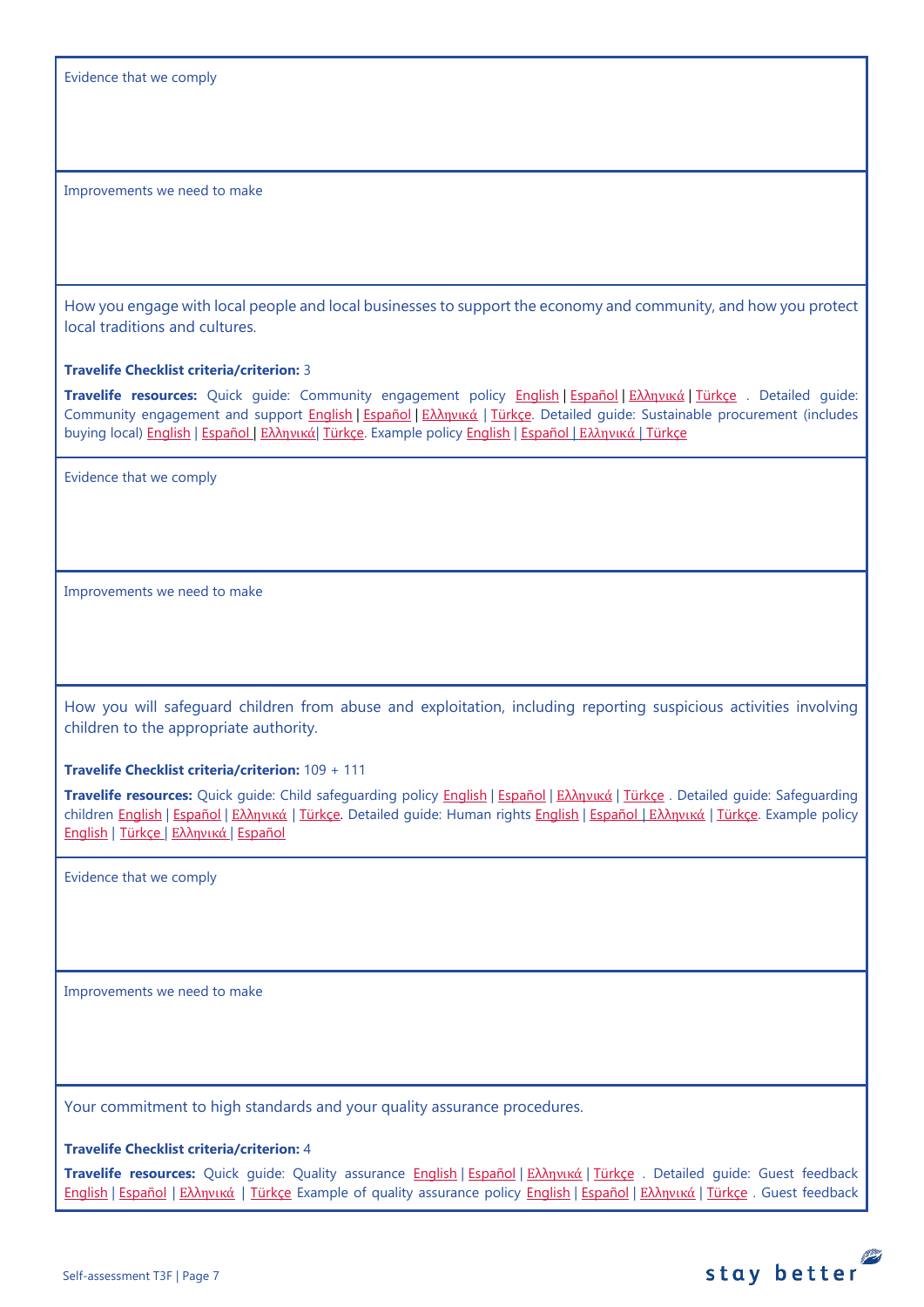survey template [English](https://travelifestaybetter.com/wp-content/uploads/2019/02/5-Example-Guest-Feedback-Survey.pdf) | [Español](https://travelifestaybetter.com/wp-content/uploads/2019/02/5-ES-Example-Guest-Feedback-Survey.pdf) | Ελλ[ηνικά](https://travelifestaybetter.com/wp-content/uploads/2021/01/5-GR-Example-Guest-Feedback-Survey.pdf) | [Türkçe](https://travelifestaybetter.com/wp-content/uploads/2020/08/5-Example-Guest-Feedback-Survey-TR-5-Ornek-Misafir-Geri-Bildirim-Anketi.pdf) . Guest feedback survey example English | Español | Ελληνικά | Türkçe Example of how to ask guests for feedback [English](https://travelifestaybetter.com/wp-content/uploads/2019/02/5-Example-of-Feedback-Insructions-for-Guests.pdf) | [Español](https://travelifestaybetter.com/wp-content/uploads/2019/02/5-ES-Example-Guest-Feedback-Instructions-for-Guests.pdf) | Ελλ[ηνικά](https://travelifestaybetter.com/wp-content/uploads/2021/01/5-GR-Example-of-Feedback-Instructions-for-Guests.pdf) | [Türkçe.](https://travelifestaybetter.com/wp-content/uploads/2020/08/5-Example-of-Feedback-Insructions-for-Guests-TR-5-Ornek-Misafir-Geri-Bildirim-Talimati.pdf)

Evidence that we comply

Improvements we need to make

Your health and safety policies.

### **Travelife Checklist criteria/criterion:** 5

**Travelife resources:** We do not provide guidance on your health and safety policy. We simply need to see that you have one in place, that it covers all aspects of your business and that you are following it.

Evidence that we comply

Improvements we need to make

How you ensure you purchase responsibly and support local businesses. This includes ensuring you are committed to doing all of the following wherever possible:

- Buying products locally and using local service providers
- − Ordering/purchasing in a way that reduces waste wherever possible by, for example, purchasing products in bulk or with less packaging
- − Ordering/purchasing food in a way that reduces food waste by providing a guide to purchasing appropriate size portions of perishable foods
- − Considering low energy technologies when purchasing or replacing electrical equipment and opting for energy efficient electrical equipment where possible

For your second Travelife audit, you will also need to show your commitment to the following wherever possible:

- Buying sustainably produced/sourced products where possible
- − Sourcing items that are recyclable and/or made from recycled materials
- − Where there is a choice, opting for products with reputable sustainability labels such as Fair Trade, Rainforest Alliance, FSC (Forest Stewardship Council), MSC (Marine Stewardship Council) and so on

**Travelife Checklist criteria/criterion:** 29 + 33 + 57 + 64 +118 +119 +120

**Travelife resources:** Quick guide: Community engagement policy [English](https://travelifestaybetter.com/wp-content/uploads/2019/02/7-Quick-Guide-Community-Engagement.pdf) | [Español](https://travelifestaybetter.com/wp-content/uploads/2019/02/7-ES-Quick-Guide-Community-Engagement.pdf) | Ελλ[ηνικά](https://travelifestaybetter.com/wp-content/uploads/2020/07/34-Quick-Guide-Community-Engagement-GR.pdf) | [Türkçe](https://travelifestaybetter.com/wp-content/uploads/2020/08/7-Quick-Guide-Community-Engagement-TR-7-Hizli-Kilavuz-Toplum-Uyum-Politikasi.pdf) . Detailed guide: Community engagement and support [English](https://travelifestaybetter.com/wp-content/uploads/2019/02/7-Detailed-Guide-Community-Engagement.pdf) | Εspañol | Ελλ[ηνικά](https://travelifestaybetter.com/wp-content/uploads/2020/11/7-GR-Detailed-Guide-Community-Engagement.pdf) | [Türkçe.](https://travelifestaybetter.com/wp-content/uploads/2021/01/7-Detailed-Guide-Community-Engagement-TR-Toplum-Katilimi-ve-Destegi-Detayli-Kilavuz.pdf) Detailed guide: Sustainable procurement (includes buying local[\) English](https://travelifestaybetter.com/wp-content/uploads/2019/02/22-Detailed-Guide-Sustainable-Procurement.pdf) | [Español](https://travelifestaybetter.com/wp-content/uploads/2019/03/22-ES-Detailed-Guide-Sustainable-Procurement.pdf) | Ελλ[ηνικά](https://travelifestaybetter.com/wp-content/uploads/2021/01/22-GR-Detailed-Guide-Sustainable-Procurement.pdf) | [Türkçe.](https://travelifestaybetter.com/wp-content/uploads/2021/01/22-Detailed-Guide-Sustainable-Procurement-TR-Surdurulebilir-Tedarik-Detayli-Kilavuz.pdf)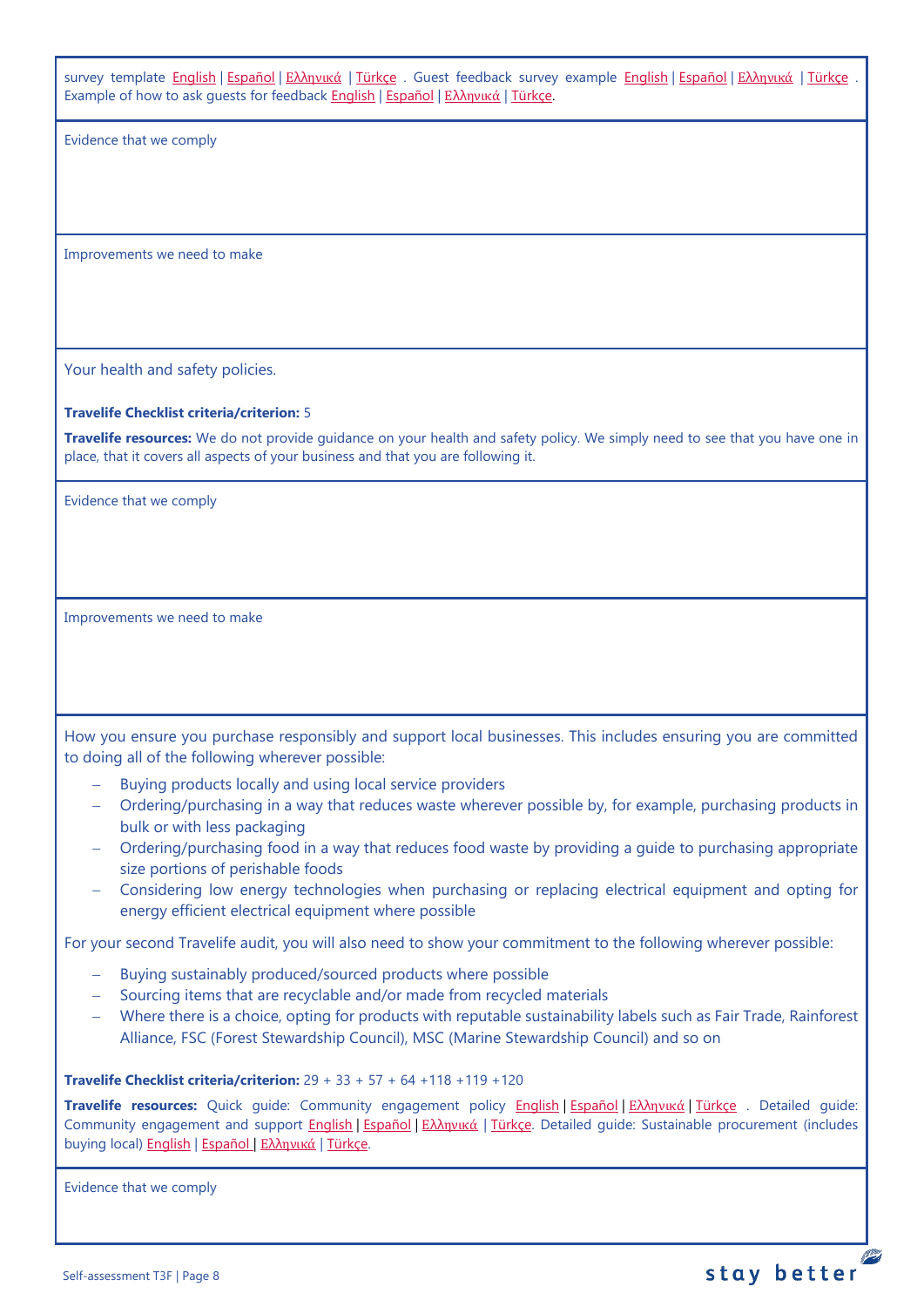## <span id="page-8-0"></span>**Question 6: Making policies available and accessible**

Do you ensure that your environmental, labour and human rights, community engagement, quality and health and safety policy documents, or the relevant parts of them, are:

- − Available in staff areas and in the languages that all of your staff understand
- − Available in guest areas and in the languages most commonly understood by your guests

For your second Travelife audit, you will also need to show that you have provided them to your suppliers and subcontractors

### **Travelife Checklist criteria/criterion:** 7 + 8 + 121

**Travelife resources:** We can also help you understand which languages should be covered in terms of your guests, but generally we recommend you cover the languages that around 80% of your guests speak.

Evidence that we comply

Improvements we need to make

Do you ensure that your child safeguarding policy is available in staff areas and in the languages that all of your staff understand?

**Travelife Checklist criteria/criterion:** 109

Evidence that we comply

Improvements we need to make

## <span id="page-8-1"></span>**INTERNAL RESOURCING AND SUPPORT**

Purpose

Businesses that have the most success with their sustainability initiatives have made sure they have staff dedicated to carrying out the work, and that they are supported by senior management. They also regularly train and engage all of their staff with this work so they understand why it is important and how they can support it.

**Objectives**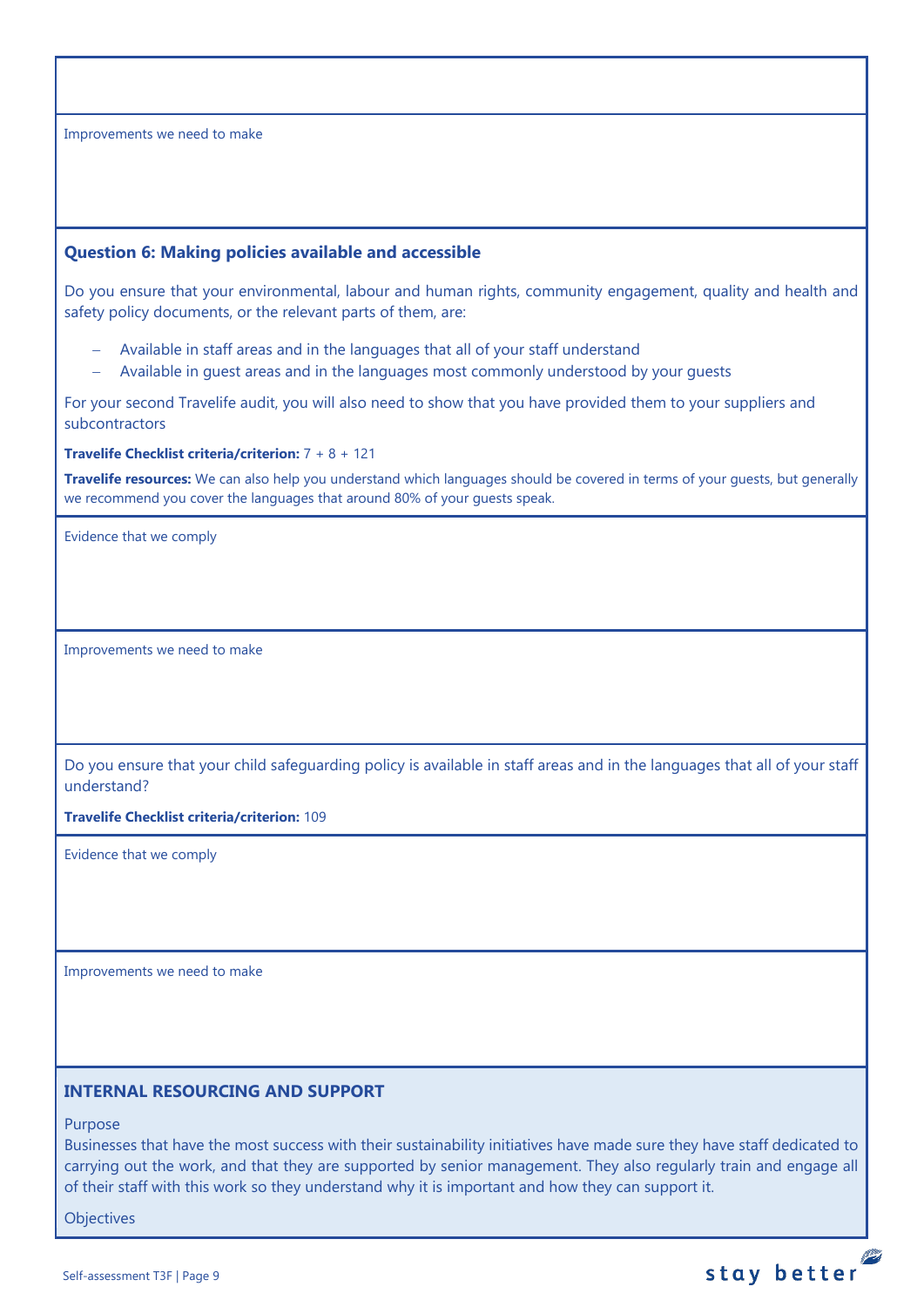- Making sure that you have enough staff taking responsibility for meeting your sustainability commitments
- Ensuring that senior management are supporting these staff with their sustainability work
- Giving all staff regular training and information about why it is important to operate responsibly and how they can support your efforts

# <span id="page-9-0"></span>**Question 7: Staff resourcing**

Do you have enough staff dedicated to your sustainability work? This means that at least one member of staff, with the right skills, has specific responsibility for each responsible business areas listed below. Some large hotels have a different staff member for each area and smaller properties might have one person managing all of them.

- − Environmental management
- − Staff welfare and labour standards
- − Human rights
- − Community engagement and support

They should regularly report to senior management about the work they are doing.

**Travelife Checklist criteria/criterion:** 18 + 19 + 20

Evidence that we comply

Improvements we need to make

# <span id="page-9-1"></span>**Question 8: Staff training**

Can you show that you regularly engage your staff by providing training and information about the importance of your sustainability work and how they can support it?

This should involve training sessions as well as regular reminders in the form of things like posters, signs, information in handbooks and so on. It must include how they can support you in all of the following areas of responsible business:

- − Waste separation, including how to recycle
- Safeguarding children, including how to identify and report suspected abuse or exploitation of children to the correct authorities
- How to safely handle and properly use, store and dispose of chemicals, including how to use any protective equipment, and how to deal with chemical spills

**Travelife Checklist criteria/criterion:** 59 + 72 + 110

**Travelife resources:** Information about this is included in various relevant guides covering environmental management, labour, human rights and child safeguarding. These can be found in the online [Sustainability Toolkit](https://travelifestaybetter.com/accommodation-member-zone/)

Evidence that we comply

Improvements we need to make

P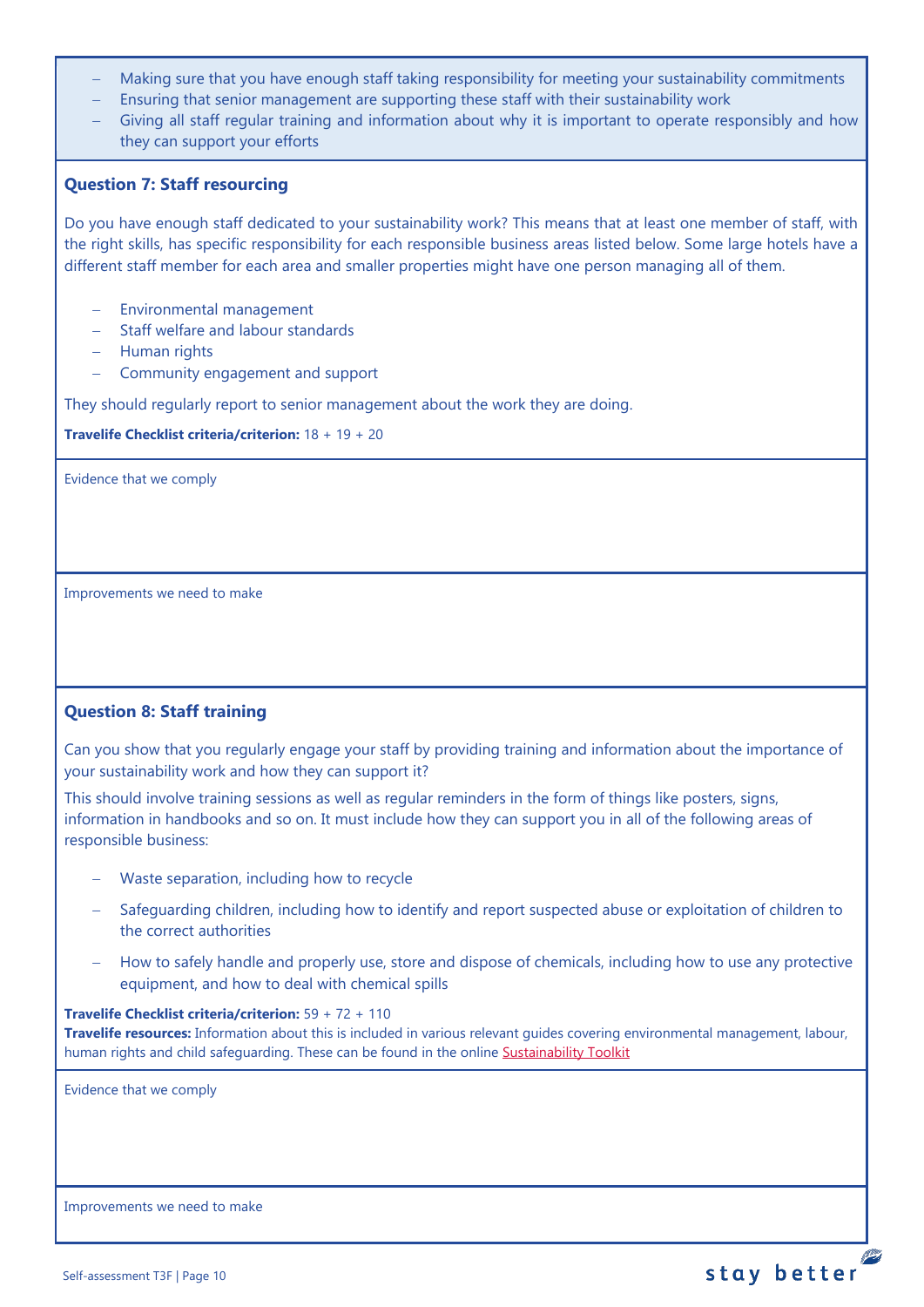# <span id="page-10-0"></span>**Question 9: Staff and subcontractor engagement**

In addition to formal training, can you show that you regularly engage your **staff** by providing information about the importance of saving energy and water and how they can do so?

For your second Travelife audit, you will also need to show that you do this for your sub-contractors.

This engagement should involve regular reminders in the form of things like posters, signs, emails, standard operating procedures, information in handbooks and so on.

### **Travelife Checklist criteria/criterion:** 28 + 36 + 46

Evidence that we comply

Improvements we need to make

## **ASSESSING AND COMMUNICATING YOUR PROGRESS**

### Purpose

Producing reports ensures that you are regularly assessing your progress against your targets and can make adjustments where necessary. Producing a public report that your guests, staff, community and other stakeholders can see helps to promote your achievements, and ensures you are being transparent about your sustainability work.

**Objectives** 

- Produce regular internal reports that assess your progress against your sustainability goals and targets
- − Share internal sustainability reports with management and make sure they are discussed
- Regularly review your targets, adjusting them when needed along with the steps you are taking to meet them
- − Have a process in place to collect general feedback from your guests and making any necessary changes or improvements that this feedback identifies

## <span id="page-10-1"></span>**Question 10: Reports**

For your second Travelife audit, you will need to show that you have created a public (external) sustainability progress report at least once every year. For example, next year you will need a public report that covers the previous 12-months. This report should:

- Show your progress on sustainability issues such as environmental impacts, community engagement and labour and human rights
- Show a comparison of your progress since the last report you have produced. For example, your current amount of food waste compared to your last report

### **Travelife Checklist criteria/criterion:** 15 + 16 **Travelife resources:** Quick guide: Public sustainability reports [English](https://travelifestaybetter.com/wp-content/uploads/2020/12/2-Quick-Guide-Public-Sustinability-Report-V1.1.pdf) | [Español](https://travelifestaybetter.com/wp-content/uploads/2020/12/2-ES-Quick-Guide-Public-Sustinability-Report-V1.1.pdf) | Ελλ[ηνικά](https://travelifestaybetter.com/wp-content/uploads/2020/12/3-Quick-Guide-Public-Sustinability-Report-V1.1-GR.pdf) [| Türkçe](https://travelifestaybetter.com/wp-content/uploads/2020/12/2-Quick-Guide-Public-Sustinability-Report-TR-Hizli-Kilavuz-Sirket-Disi-Surdurulebilirlik-Raporu.pdf)

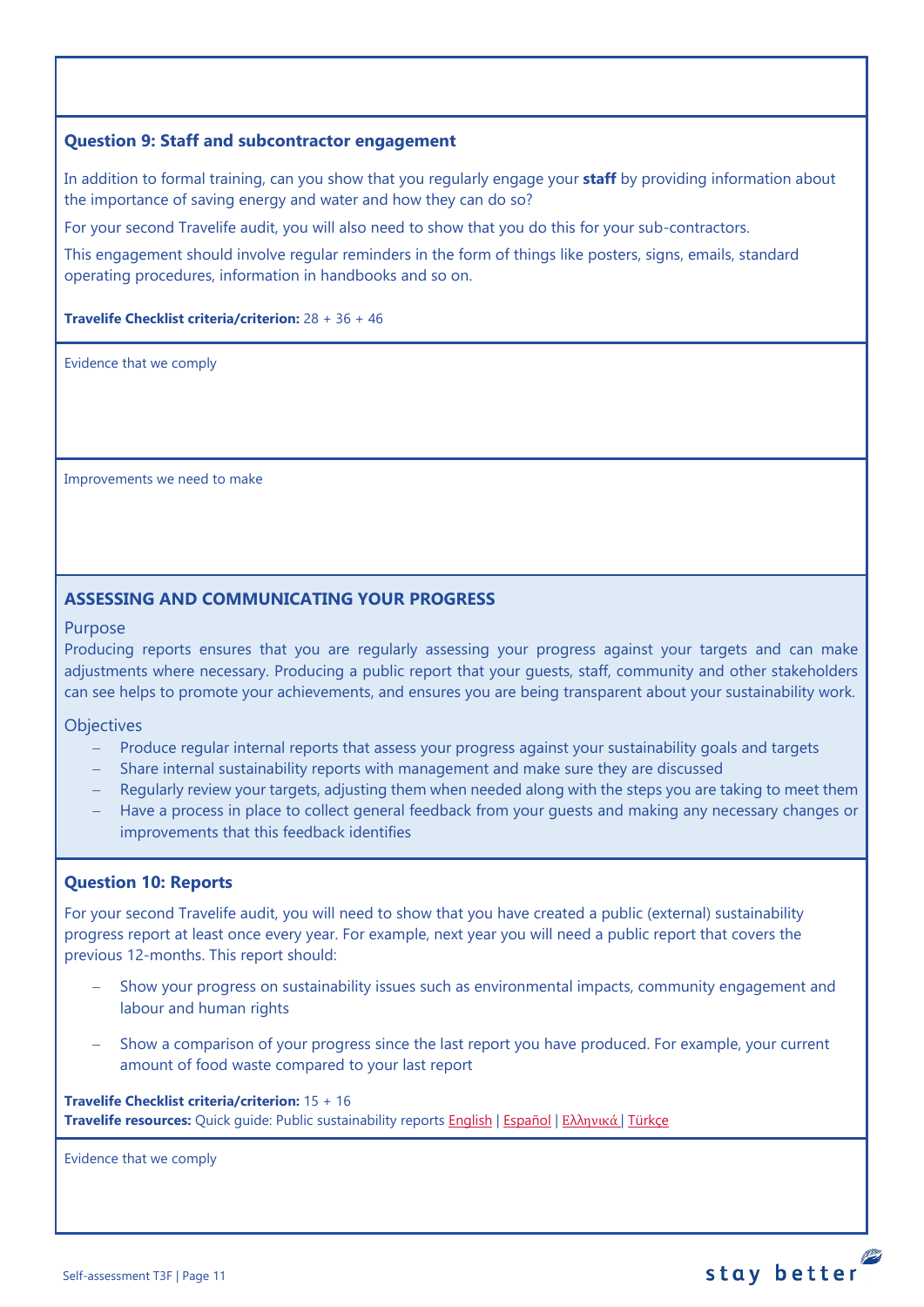For your second Travelife audit, you will need to show that a version of this report has been made available in your local language/s, the languages your staff understand, along with most of your guests. For example, if you are in France and all of your staff speak French, and 40% of your guests are German and 40% English, then the report should be in French, German and English.

### **Travelife Checklist criteria/criterion:** 122

**Travelife resources:** Quick guide: Public sustainability reports [English](https://travelifestaybetter.com/wp-content/uploads/2020/12/2-Quick-Guide-Public-Sustinability-Report-V1.1.pdf) | [Español](https://travelifestaybetter.com/wp-content/uploads/2020/12/2-ES-Quick-Guide-Public-Sustinability-Report-V1.1.pdf) | Ελλ[ηνικά](https://travelifestaybetter.com/wp-content/uploads/2020/12/3-Quick-Guide-Public-Sustinability-Report-V1.1-GR.pdf) [| Türkçe](https://travelifestaybetter.com/wp-content/uploads/2020/12/2-Quick-Guide-Public-Sustinability-Report-TR-Hizli-Kilavuz-Sirket-Disi-Surdurulebilirlik-Raporu.pdf)

Evidence that we comply

Improvements we need to make

## <span id="page-11-0"></span>**Question 11: Guest feedback**

Do you collect feedback about guest satisfaction?

#### **Travelife Checklist criteria/criterion:** 17

**Travelife resources:** Quick guide: Quality assurance [English](https://travelifestaybetter.com/wp-content/uploads/2019/02/4-Quick-Guide-Quality-Assurance.pdf) | [Español](https://travelifestaybetter.com/wp-content/uploads/2019/02/4-ES-Quick-Guide-Quality-Assurance.pdf) | Ελλ[ηνικά](https://travelifestaybetter.com/wp-content/uploads/2020/07/32-Quick-Guide-Quality-Assurance-GR.pdf) | [Türkçe](https://travelifestaybetter.com/wp-content/uploads/2020/11/4-Quick-Guide-Quality-Assurance-TR-4-Hizli-Kilavuz-Kalite-Guvence.pdf) . Detailed guide: Guest feedback [English](https://travelifestaybetter.com/wp-content/uploads/2019/02/5-Detailed-Guide-Collecting-Guest-Feedback.pdf) | [Español](https://travelifestaybetter.com/wp-content/uploads/2019/02/5-ES-Detailed-Guide-Collecting-Guest-Feedback.pdf) | Ελλ[ηνικά](https://travelifestaybetter.com/wp-content/uploads/2021/01/5-GR-Detailed-Guide-Collecting-Guest-Feedback.pdf) | [Türkçe.](https://travelifestaybetter.com/wp-content/uploads/2021/01/5-Detailed-Guide-Collecting-Guest-Feedback-TR-Misafir-Geri-Bildirimlerini-Toplama-Detayli-Kilavuz.pdf) Example of quality assurance policy [English](https://travelifestaybetter.com/wp-content/uploads/2019/02/4-Example-Quality-Assurance-Policy.pdf) | [Español](https://travelifestaybetter.com/wp-content/uploads/2019/02/4-ES-Example-Quality-Assurance-Policy.pdf) | Ελλ[ηνικά](https://travelifestaybetter.com/wp-content/uploads/2020/07/33-Example-Quality-Assurance-Policy-GR.pdf) | [Türkçe](https://travelifestaybetter.com/wp-content/uploads/2020/08/4-Example-Quality-Assurance-Policy-TR-4-Ornek-Kalite-Guvence-Politikasi.pdf) . Guest feedback survey template [English](https://travelifestaybetter.com/wp-content/uploads/2019/02/5-Template-Guest-Feedback-Survey.docx) | [Español](https://travelifestaybetter.com/wp-content/uploads/2019/02/5-ES-Template-Guest-Feedback-Survey.docx) | Ελλ[ηνικά](https://travelifestaybetter.com/wp-content/uploads/2021/01/5-GR-Template-Guest-Feedback-Survey.docx) | [Türkçe](https://travelifestaybetter.com/wp-content/uploads/2020/08/5-Template-Guest-Feedback-Survey-TR-5-Misafir-Geri-Bildirim-Sablonu.docx) . Guest feedback survey example [English](https://travelifestaybetter.com/wp-content/uploads/2019/02/5-Example-Guest-Feedback-Survey.pdf) | [Español](https://travelifestaybetter.com/wp-content/uploads/2019/02/5-ES-Example-Guest-Feedback-Survey.pdf) | Ελλ[ηνικά](https://travelifestaybetter.com/wp-content/uploads/2021/01/5-GR-Example-Guest-Feedback-Survey.pdf) | [Türkçe.](https://travelifestaybetter.com/wp-content/uploads/2020/08/5-Example-Guest-Feedback-Survey-TR-5-Ornek-Misafir-Geri-Bildirim-Anketi.pdf) Example of how to ask guests for feedback [English](https://travelifestaybetter.com/wp-content/uploads/2019/02/5-Example-of-Feedback-Insructions-for-Guests.pdf) | [Español](https://travelifestaybetter.com/wp-content/uploads/2019/02/5-ES-Example-Guest-Feedback-Instructions-for-Guests.pdf) | Ελλ[ηνικά](https://travelifestaybetter.com/wp-content/uploads/2021/01/5-GR-Example-of-Feedback-Instructions-for-Guests.pdf) | [Türkçe.](https://travelifestaybetter.com/wp-content/uploads/2020/08/5-Example-of-Feedback-Insructions-for-Guests-TR-5-Ornek-Misafir-Geri-Bildirim-Talimati.pdf)

Evidence that we comply

Improvements we need to make

## <span id="page-11-1"></span>**Question 12: Hazardous substance assessment**

For your second Travelife audit, you will need to show that you have assessed the chemicals you use to see which ones have negative environmental impacts. If high environmental impacts are identified, you should develop and implement a plan to minimise these impacts. This could include making sure you are using the correct minimum doses, staff training and looking for less harmful alternatives.

**Travelife Checklist criteria/criterion:** 68

P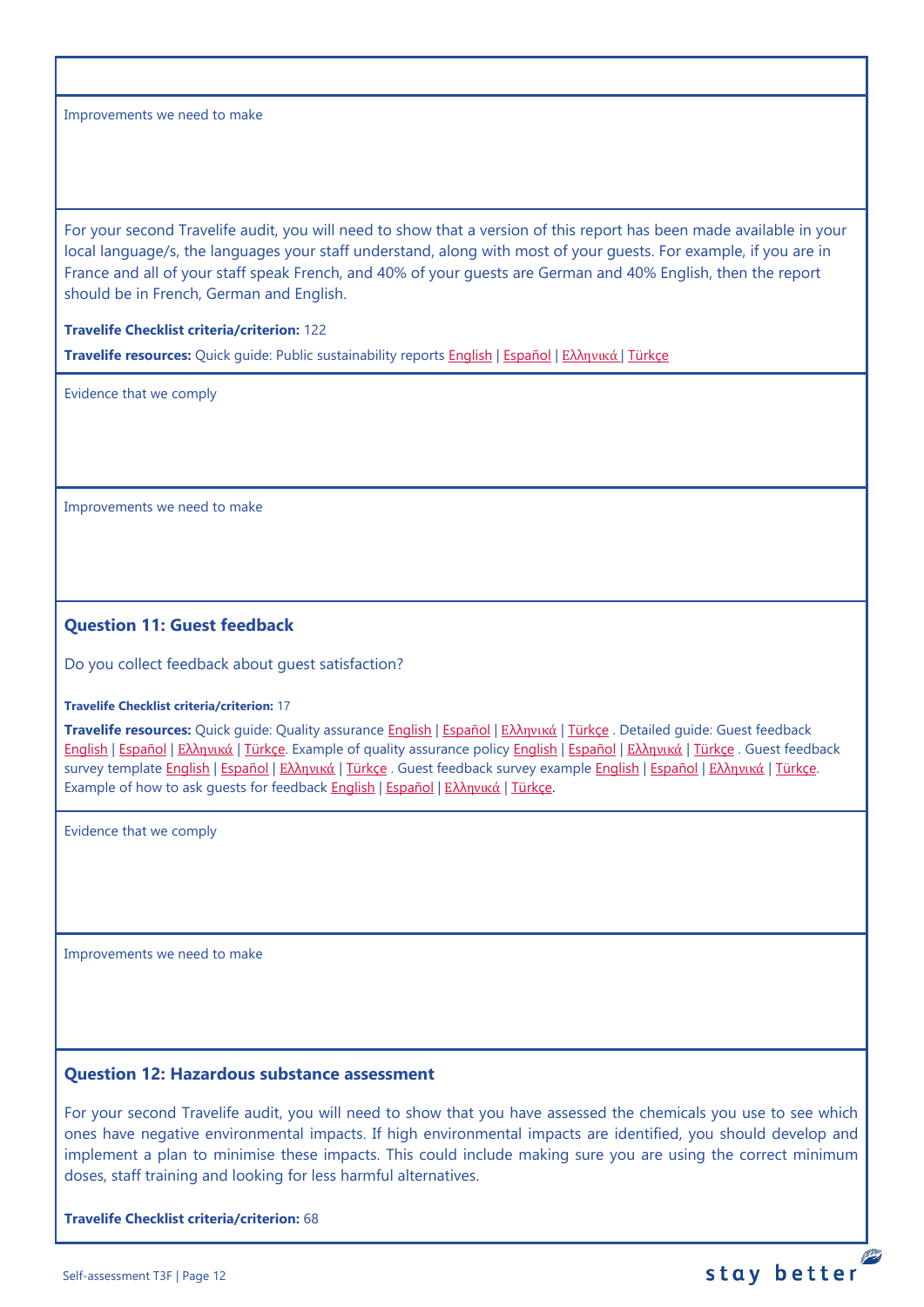**Travelife resources:** Detailed guide: Hazardous substances [English](https://travelifestaybetter.com/wp-content/uploads/2019/02/20-Detailed-Guide-Hazardous-Substances.pdf) | [Español](https://travelifestaybetter.com/wp-content/uploads/2019/02/20-ES-Detailed-Guide-Hazardous-Substances.pdf) | Ελλ[ηνικά](https://travelifestaybetter.com/wp-content/uploads/2021/01/20-GR-Detailed-Guide-Hazardous-Substances.pdf) | [Türkçe.](https://travelifestaybetter.com/wp-content/uploads/2021/01/20-Detailed-Guide-Hazardous-Substances-TR-Tehlikeli-Maddeler-Detayli-Kilavuz.pdf)

Evidence that we comply

Improvements we need to make

# <span id="page-12-0"></span>**ENVIRONMENTAL MEASUREMENTS AND KEEPING RECORDS**

### Purpose

Monitoring and minimising your environmental impacts are an important way to reduce the carbon footprint of your property, to reduce overall pollution and to control the resources your business consumes.

**Objectives** 

- To regularly record and monitor your environmental impacts so that you can use this data in reports that help you measure progress, set new targets and, when needed, adjust the measures you are taking
- To make sure you are not polluting air, soil and water
- To keep people and wildlife safe from hazardous substances and other pollutants
- To make sure you are following all relevant laws, regulations and guidelines

# <span id="page-12-1"></span>**Question 13: Energy**

Can you show that you record your **energy consumption from all sources** (electricity, gas, LPG, heating oil, etc.), either daily, weekly or monthly?

Do you use this to calculate your **total energy use** and **total energy use per guest night** in kWh (kilowatt-hours)? This is the sum of all your energy sources (electricity  $+$  gas  $+$  LPG, etc.)

**Travelife Checklist criteria/criterion:** 21 + 22 + 24 + 25

**Travelife resources:** Detailed guide: Energy [English](https://travelifestaybetter.com/wp-content/uploads/2019/02/17-Detailed-Guide-Energy.pdf) | [Español](https://travelifestaybetter.com/wp-content/uploads/2019/02/17-ES-Detailed-Guide-Energy.pdf) | Ελλ[ηνικά](https://travelifestaybetter.com/wp-content/uploads/2020/11/17-GR-Detailed-Guide-Energy.pdf) | [Türkçe.](https://travelifestaybetter.com/wp-content/uploads/2021/01/17-Detailed-Guide-Energy-TR-Enerji-Detayli-Kilavuz.pdf) Quick guide: Recording and monitoring energy consumption [English](https://travelifestaybetter.com/wp-content/uploads/2019/02/17-Quick-Guide-Monitoring-Reporting-Energy-Use.pdf) | [Español](https://travelifestaybetter.com/wp-content/uploads/2019/02/17-ES-Quick-Guide-Monitoring-Reporting-Energy-Use.pdf) | Ελλ[ηνικά](https://travelifestaybetter.com/wp-content/uploads/2020/01/12-Quick-Guide-Monitoring-Reporting-Energy-Use-GR.pdf) | [Türkçe.](https://travelifestaybetter.com/wp-content/uploads/2020/10/17-Quick-Guide-Monitoring-Reporting-Energy-Use-TR-Enerjinin-Takibi-ve-Raporlanmasi-icin-Hizli-Kilavuz.pdf) Quick guide: Converting energy to kilowatt-hours (kWh) [English](https://travelifestaybetter.com/wp-content/uploads/2019/02/17-Quick-Guide-Converting-Energy-to-Kilowatt-Hours.pdf) | [Español](https://travelifestaybetter.com/wp-content/uploads/2019/03/17-ES-Quick-Guide-Converting-Energy-to-Kilowatt-Hours.pdf) | Ελλ[ηνικά](https://travelifestaybetter.com/wp-content/uploads/2020/01/13-Quick-Guide-Converting-Energy-to-Kilowatt-Hours-GR.pdf) | [Türkçe.](https://travelifestaybetter.com/wp-content/uploads/2020/10/17-Quick-Guide-Converting-Energy-to-Kilowatt-Hours-TR-Enerjinin-Kilovatsaata-Donusturulmesi-icin-Hizli-Kilavuz.pdf) Template: Energy consumption report [English](https://travelifestaybetter.com/wp-content/uploads/2019/02/17-Template-Recording-Energy-Consumption.xlsx) | [Español](https://travelifestaybetter.com/wp-content/uploads/2019/02/17-ES-Template-Recording-Energy-Consumption.xlsx) | Ελλ[ηνικά](https://travelifestaybetter.com/wp-content/uploads/2019/08/17-GR-Template-Recording-Energy-Consumption.xlsx) | [Türkçe](https://travelifestaybetter.com/wp-content/uploads/2020/07/17-Template-Recording-Energy-Consumption-TR-Enerji-T%C3%BCketiminin-Kayd%C4%B1-%C5%9Eablonu.xlsx) . Tool: Conversion numbers for kWh and greenhouse gas emissions if you would like to track that too [English](https://travelifestaybetter.com/wp-content/uploads/2019/02/17-Fuel-Conversion-Rates-to-kWh-and-CO2e.pdf) | [Español](https://travelifestaybetter.com/wp-content/uploads/2019/02/17-ES-Fuel-Conversion-to-kWh-and-CO2e.pdf) | Ελλ[ηνικά](https://travelifestaybetter.com/wp-content/uploads/2020/01/11-Fuel-Conversion-to-kWh-and-CO2e-GR.pdf) | [Türkçe.](https://travelifestaybetter.com/wp-content/uploads/2020/10/17-Fuel-Conversion-to-kWh-and-CO2e-TR-Yakitin-kWh-ve-CO2eye-Donusturulmesi.pdf) Optional best practice: Converting energy to greenhouse gas emissions [English](https://travelifestaybetter.com/wp-content/uploads/2019/02/17-Quick-Guide-Converting-Energy-to-CO2e.pdf) | [Español](https://travelifestaybetter.com/wp-content/uploads/2019/02/17-ES-Quick-Guide-Converting-Energy-to-CO2e.pdf) | Ελλ[ηνικά](https://travelifestaybetter.com/wp-content/uploads/2020/01/14-Quick-Guide-Converting-Energy-to-CO2e-GR.pdf) | [Türkçe.](https://travelifestaybetter.com/wp-content/uploads/2020/10/17-Quick-Guide-Converting-Energy-to-CO2e-TR-Enerjinin-CO2eye-Donusturulmesi-icin-Hizli-Kilavuz.pdf)

Evidence that we comply

Improvements we need to make

Can you show that you keep these records so that you can make regular comparisons to energy consumption in previous years?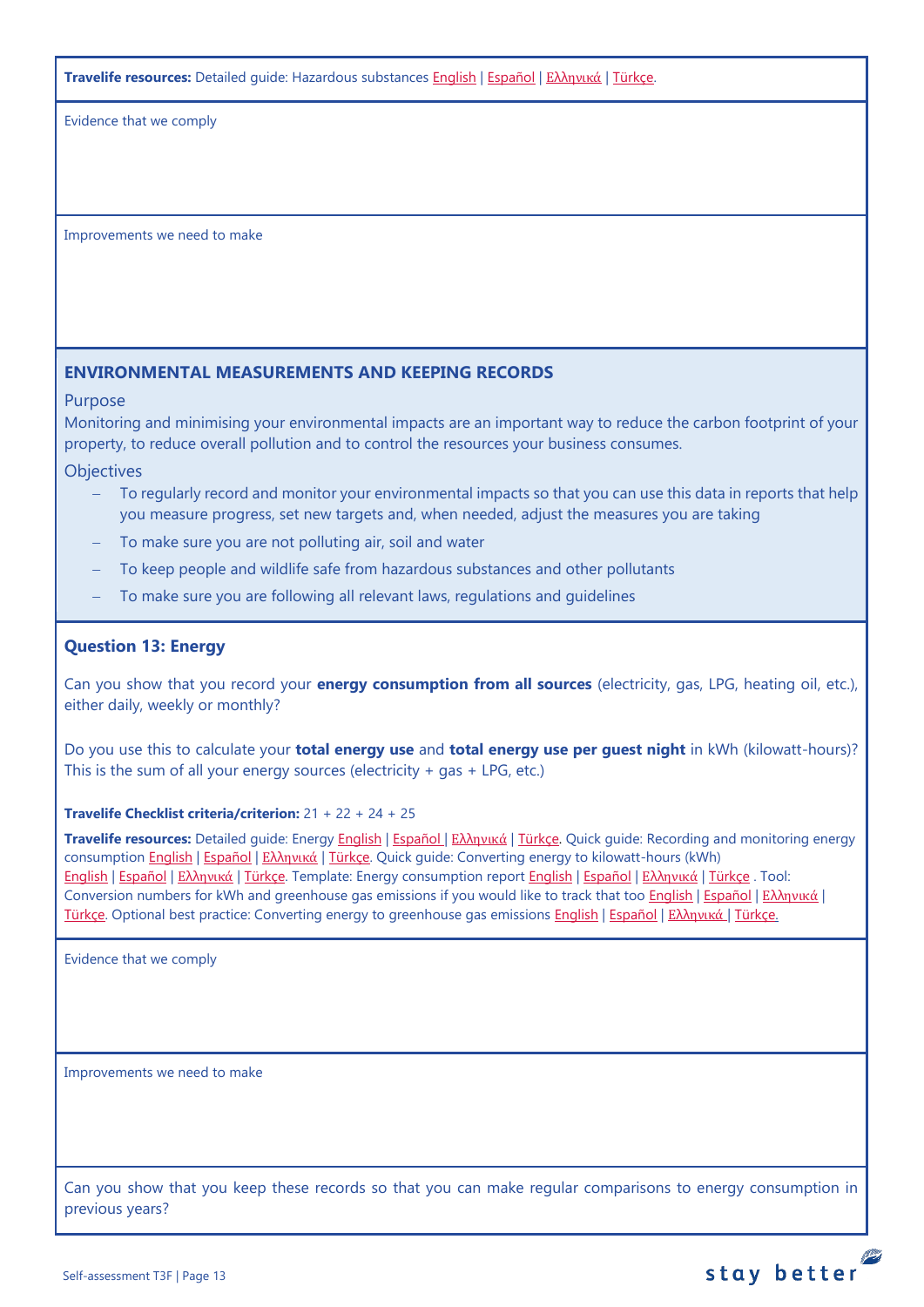### **Travelife Checklist criteria/criterion:** 26

Do you record the source of each type of energy you use, including details of any external suppliers?

#### **Travelife Checklist criteria/criterion:** 23

**Travelife resources:** Detailed guide: Energy [English](https://travelifestaybetter.com/wp-content/uploads/2019/02/17-Detailed-Guide-Energy.pdf) | [Español](https://travelifestaybetter.com/wp-content/uploads/2019/02/17-ES-Detailed-Guide-Energy.pdf) | Ελλ[ηνικά](https://travelifestaybetter.com/wp-content/uploads/2020/11/17-GR-Detailed-Guide-Energy.pdf) | [Türkçe.](https://travelifestaybetter.com/wp-content/uploads/2021/01/17-Detailed-Guide-Energy-TR-Enerji-Detayli-Kilavuz.pdf) Quick guide: Recording and monitoring energy consumption [English](https://travelifestaybetter.com/wp-content/uploads/2019/02/17-Quick-Guide-Monitoring-Reporting-Energy-Use.pdf) | [Español](https://travelifestaybetter.com/wp-content/uploads/2019/02/17-ES-Quick-Guide-Monitoring-Reporting-Energy-Use.pdf) | Ελλ[ηνικά](https://travelifestaybetter.com/wp-content/uploads/2020/01/12-Quick-Guide-Monitoring-Reporting-Energy-Use-GR.pdf) | [Türkçe.](https://travelifestaybetter.com/wp-content/uploads/2020/10/17-Quick-Guide-Monitoring-Reporting-Energy-Use-TR-Enerjinin-Takibi-ve-Raporlanmasi-icin-Hizli-Kilavuz.pdf) Quick guide: Converting energy to kilowatt-hours (kWh) [English](https://travelifestaybetter.com/wp-content/uploads/2019/02/17-Quick-Guide-Converting-Energy-to-Kilowatt-Hours.pdf) | [Español](https://travelifestaybetter.com/wp-content/uploads/2019/03/17-ES-Quick-Guide-Converting-Energy-to-Kilowatt-Hours.pdf) | Ελλ[ηνικά](https://travelifestaybetter.com/wp-content/uploads/2020/01/13-Quick-Guide-Converting-Energy-to-Kilowatt-Hours-GR.pdf) | [Türkçe.](https://travelifestaybetter.com/wp-content/uploads/2020/10/17-Quick-Guide-Converting-Energy-to-Kilowatt-Hours-TR-Enerjinin-Kilovatsaata-Donusturulmesi-icin-Hizli-Kilavuz.pdf) Template: Energy consumption report [English](https://travelifestaybetter.com/wp-content/uploads/2019/02/17-Template-Recording-Energy-Consumption.xlsx) | [Español](https://travelifestaybetter.com/wp-content/uploads/2019/02/17-ES-Template-Recording-Energy-Consumption.xlsx) | Ελλ[ηνικά](https://travelifestaybetter.com/wp-content/uploads/2019/08/17-GR-Template-Recording-Energy-Consumption.xlsx) | [Türkçe](https://travelifestaybetter.com/wp-content/uploads/2020/07/17-Template-Recording-Energy-Consumption-TR-Enerji-T%C3%BCketiminin-Kayd%C4%B1-%C5%9Eablonu.xlsx) . Tool: Conversion numbers for kWh and greenhouse gas emissions if you would like to track that too [English](https://travelifestaybetter.com/wp-content/uploads/2019/02/17-Fuel-Conversion-Rates-to-kWh-and-CO2e.pdf) | [Español](https://travelifestaybetter.com/wp-content/uploads/2019/02/17-ES-Fuel-Conversion-to-kWh-and-CO2e.pdf) | Ελλ[ηνικά](https://travelifestaybetter.com/wp-content/uploads/2020/01/11-Fuel-Conversion-to-kWh-and-CO2e-GR.pdf) | [Türkçe.](https://travelifestaybetter.com/wp-content/uploads/2020/10/17-Fuel-Conversion-to-kWh-and-CO2e-TR-Yakitin-kWh-ve-CO2eye-Donusturulmesi.pdf) Optional best practice: Converting energy to greenhouse gas emissions [English](https://travelifestaybetter.com/wp-content/uploads/2019/02/17-Quick-Guide-Converting-Energy-to-CO2e.pdf) | [Español](https://travelifestaybetter.com/wp-content/uploads/2019/02/17-ES-Quick-Guide-Converting-Energy-to-CO2e.pdf) | Ελλ[ηνικά](https://travelifestaybetter.com/wp-content/uploads/2020/01/14-Quick-Guide-Converting-Energy-to-CO2e-GR.pdf) | [Türkçe.](https://travelifestaybetter.com/wp-content/uploads/2020/10/17-Quick-Guide-Converting-Energy-to-CO2e-TR-Enerjinin-CO2eye-Donusturulmesi-icin-Hizli-Kilavuz.pdf)

Evidence that we comply

Improvements we need to make

## <span id="page-13-0"></span>**Question 14: Water**

Can you show that you record your **water consumption from all sources** either daily, weekly or monthly in litres or cubic metres?

Do you use this to calculate your water use per guest night in either litres or cubic metres?

**Travelife Checklist criteria/criterion:** 37 + 38 + 41 + 42

**Travelife resources:** Detailed guide: Water [English](https://travelifestaybetter.com/wp-content/uploads/2019/02/18-Detailed-Guide-Water.pdf) | [Español](https://travelifestaybetter.com/wp-content/uploads/2019/02/18-ES-Detailed-Guide-Water.pdf) | Ελλ[ηνικά](https://travelifestaybetter.com/wp-content/uploads/2020/11/18-GR-Detailed-Guide-Water.pdf) | [Türkçe.](https://travelifestaybetter.com/wp-content/uploads/2021/01/18-Detailed-Guide-Water-TR-Su-Detayli-Kilavuz.pdf) Quick guide: Recording and reporting water consumption [English](https://travelifestaybetter.com/wp-content/uploads/2019/02/18-Template-Recording-Water-Consumption.xlsx) | Εspañol | Ελλ[ηνικά](https://travelifestaybetter.com/wp-content/uploads/2019/08/18-GR-Template-Recording-Water-Consumption.xlsx) | [Türkçe.](https://travelifestaybetter.com/wp-content/uploads/2020/10/18-Quick-Guide-Recording-Water-Consumption-TR-Su-Tuketiminin-Kayit-Edilmesi-icin-Hizli-Kilavuz.pdf) Template: Water consumption report English | Εspañol | Ελληνικά | [Türkçe.](https://travelifestaybetter.com/wp-content/uploads/2020/07/18-Template-Recording-Water-Consumption-TR-Su-T%C3%BCketiminin-Kayd%C4%B1-%C5%9Eablonu.xlsx)

Evidence that we comply

Improvements we need to make

Can you show that you keep these records so that you can make regular comparisons to water consumption in previous years?

For your second Travelife audit, you will need to show that any water you source from any place other than a local municipal supplier, does not affect the local supply or the environment. For example, if you use a well or boreholes.

**Travelife Checklist criteria/criterion:** 43 +48 **Travelife resources:** Detailed guide: Water [English](https://travelifestaybetter.com/wp-content/uploads/2019/02/18-Detailed-Guide-Water.pdf) | [Español](https://travelifestaybetter.com/wp-content/uploads/2019/02/18-ES-Detailed-Guide-Water.pdf) | Ελλ[ηνικά](https://travelifestaybetter.com/wp-content/uploads/2020/11/18-GR-Detailed-Guide-Water.pdf) | [Türkçe.](https://travelifestaybetter.com/wp-content/uploads/2021/01/18-Detailed-Guide-Water-TR-Su-Detayli-Kilavuz.pdf)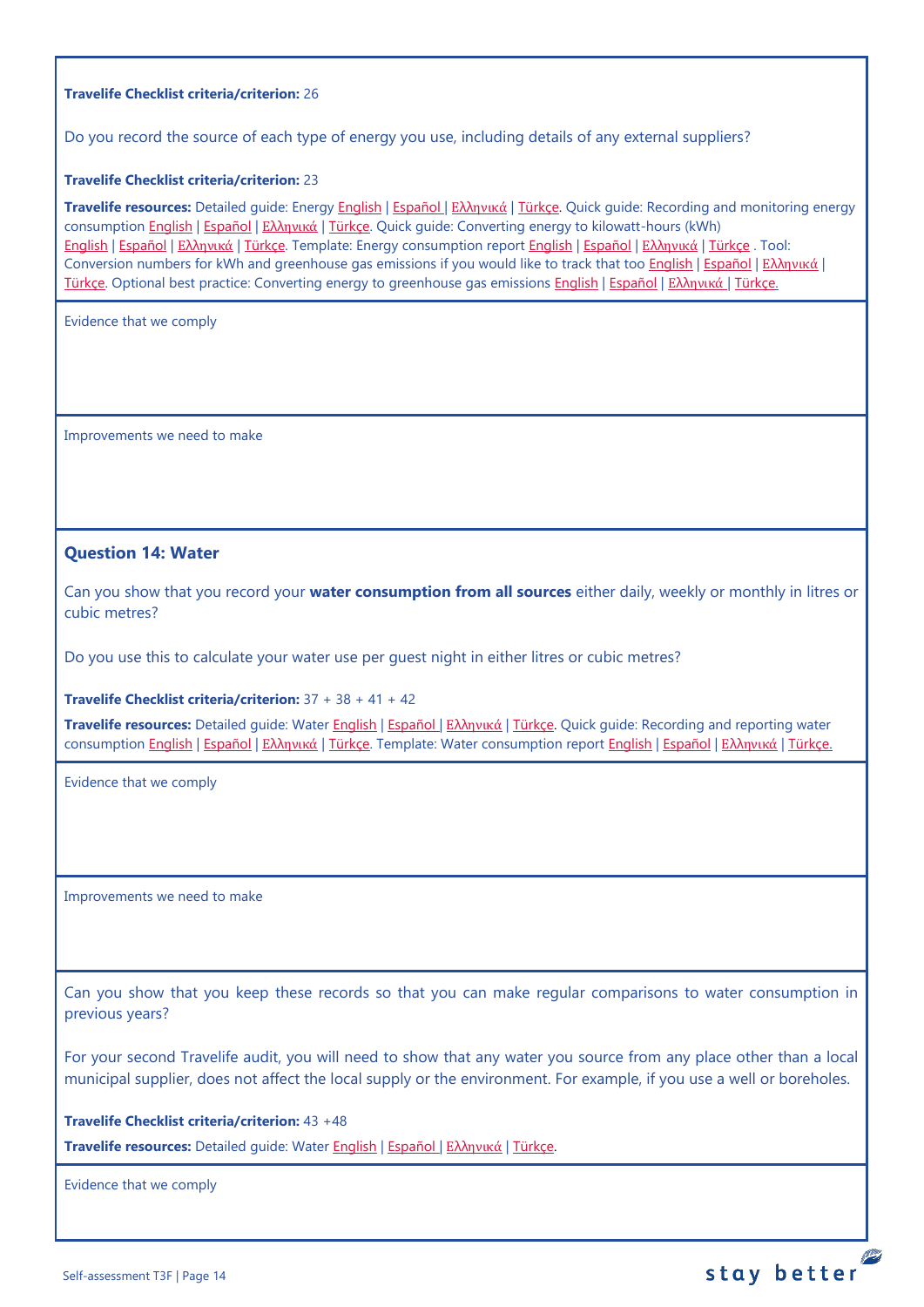## <span id="page-14-0"></span>**Question 15: Waste (including wastewater and hazardous waste)**

Do you separate **solid waste** according to guidelines from local authorities?

**Travelife Checklist criteria/criterion:** 55

**Travelife resources:** Detailed guide: Waste [English](https://travelifestaybetter.com/wp-content/uploads/2019/02/19-Detailed-Guide-Waste.pdf) | [Español](https://travelifestaybetter.com/wp-content/uploads/2019/02/19-ES-Detailed-Guide-Waste.pdf) | Ελλ[ηνικά](https://travelifestaybetter.com/wp-content/uploads/2021/01/19-GR-Detailed-Guide-Waste.pdf) | [Türkçe.](https://travelifestaybetter.com/wp-content/uploads/2021/01/19-Detailed-Guide-Waste-TR-Atik-Detayli-Kilavuz.pdf)

Evidence that we comply

Improvements we need to make

If you serve food, do you keep a record of unprepared food that is thrown away? This is food that was never served because it has been spoiled, damaged or contaminated. [Click here](https://travelifestaybetter.com/wp-content/uploads/2020/05/Travelife-Tutorial-Recording-Food-Waste.mp4) to watch a short tutorial about this type of waste.

### **Travelife Checklist criteria/criterion:** 56

**Travelife resources:** Template: Food waste monitor [English](https://travelifestaybetter.com/wp-content/uploads/2019/03/19-Food-Waste-Monitoring-Template.xlsx) | [Español](https://travelifestaybetter.com/wp-content/uploads/2019/09/19-ES-Food-Waste-Monitoring-Template.xlsx) | Ελλ[ηνικά](https://travelifestaybetter.com/19-gr-food-waste-monitoring-template/) | [Türkçe](https://travelifestaybetter.com/wp-content/uploads/2020/07/19-Food-Waste-Monitoring-Template-TR-G%C4%B1da-At%C4%B1k-Takip-%C5%9Eablonu.xlsx) . Tutorial: Recording food waste [English](https://travelifestaybetter.com/wp-content/uploads/2020/05/Travelife-Tutorial-Recording-Food-Waste.mp4)

Evidence that we comply

Improvements we need to make

Do you keep records of your hazardous waste? This includes things such as chemicals, light bulbs, batteries, printer cartridges, paint cans and so on. Your hazardous waste records should include:

P

stay better

- − The volume of each type of hazardous waste in either litres or kilograms
- − Where each type of it is stored on your premises
- − How much of each type has been removed from your premises
- − The details of the licenced waste contractor used for collection/disposal

**Travelife Checklist criteria/criterion:** 67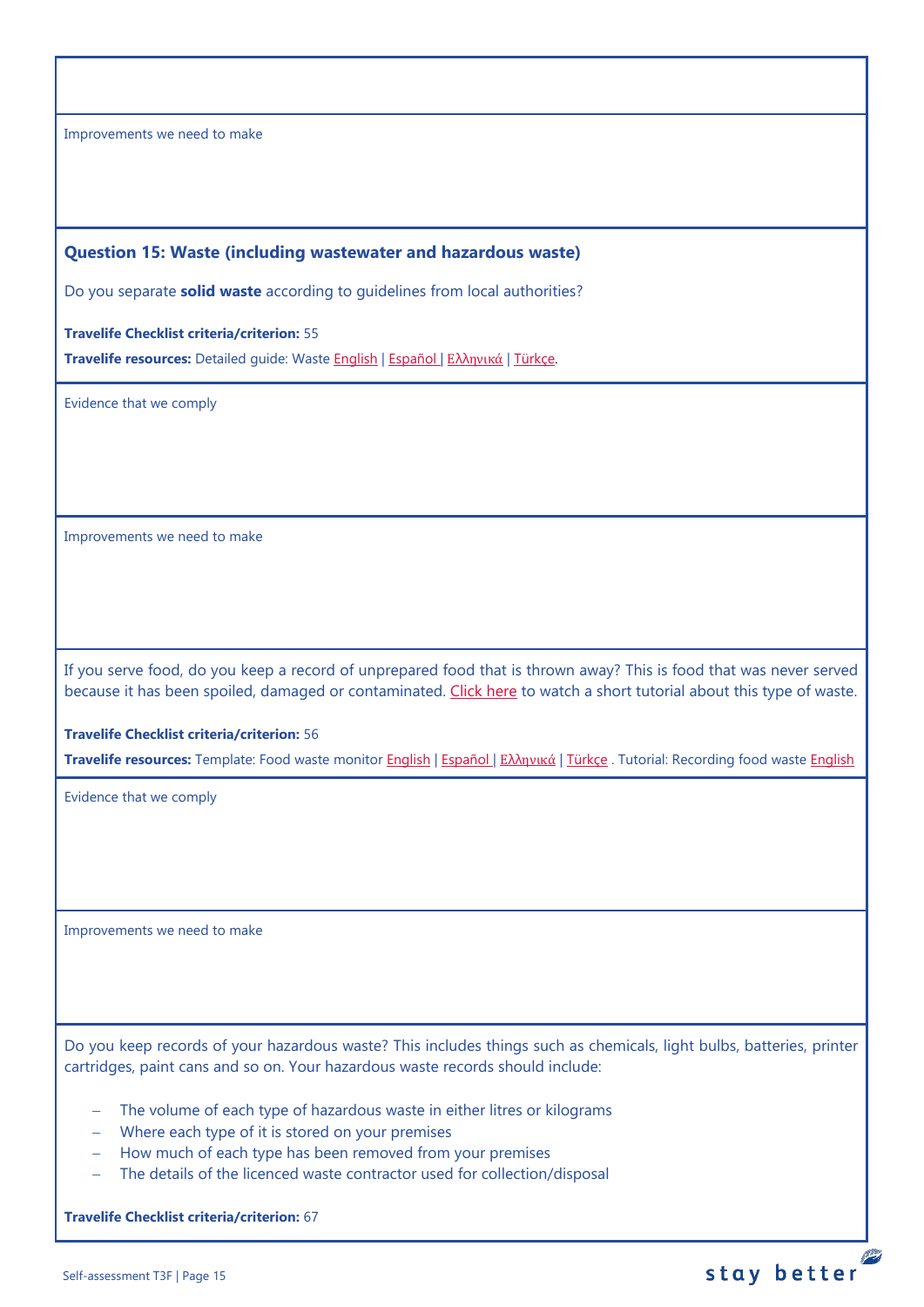**Travelife resources:** Detailed guide: Hazardous substances [English](https://travelifestaybetter.com/wp-content/uploads/2019/02/20-Detailed-Guide-Hazardous-Substances.pdf) | [Español](https://travelifestaybetter.com/wp-content/uploads/2019/02/20-ES-Detailed-Guide-Hazardous-Substances.pdf) | Ελλ[ηνικά](https://travelifestaybetter.com/wp-content/uploads/2021/01/20-GR-Detailed-Guide-Hazardous-Substances.pdf) | [Türkçe.](https://travelifestaybetter.com/wp-content/uploads/2021/01/20-Detailed-Guide-Hazardous-Substances-TR-Tehlikeli-Maddeler-Detayli-Kilavuz.pdf) Template: Hazardous waste recor[d English](https://travelifestaybetter.com/wp-content/uploads/2019/03/20-Template-Hazardous-Waste-Record.xlsx) | [Español](https://travelifestaybetter.com/wp-content/uploads/2019/09/20-ES-Template-Hazardous-Waste-Record.xlsx) | Ελλ[ηνικά](https://travelifestaybetter.com/20-gr-template-hazardous-waste-record/) | [Türkçe.](https://travelifestaybetter.com/wp-content/uploads/2020/07/20-Template-Hazardous-Waste-Record-TR-Tehlikeli-At%C4%B1k-Kay%C4%B1t-%C5%9Eablonu.xlsx)

Evidence that we comply

Improvements we need to make

Do you have evidence that show all your waste (solid waste, wastewater, hazardous waste) has been properly disposed of? This should include:

- − Any local, national or international laws and regulations you need to follow (these can be added to your legal register)
- − Making sure that your hazardous waste is stored safely in the same way as hazardous products (i.e. in a locked and ventilated area, on drip trays, etc.) whilst awaiting collection/disposal
- − Making sure that your wastewater is treated, reused or disposed of safely without affecting the local community or the environment
- − Having systems that make sure any contaminated wastewater does not pollute the local area. For example, swimming pools overflowing with chlorinated water or swimming pool backwash water that contaminates soil or seawater, desalination systems or sewage contaminating a river, etc.
- − The names of any waste companies you use and evidence that they have all required licences and are disposing of the waste in a way that minimises environmental and social impacts

For your second Travelife audit, you will also need to supply invoices or receipts from all the waste companies that you use (these should be kept for at least 3 years)

**Travelife Checklist criteria/criterion:** 39 + 40 + 49 + 58 + 61 + 70

**Travelife resources:** Detailed guide: Waste [English](https://travelifestaybetter.com/wp-content/uploads/2019/02/19-Detailed-Guide-Waste.pdf) | [Español](https://travelifestaybetter.com/wp-content/uploads/2019/02/19-ES-Detailed-Guide-Waste.pdf) | Ελλ[ηνικά](https://travelifestaybetter.com/wp-content/uploads/2021/01/19-GR-Detailed-Guide-Waste.pdf) | [Türkçe.](https://travelifestaybetter.com/wp-content/uploads/2021/01/19-Detailed-Guide-Waste-TR-Atik-Detayli-Kilavuz.pdf) Detailed guide: Hazardous substances [English](https://travelifestaybetter.com/wp-content/uploads/2019/02/20-Detailed-Guide-Hazardous-Substances.pdf) | [Español](https://travelifestaybetter.com/wp-content/uploads/2019/02/20-ES-Detailed-Guide-Hazardous-Substances.pdf) | Ελλ[ηνικά](https://travelifestaybetter.com/wp-content/uploads/2021/01/20-GR-Detailed-Guide-Hazardous-Substances.pdf) | [Türkçe.](https://travelifestaybetter.com/wp-content/uploads/2021/01/20-Detailed-Guide-Hazardous-Substances-TR-Tehlikeli-Maddeler-Detayli-Kilavuz.pdf)

Evidence that we comply

Improvements we need to make

## <span id="page-15-0"></span>**Question 16: Hazardous substances**

For your second Travelife audit, you will need to show that you have created and maintained records about hazardous substances, as described below.

You need to show that you keep a register of all of the types of hazardous substances and chemicals on your property that helps you and your staff understand the volume and type of hazardous substances you have at your property at

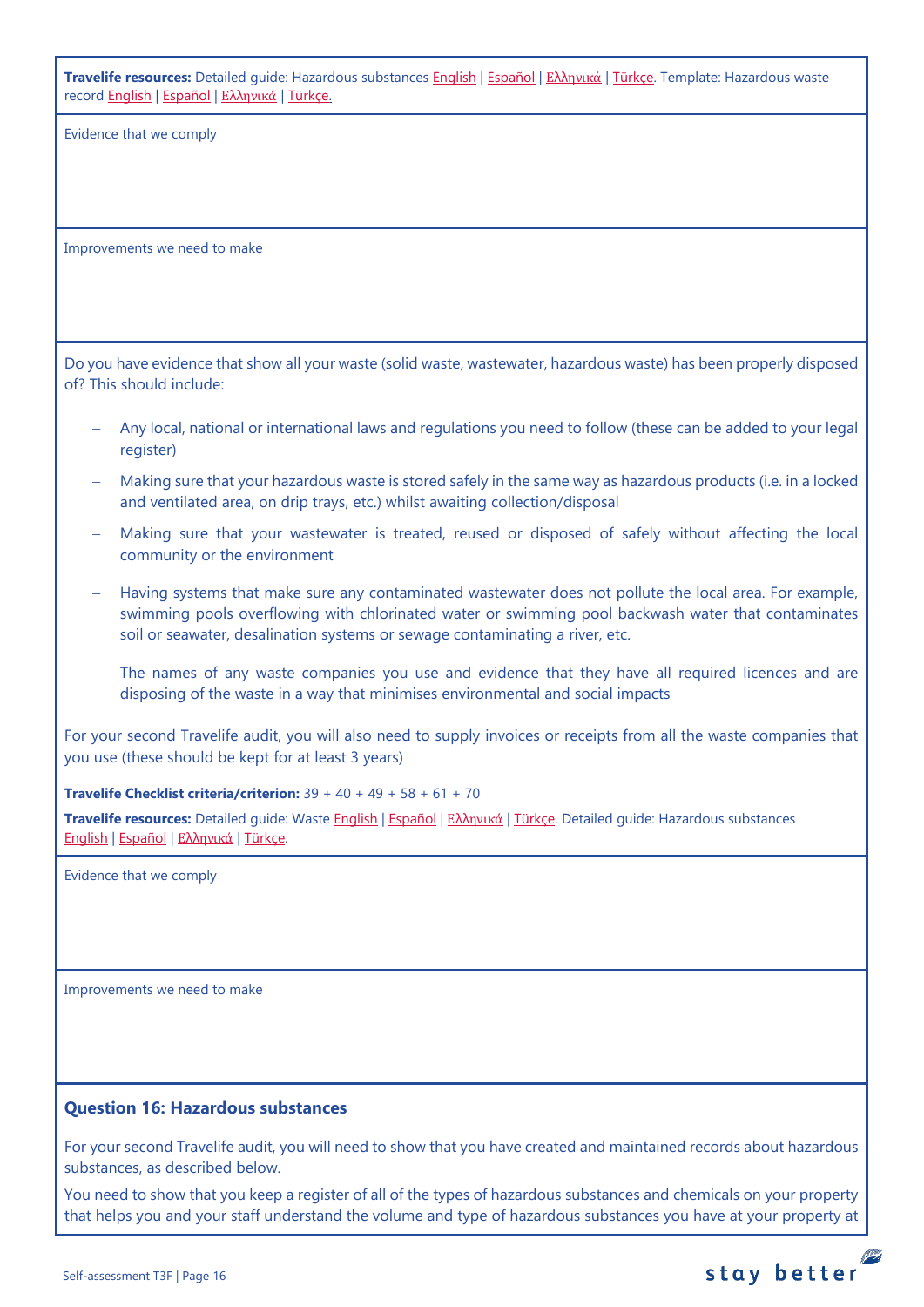any one time in case of an emergency such as a fire or flood, and how each one should be stored, used and so on. This should include all of the following:

- − The type of each substance
- − What it is for (e.g. cleaning, painting)
- − How much should be used in a single dose (this is mainly for chemicals) and general instructions for how to use the substance (or where an employee can find this information)
- − Any legal or safety requirements for how the substance should be stored and disposed of
- − Any requirements about how the substance should be used safely including any required protective equipment
- − How much of each is stored at your property

### **Travelife Checklist criteria/criterion:** 65

Here is a template that shows one way of recording this information: [English](https://travelifestaybetter.com/wp-content/uploads/2019/02/20-Member-Template-Hazardous-Substance-Register.xlsx) | [Español](https://travelifestaybetter.com/wp-content/uploads/2019/02/20-ES-Member-Template-Hazardous-Substance-Register.xlsx) | *Ε*λλ*[ηνικά](https://travelifestaybetter.com/20-gr-member-template-hazardous-substance-register/)* | [Türkçe](https://travelifestaybetter.com/wp-content/uploads/2020/07/20-Member-Template-Hazardous-Substance-Register-TR-Tehlikeli-Madde-Kayd%C4%B1-%C3%9Cye-%C5%9Eablonu.xlsx)

You will need to show that you record the amount of hazardous substances your business consumes so that you can monitor their use. For example, this might be a stock control procedure where employees update a record each time they use a substance or record how much of each hazardous substance is in stock on a daily, weekly or monthly basis. This record should include:

- − The name of each type of substance
- − If chemicals are in a concentrated form (e.g. they need to be diluted before use)
- − The amount of chemicals used or in stock in litres or kilograms
- − The amount of other substances used or in stock (i.e. not chemicals) in relevant units. For example, the quantity of batteries or ink cartridges

You will need to show that you keep these records so that you know the total amount of hazard substances you use each year (in litres or kilograms), and can use that to make comparisons to previous years as one way of controlling their use.

## **Travelife Checklist criteria/criterion:** 66

Here is a template that shows the type of information you need to record: [English](https://travelifestaybetter.com/wp-content/uploads/2019/02/20-Member-Template-Recording-Use-of-Hazardous-Substances.xlsx) | [Español](https://travelifestaybetter.com/wp-content/uploads/2019/02/20-ES-Member-Template-Recording-Use-of-Hazardous-Substances.xlsx) | *Ε*λλ*[ηνικά](https://travelifestaybetter.com/wp-content/uploads/2019/08/20-GR-Member-Template-Recording-Use-of-Hazardous-Substances.xlsx)* | [Türkçe](https://travelifestaybetter.com/wp-content/uploads/2020/07/20-Member-Template-Recording-Use-of-Hazardous-Substances-TR-Tehlikeli-Madde-Kullan%C4%B1m-Kayd%C4%B1-%C3%9Cye-%C5%9Eablonu.xlsx)

**Travelife resources:** Detailed guide: Hazardous substances [English](https://travelifestaybetter.com/wp-content/uploads/2019/02/20-Detailed-Guide-Hazardous-Substances.pdf) | [Español](https://travelifestaybetter.com/wp-content/uploads/2019/02/20-ES-Detailed-Guide-Hazardous-Substances.pdf) | Ελλ[ηνικά](https://travelifestaybetter.com/wp-content/uploads/2021/01/20-GR-Detailed-Guide-Hazardous-Substances.pdf) | [Türkçe.](https://travelifestaybetter.com/wp-content/uploads/2021/01/20-Detailed-Guide-Hazardous-Substances-TR-Tehlikeli-Maddeler-Detayli-Kilavuz.pdf) Quick guide: Creating a hazardous substance register [English](https://travelifestaybetter.com/wp-content/uploads/2019/02/20-Quick-Guide-Creating-a-Hazardous-Substance-Register.pdf) | [Español](https://travelifestaybetter.com/wp-content/uploads/2019/02/20-ES-Quick-Guide-Creating-a-Hazardous-Substance-Register.pdf) | Ελλ[ηνικά](https://travelifestaybetter.com/wp-content/uploads/2020/01/19-Quick-Guide-Creating-a-Hazardous-Substance-Register-GR.pdf) | [Türkçe.](https://travelifestaybetter.com/wp-content/uploads/2020/10/20-Quick-Guide-Creating-a-Hazardous-Substance-Register-TR-Tehlikeli-Madde-Kaydi-Olusturmak-icin-Hizli-Kilavuz.pdf) Template: Hazardous substance register [English](https://travelifestaybetter.com/wp-content/uploads/2019/02/20-Member-Template-Hazardous-Substance-Register.xlsx) | [Español](https://travelifestaybetter.com/wp-content/uploads/2019/02/20-ES-Member-Template-Hazardous-Substance-Register.xlsx) | Ελλ[ηνικά](https://travelifestaybetter.com/20-gr-member-template-hazardous-substance-register/) | [Türkçe](https://travelifestaybetter.com/wp-content/uploads/2020/07/20-Member-Template-Hazardous-Substance-Register-TR-Tehlikeli-Madde-Kayd%C4%B1-%C3%9Cye-%C5%9Eablonu.xlsx) . Quick guide: Recording use of hazardous substance[s English](https://travelifestaybetter.com/wp-content/uploads/2019/02/20-Quick-Guide-Recording-Use-of-Hazardous-Substances.pdf) | [Español](https://travelifestaybetter.com/wp-content/uploads/2019/02/20-ES-Quick-Guide-Recording-Use-of-Hazardous-Substances.pdf) | Ελλ[ηνικά](https://travelifestaybetter.com/wp-content/uploads/2020/01/20-Quick-Guide-Recording-Use-of-Hazardous-Substances-GR.pdf) | [Türkçe.](https://travelifestaybetter.com/wp-content/uploads/2020/10/20-Quick-Guide-Recording-Use-of-Hazardous-Substances-TR-Tehlikeli-Maddelerin-Kullaniminin-Kaydi-icin-Hizli-Kilavuz.pdf) Template: Recording hazardous substances [English](https://travelifestaybetter.com/wp-content/uploads/2019/02/20-Member-Template-Recording-Use-of-Hazardous-Substances.xlsx) | [Español](https://travelifestaybetter.com/wp-content/uploads/2019/02/20-ES-Member-Template-Recording-Use-of-Hazardous-Substances.xlsx) | Ελλ[ηνικά](https://travelifestaybetter.com/20-gr-member-template-recording-use-of-hazardous-substances/) | [Türkçe.](https://travelifestaybetter.com/wp-content/uploads/2020/07/20-Member-Template-Recording-Use-of-Hazardous-Substances-TR-Tehlikeli-Madde-Kullan%C4%B1m-Kayd%C4%B1-%C3%9Cye-%C5%9Eablonu.xlsx)

Evidence that we comply

Improvements we need to make

Can you show that you are **storing** hazardous substances in accordance with national and international safety standards and all relevant laws, regulations and guidelines? For example, are all chemical stored on drip trays and in locked and ventilated rooms?

#### **Travelife Checklist criteria/criterion:** 69

**Travelife resources:** Detailed guide: Hazardous substances [English](https://travelifestaybetter.com/wp-content/uploads/2019/02/20-Detailed-Guide-Hazardous-Substances.pdf) | [Español](https://travelifestaybetter.com/wp-content/uploads/2019/02/20-ES-Detailed-Guide-Hazardous-Substances.pdf) | Ελλ[ηνικά](https://travelifestaybetter.com/wp-content/uploads/2021/01/20-GR-Detailed-Guide-Hazardous-Substances.pdf) | [Türkçe.](https://travelifestaybetter.com/wp-content/uploads/2021/01/20-Detailed-Guide-Hazardous-Substances-TR-Tehlikeli-Maddeler-Detayli-Kilavuz.pdf)

Evidence that we comply

P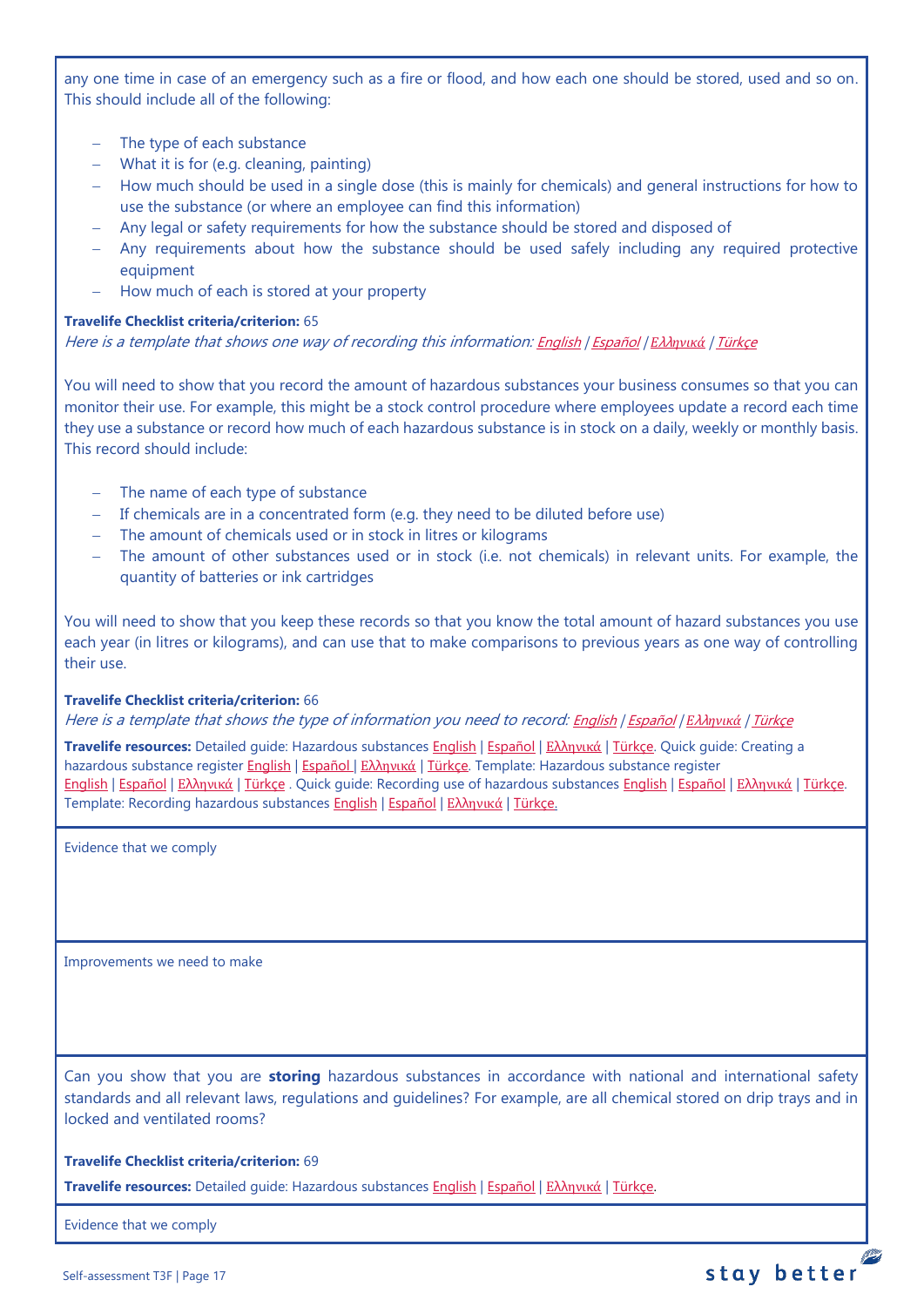| Improvements we need to make                                                                                                                                                                                                                                                                                                                                                                                                                                                                                                                |  |  |  |  |
|---------------------------------------------------------------------------------------------------------------------------------------------------------------------------------------------------------------------------------------------------------------------------------------------------------------------------------------------------------------------------------------------------------------------------------------------------------------------------------------------------------------------------------------------|--|--|--|--|
|                                                                                                                                                                                                                                                                                                                                                                                                                                                                                                                                             |  |  |  |  |
|                                                                                                                                                                                                                                                                                                                                                                                                                                                                                                                                             |  |  |  |  |
| Can you show that you have procedures in place to handle leaks or spills? This should include:                                                                                                                                                                                                                                                                                                                                                                                                                                              |  |  |  |  |
| A plan for managing and controlling these incidents<br>Written emergency instructions                                                                                                                                                                                                                                                                                                                                                                                                                                                       |  |  |  |  |
| <b>Travelife Checklist criteria/criterion: 73</b>                                                                                                                                                                                                                                                                                                                                                                                                                                                                                           |  |  |  |  |
| Travelife resources: Detailed guide: Hazardous substances English   Español   Ελληνικά   Türkçe.                                                                                                                                                                                                                                                                                                                                                                                                                                            |  |  |  |  |
| Evidence that we comply                                                                                                                                                                                                                                                                                                                                                                                                                                                                                                                     |  |  |  |  |
|                                                                                                                                                                                                                                                                                                                                                                                                                                                                                                                                             |  |  |  |  |
|                                                                                                                                                                                                                                                                                                                                                                                                                                                                                                                                             |  |  |  |  |
| Improvements we need to make                                                                                                                                                                                                                                                                                                                                                                                                                                                                                                                |  |  |  |  |
|                                                                                                                                                                                                                                                                                                                                                                                                                                                                                                                                             |  |  |  |  |
|                                                                                                                                                                                                                                                                                                                                                                                                                                                                                                                                             |  |  |  |  |
| Do you have records that show that all equipment that contains hazardous substances is properly and regularly<br>maintained according with the manufacturer instructions?                                                                                                                                                                                                                                                                                                                                                                   |  |  |  |  |
| <b>Travelife Checklist criteria/criterion: 71</b>                                                                                                                                                                                                                                                                                                                                                                                                                                                                                           |  |  |  |  |
| Evidence that we comply                                                                                                                                                                                                                                                                                                                                                                                                                                                                                                                     |  |  |  |  |
|                                                                                                                                                                                                                                                                                                                                                                                                                                                                                                                                             |  |  |  |  |
|                                                                                                                                                                                                                                                                                                                                                                                                                                                                                                                                             |  |  |  |  |
| Improvements we need to make                                                                                                                                                                                                                                                                                                                                                                                                                                                                                                                |  |  |  |  |
|                                                                                                                                                                                                                                                                                                                                                                                                                                                                                                                                             |  |  |  |  |
|                                                                                                                                                                                                                                                                                                                                                                                                                                                                                                                                             |  |  |  |  |
| For your second Travelife audit, you will need to show how you have made sure that the use and dosage of harmful<br>chemicals in operations that use large quantities of chemicals (laundry, swimming pool, etc.) is controlled. If you use<br>automatic dosage systems, you should be able to show how you make sure that the equipment is calibrated correctly.<br>If you use manual dosage, you should be able to show how you assess the correct amount of chemicals that are<br>required and make sure that this is followed by staff. |  |  |  |  |

**Travelife Checklist criteria/criterion:** 74

**Travelife resources:** Detailed guide: Hazardous substances [English](https://travelifestaybetter.com/wp-content/uploads/2019/02/20-Detailed-Guide-Hazardous-Substances.pdf) | [Español](https://travelifestaybetter.com/wp-content/uploads/2019/02/20-ES-Detailed-Guide-Hazardous-Substances.pdf) | Ελλ[ηνικά](https://travelifestaybetter.com/wp-content/uploads/2021/01/20-GR-Detailed-Guide-Hazardous-Substances.pdf) | [Türkçe.](https://travelifestaybetter.com/wp-content/uploads/2021/01/20-Detailed-Guide-Hazardous-Substances-TR-Tehlikeli-Maddeler-Detayli-Kilavuz.pdf)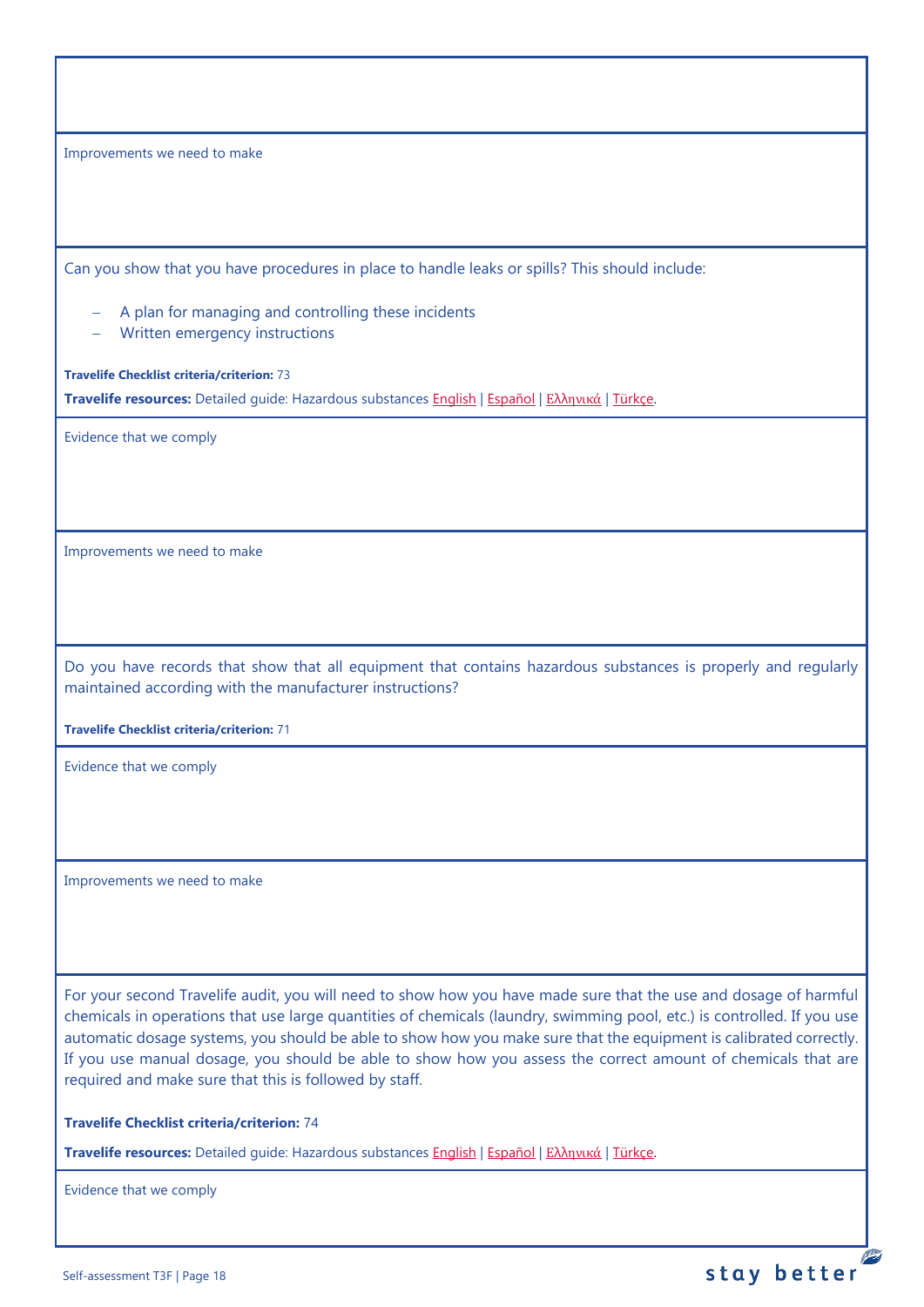## <span id="page-18-0"></span>**REDUCING ENVIRONMENTAL IMPACTS**

#### Purpose

Monitoring and minimising your energy and water use is an important way to reduce the carbon footprint of your property, to reduce overall pollution and to control the resources your business consumes.

## **Objective**

To make sure you have implemented specific procedures that will help to minimise your environmental impacts

## <span id="page-18-1"></span>**Question 17: Maintenance**

Do you have a maintenance schedule that ensures all of your equipment is properly cleaned and serviced according to the manufacturer instructions?

Is this a regular schedule that includes checks for problems that are promptly fixed? For example, leaks, general wear and tear, breakdowns, dirt and dust.

Does this schedule cover all types of fixtures, installations and equipment that use water, energy and/or chemicals, or that produces waste (including wastewater and general pollution)? This includes things like boilers, air-conditioning systems, solar panels, pipes, pools, bathroom fixtures, electrical equipment, vehicles, machinery, irrigation systems and so on.

Do you keep records of this maintenance?

#### **Travelife Checklist criteria/criterion:** 30 + 45

**Travelife resources:** Detailed guide: Energy [English](https://travelifestaybetter.com/wp-content/uploads/2019/02/17-Detailed-Guide-Energy.pdf) | [Español](https://travelifestaybetter.com/wp-content/uploads/2019/02/17-ES-Detailed-Guide-Energy.pdf) | Ελλ[ηνικά](https://travelifestaybetter.com/wp-content/uploads/2020/11/17-GR-Detailed-Guide-Energy.pdf) | [Türkçe.](https://travelifestaybetter.com/wp-content/uploads/2021/01/17-Detailed-Guide-Energy-TR-Enerji-Detayli-Kilavuz.pdf) Detailed guide: Water [English](https://travelifestaybetter.com/wp-content/uploads/2019/02/18-Detailed-Guide-Water.pdf) | [Español](https://travelifestaybetter.com/wp-content/uploads/2019/02/18-ES-Detailed-Guide-Water.pdf) | Ελλ[ηνικά](https://travelifestaybetter.com/wp-content/uploads/2020/11/18-GR-Detailed-Guide-Water.pdf) | [Türkçe.](https://travelifestaybetter.com/wp-content/uploads/2021/01/18-Detailed-Guide-Water-TR-Su-Detayli-Kilavuz.pdf) Detailed guide: Hazardous substances [English](https://travelifestaybetter.com/wp-content/uploads/2019/02/20-Detailed-Guide-Hazardous-Substances.pdf) | [Español](https://travelifestaybetter.com/wp-content/uploads/2019/02/20-ES-Detailed-Guide-Hazardous-Substances.pdf) | Ελλ[ηνικά](https://travelifestaybetter.com/wp-content/uploads/2021/01/20-GR-Detailed-Guide-Hazardous-Substances.pdf) | [Türkçe.](https://travelifestaybetter.com/wp-content/uploads/2021/01/20-Detailed-Guide-Hazardous-Substances-TR-Tehlikeli-Maddeler-Detayli-Kilavuz.pdf) Detailed guide: Waste [English](https://travelifestaybetter.com/wp-content/uploads/2019/02/19-Detailed-Guide-Waste.pdf) | [Español](https://travelifestaybetter.com/wp-content/uploads/2019/02/19-ES-Detailed-Guide-Waste.pdf) | Ελλ[ηνικά](https://travelifestaybetter.com/wp-content/uploads/2021/01/19-GR-Detailed-Guide-Waste.pdf) | [Türkçe.](https://travelifestaybetter.com/wp-content/uploads/2021/01/19-Detailed-Guide-Waste-TR-Atik-Detayli-Kilavuz.pdf)

Evidence that we comply

Improvements we need to make

# <span id="page-18-2"></span>**Question 18: Actions**

For your second Travelife audit, you will need to make sure that there is energy efficient lighting in at least 50% of your guest areas. This includes guest rooms and central areas.

stay better

**Travelife Checklist criteria/criterion:** 31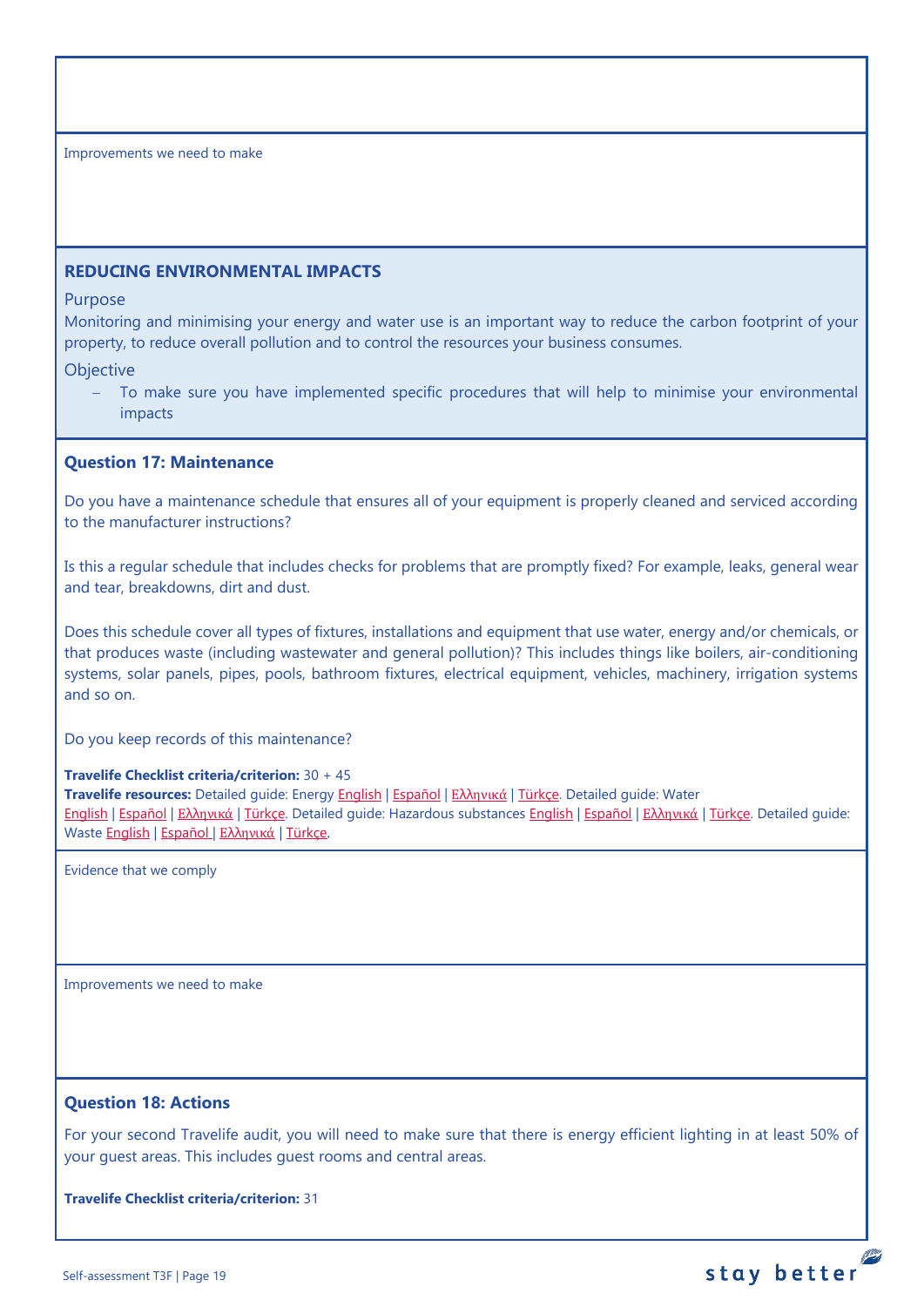Do you have systems in place to prevent unnecessary use of energy? These systems could involve technology like timers and sensors, as well as things like signs to remind guests and staff about what to do. They might also be included in the standard operating procedures that your staff follow. They should include:

- − Making sure that lights and other electrical equipment is turned off when they are not needed
- Making sure that heating and air-conditioning systems are turned off when not required or when the optimal room temperature is met. This includes taking measures to prevent guests leaving this equipment turned on when doors and windows are open
- Instructions on how to use equipment correctly so that it operates at maximum efficiency. For example, closing refrigerator doors, correctly loading washing machines and dishwashers

**Travelife Checklist criteria/criterion:** 32 + 34 + 35 **Travelife resources:** Detailed guide: Energy [English](https://travelifestaybetter.com/wp-content/uploads/2019/02/17-Detailed-Guide-Energy.pdf) | [Español](https://travelifestaybetter.com/wp-content/uploads/2019/02/17-ES-Detailed-Guide-Energy.pdf) | Ελλ[ηνικά](https://travelifestaybetter.com/wp-content/uploads/2020/11/17-GR-Detailed-Guide-Energy.pdf) | [Türkçe.](https://travelifestaybetter.com/wp-content/uploads/2021/01/17-Detailed-Guide-Energy-TR-Enerji-Detayli-Kilavuz.pdf)

Evidence that we comply

Improvements we need to make

Do you have systems in place to prevent unnecessary use of water? These systems could involve technology like timers and sensors, as well as things like signs to remind guests and staff about what to do. They might also be included in the standard operating procedures that your staff follow. They should include:

- Making sure that installations and equipment that use water are operated correctly and are without leaks. This includes things like boilers, air-conditioning systems, pipes, pumps, pools, bathroom fixtures, irrigation systems and so on
- − Having systems and procedures in place that avoid wasting water when irrigating your grounds
- − Making sure you are operating your laundry as efficiently as possible. For example, following manufacturer instructions for optimal loads, using the correct dose of laundry detergents and so on
- Implementing and enforcing a guest towel and linen reuse programme in order to reduce the amount of items being laundered (either on or off the premises)
- Ensuring any swimming pools and other water attractions/features are being maintained and cleaned in the most efficient way possible. For example, you should display a clear backwash procedure so that staff know when it should be done and how long each step should last. You should also have a regular maintenance programme for swimming pool cleaning

stay better

**Travelife Checklist criteria/criterion:** 44 + 51 + 52 + 53 + 54 **Travelife resources:** Detailed guide: Wate[r English](https://travelifestaybetter.com/wp-content/uploads/2019/02/18-Detailed-Guide-Water.pdf) | [Español](https://travelifestaybetter.com/wp-content/uploads/2019/02/18-ES-Detailed-Guide-Water.pdf) | Ελλ[ηνικά](https://travelifestaybetter.com/wp-content/uploads/2020/11/18-GR-Detailed-Guide-Water.pdf) | [Türkçe.](https://travelifestaybetter.com/wp-content/uploads/2021/01/18-Detailed-Guide-Water-TR-Su-Detayli-Kilavuz.pdf)

Evidence that we comply

Improvements we need to make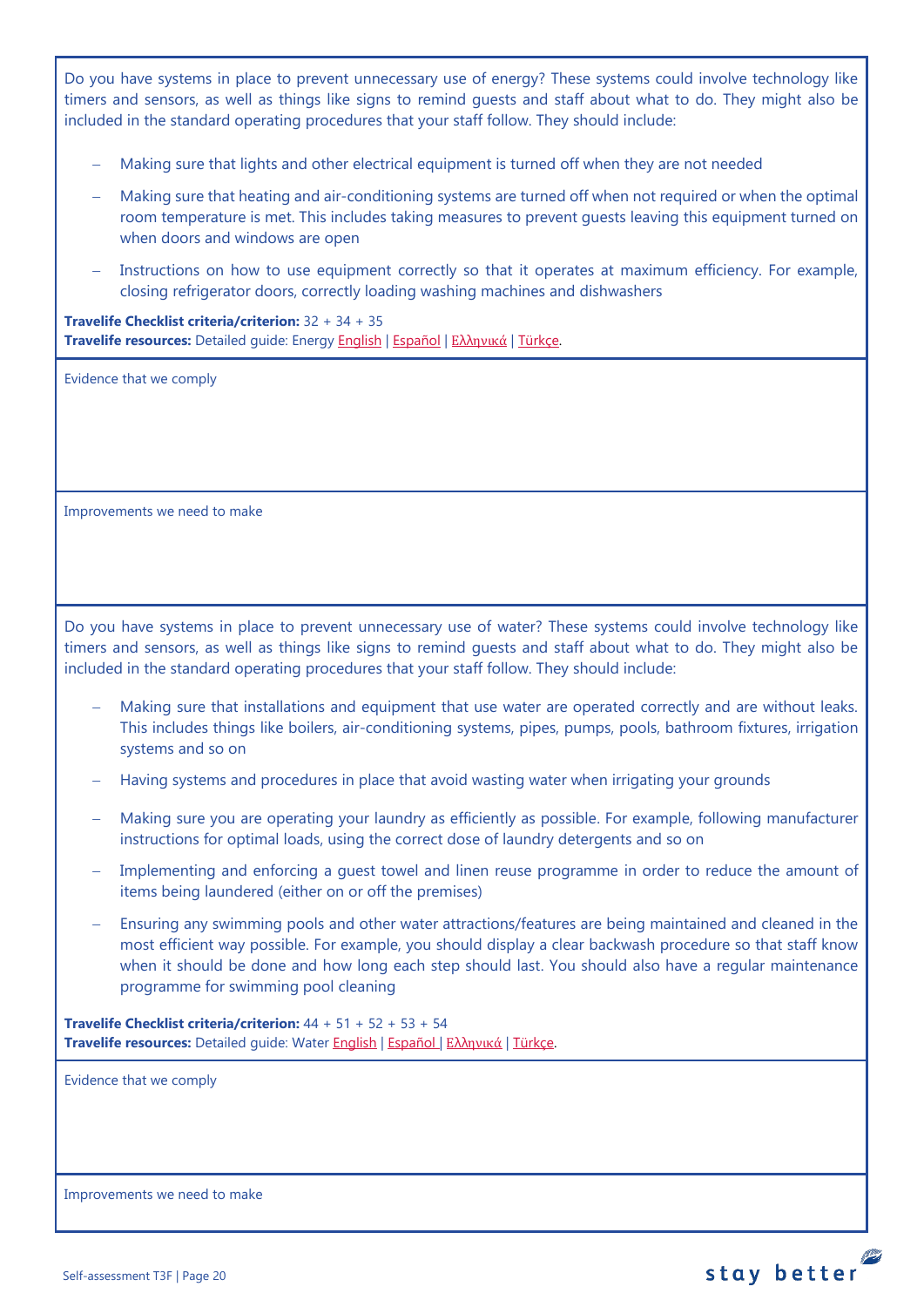Have you taken steps to ensure that the maximum water flow rates (shown below) have been met? This can involve water pressure adjustments or installing equipment such as flow restrictors, and this applies to guest rooms and public areas.

- − Showers: no more than 10 litres per minute
- − Basins: no more than 5 litres per minute
- − Toilets: no more than 6.5 litres per flush
- − Urinals: no more than 2 litres per flush

If this is the first year of working with Travelife, do you have a plan in place to make sure you do achieve them within the next 2 years?

**Travelife Checklist criteria/criterion:** 50 **Travelife resources:** Quick guide: Measuring water flow [English](https://travelifestaybetter.com/wp-content/uploads/2019/02/18-Quick-Guide-Measuring-Water-Flow.pdf) | [Español](https://travelifestaybetter.com/wp-content/uploads/2019/02/18-ES-Quick-Guide-Measuring-Water-Flow.pdf) | Ελλ[ηνικά](https://travelifestaybetter.com/wp-content/uploads/2020/01/16-Quick-Guide-Measuring-Water-Flow-GR.pdf) | [Türkçe](https://travelifestaybetter.com/wp-content/uploads/2020/10/18-Quick-Guide-Measuring-Water-Flow-TR-Su-Debisinin-Olculmesi-icin-Hizli-Kilavuz.pdf)

Evidence that we comply

Improvements we need to make

Do you have systems in place to reduce waste and the use of chemicals? They should include:

- Rotating your food and beverage supplies to ensure that the oldest products are always used first
- Ensuring you only use disinfectants when they are required to comply with legal hygiene requirements

Have you made sure that there are plenty of recycling bins at your property for both staff and guest areas? These should be clearly labelled so that guests, staff, contractors and other visitors can easily find them, and understand how to use them.

**Travelife Checklist criteria/criterion:** 62 + 63 + 75

**Travelife resources:** Detailed guide: Waste [English](https://travelifestaybetter.com/wp-content/uploads/2019/02/19-Detailed-Guide-Waste.pdf) | [Español](https://travelifestaybetter.com/wp-content/uploads/2019/02/19-ES-Detailed-Guide-Waste.pdf) | Ελλ[ηνικά](https://travelifestaybetter.com/wp-content/uploads/2021/01/19-GR-Detailed-Guide-Waste.pdf) | [Türkçe.](https://travelifestaybetter.com/wp-content/uploads/2021/01/19-Detailed-Guide-Waste-TR-Atik-Detayli-Kilavuz.pdf) Detailed guide: Hazardous substances [English](https://travelifestaybetter.com/wp-content/uploads/2019/02/20-Detailed-Guide-Hazardous-Substances.pdf) | [Español](https://travelifestaybetter.com/wp-content/uploads/2019/02/20-ES-Detailed-Guide-Hazardous-Substances.pdf) | Ελλ[ηνικά](https://travelifestaybetter.com/wp-content/uploads/2021/01/20-GR-Detailed-Guide-Hazardous-Substances.pdf) | [Türkçe.](https://travelifestaybetter.com/wp-content/uploads/2021/01/20-Detailed-Guide-Hazardous-Substances-TR-Tehlikeli-Maddeler-Detayli-Kilavuz.pdf)

Evidence that we comply

Improvements we need to make

If there is public transport in your destination, do you provide information to guests and employees about how they can use this?

**PERSONAL**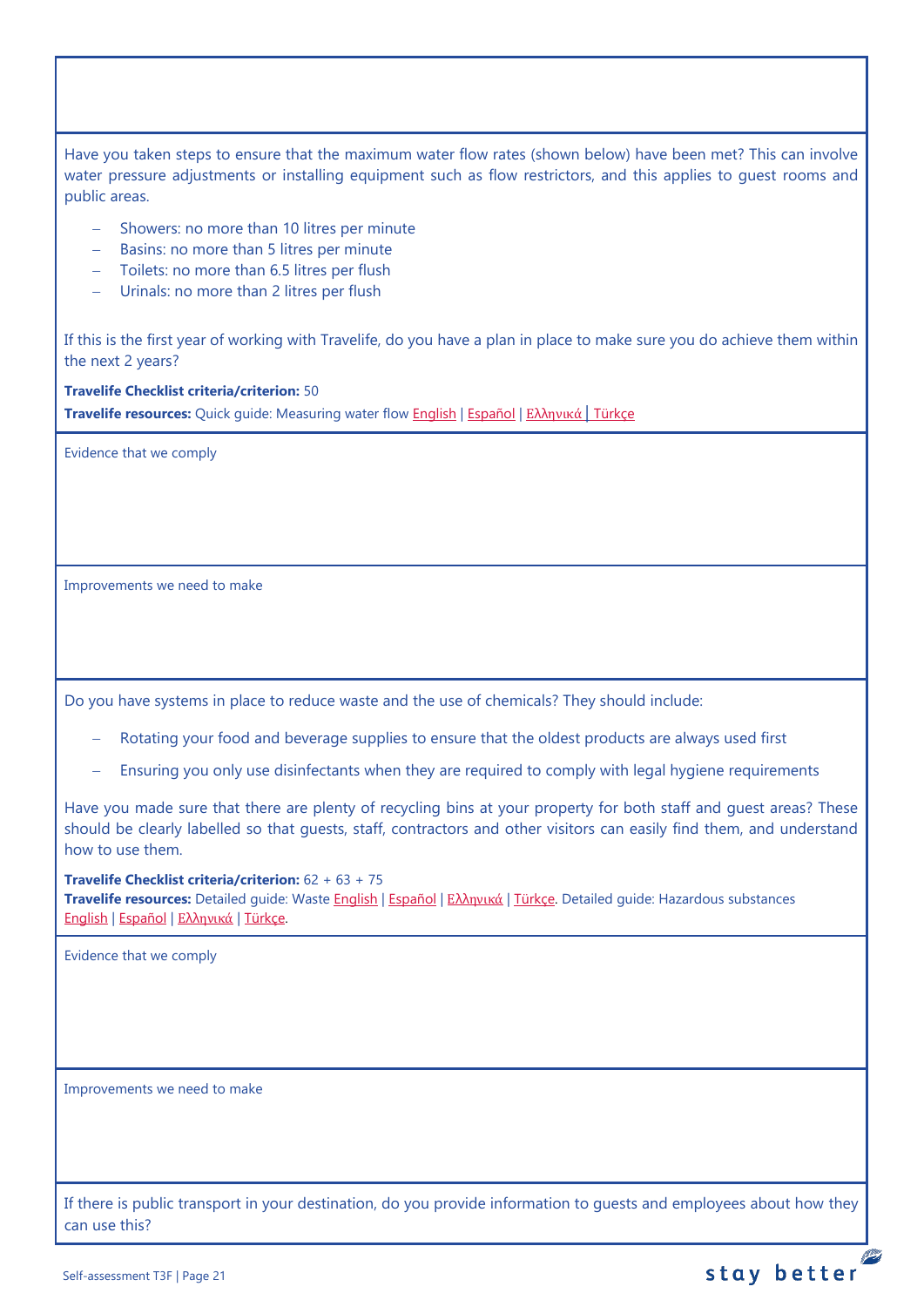### **Travelife Checklist criteria/criterion:** 128

Evidence that we comply

Improvements we need to make

# <span id="page-21-0"></span>**BIODIVERSITY AND ANIMAL WELFARE**

## Purpose

Making sure that your business does not harm or support any activities that could harm biodiversity is an essential part of being a responsible business. This includes things like protecting natural areas, wildlife and the welfare of animals. You should also be aware that there is increasing data to show that animal welfare is becoming an important issue to many tourists around the world.

**Objectives** 

- − To make sure that you properly protect and care for any animals at your premises
- To ensure you are not promoting any off-site activities that may harm the welfare of animals
- − To ensure that your operations are not negatively impacting local biodiversity, especially in protected or sensitive areas

# <span id="page-21-1"></span>**Question 19: Animals and sensitive natural areas**

If you keep animals on your premises, you will need to answer the following questions:

- Do you keep animals on your premises that you manage and/or are dependent on you for their care? If you do, can you show that you comply wit[h Appendix I](https://travelifestaybetter.com/travelife-standard-checklists/) of the Travelife animal welfare requirements?
- Do you keep any working animals on your premises? If so, can you also show that you comply with both section a and b as described in [Appendix I o](https://travelifestaybetter.com/travelife-standard-checklists/)f the Travelife animal welfare requirements?
- − Can you show that any activities you operate from your premises, or that take place on your premises, involving wildlife comply with established codes of practice about contact with animals? For example, safaris, dolphin swims, entertainment involving any type of animals
- Do any of the unacceptable practices described under [Appendix II](https://travelifestaybetter.com/travelife-standard-checklists/) of the Travelife animal welfare requirements take place at your property?
- − Did you inform Travelife that you keep animals onsite **before** your Travelife audit? This is so that we can brief our auditors accordingly and make sure they are well prepared. We might also ask you to provide additional information

If you promote any off-site activities involving animals, even if they are not operated by you (e.g. you have brochures promoting them, sell trips to guests via an activities desk), you will need to answer the following questions:

- Does the activity or attraction comply with established codes of practice about contact with animals? For example, safaris, dolphin swims, entertainment involving any type of animals
- Does the activity or attraction involve any of the unacceptable practices described under [Appendix II](https://travelifestaybetter.com/travelife-standard-checklists/) of the Travelife animal welfare requirements? If so, you will need to stop promoting this activity

**Travelife Checklist criteria/criterion:** 78 + 79 + 80 **Travelife resources:** Animal welfare appendix I and II [English](https://travelifestaybetter.com/wp-content/uploads/2020/12/Appendix-I-and-II-Animal-Welfare-Version-3.0-EN.pdf) | [Español](https://travelifestaybetter.com/wp-content/uploads/2020/12/Appendix-I-and-II-Animal-Welfare-Version-3.0-ES.pdf) | Ελλ[ηνικά](https://travelifestaybetter.com/wp-content/uploads/2020/12/GR-Appendix-I-and-II-Animal-Welfare-Version-3.0.pdf) | [Türkçe.](https://travelifestaybetter.com/wp-content/uploads/2020/12/Appendix-I-and-II-Animal-Welfare-Version-3.0-TR.pdf)

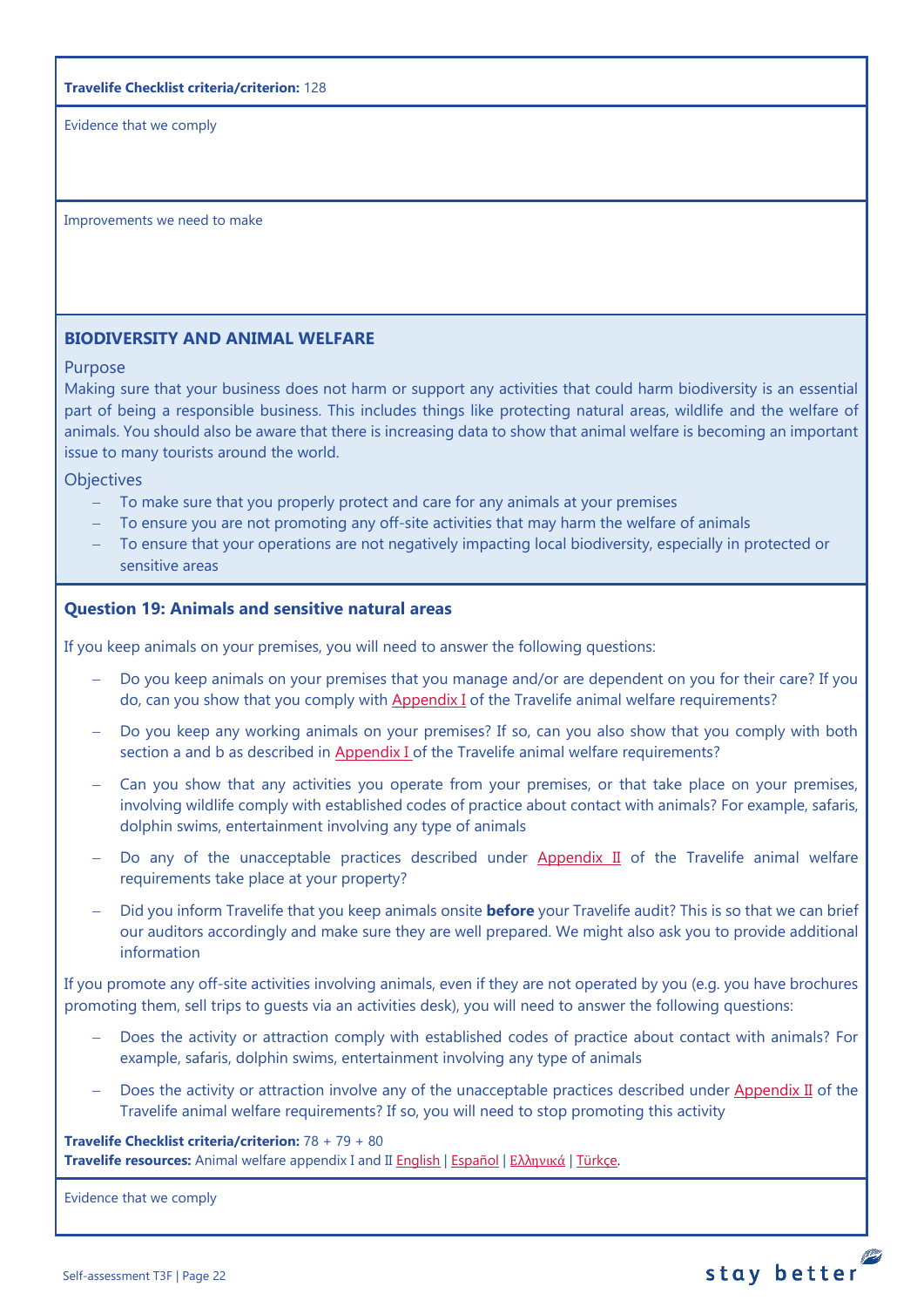For your second Travelife audit, you will need to show that you have identified any special or sensitive natural areas in your destination that might be affected by your operations, including visits by guest on things like day excursions. These might include things like reefs, sand dunes, mangroves, estuaries, wildlife breeding areas and so on. If so, have you put plans in place to help protect them?

### **Travelife Checklist criteria/criterion:** 117

**Travelife resources:** Detailed guide: Biodiversity, wildlife and animal welfare [English](https://travelifestaybetter.com/wp-content/uploads/2021/01/21-Detailed-Guided-Biodiversity-and-Animal-Welfare-V2.0.pdf) | [Español](https://travelifestaybetter.com/wp-content/uploads/2021/01/21-ES-Detailed-Guided-Biodiversity-and-Animal-Welfare-V2.0.pdf) | Ελλ[ηνικά](https://travelifestaybetter.com/wp-content/uploads/2021/01/21-GR-Detailed-Guided-Biodiversity-and-Animal-Welfare.pdf) | [Türkçe.](https://travelifestaybetter.com/wp-content/uploads/2021/01/21-Detailed-Guided-Biodiversity-and-Animal-Welfare-V2.0-TR-Biyocesitlilik-ve-Hayvan-Refahi-Detayli-Kilavuz.pdf) Tool: Biodiversity and animal welfare checklist **[English](https://travelifestaybetter.com/wp-content/uploads/2020/11/21-Biodiversity-and-Animal-Welfare-Checklist-V2.0.docx) | [Español](https://travelifestaybetter.com/wp-content/uploads/2020/11/21-ES-Biodiversity-and-Animal-Welfare-Checklist-V2.0.docx) | Ελλ[ηνικά](https://travelifestaybetter.com/wp-content/uploads/2021/01/21-GR-Biodiversity-and-Animal-Welfare-Checklist.docx) | Türkce.** 

Evidence that we comply

Improvements we need to make

## <span id="page-22-0"></span>**COMMUNITY ENGAGEMENT AND SUPPORT**

### Purpose

Ensuring that your business is actively protecting local culture and heritage is very important both for ensuring good relations with people in your community and that tourism is having a positive impact on them. This is also an important issue for many guests around the world who want to know that their trips are helping, not harming, people in the destinations they visit. Many Travelife Members say this is also important to their staff.

#### **Objectives**

- To ensure you speak to the right people to find out what issues are of concern to people in your area
- To protect and, where appropriate, promote cultural heritage including art, food, language, customs and history
- To make sure your quests understand how to respect and protect local culture and heritage

### <span id="page-22-1"></span>**Question 20: Safeguarding people and their way of life**

Can you show that your operations do not prevent access to essential services and livelihoods, and that you do not harm the health and well-being of people in your community? This includes the following:

- Ensuring that you do not prevent any public rights of access? For example, making sure that your property does not block public access to a beach
- Ensuring that your operations do not prevent access to essential resources and services such as water or energy
- Making sure that your operations do not prevent people from working or sourcing goods and services such as healthcare or education. For example, preventing traditional legal fishing or encouraging local healthcare providers to bring their services to your property for your guests thus making it unavailable or less available to local people
- − Making sure that your operations do not have a negative impact on the health and hygiene of people in your area. For example, polluting water, disrupting sewerage services, noise or light pollution

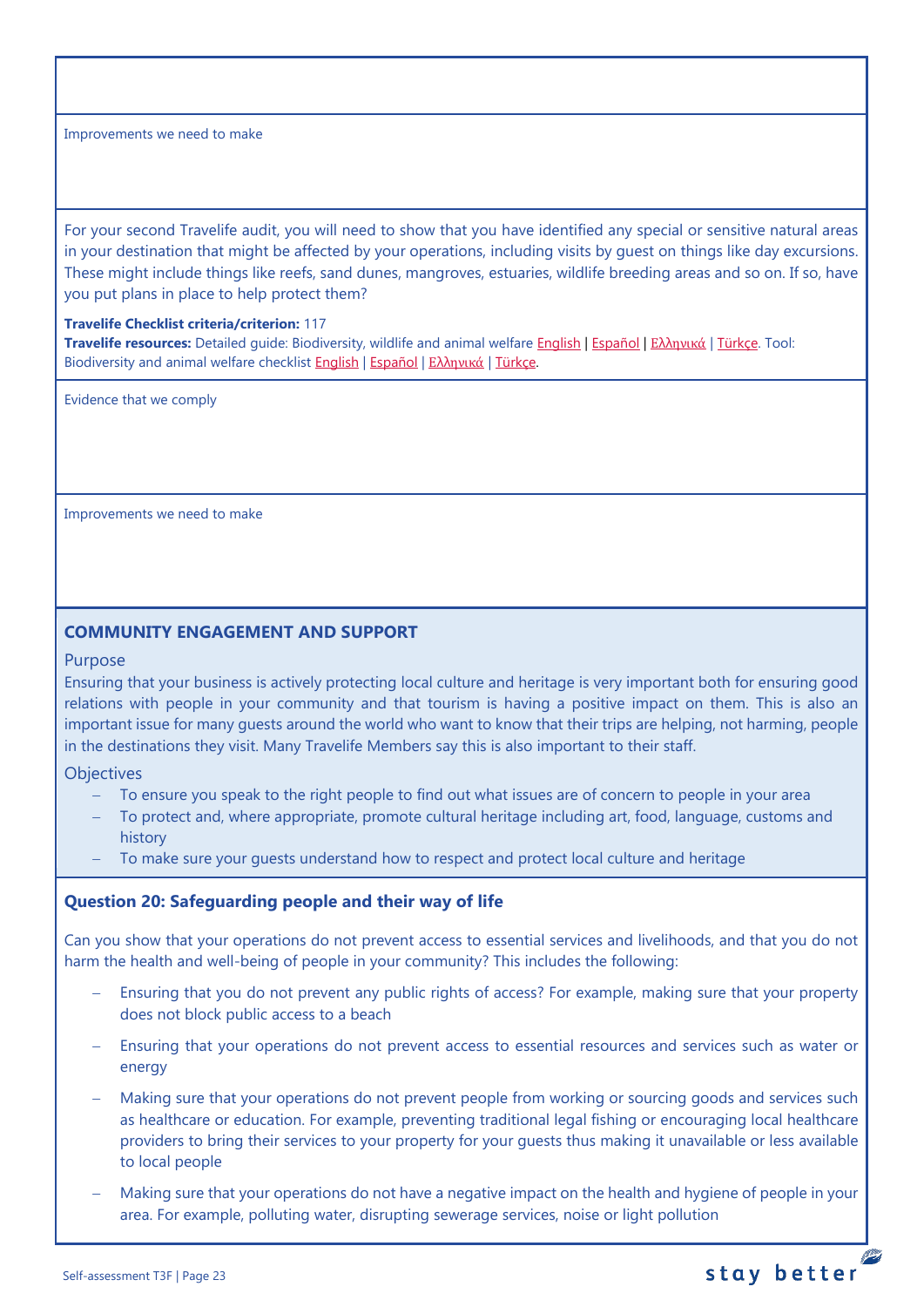For your second Travelife audit, you will need to show that you properly assessed the impact on your local community from any land you acquired during the previous 2 years, and that you put plans in place to minimise any negative impacts.

**Travelife Checklist criteria/criterion:** 107 + 108 + 113 + 114 + 115 **Travelife resources:** Detailed guide: Community engagement and suppor[t English](https://travelifestaybetter.com/wp-content/uploads/2019/02/7-Detailed-Guide-Community-Engagement.pdf) | [Español](https://travelifestaybetter.com/wp-content/uploads/2019/02/7-ES-Detailed-Guide-Community-Engagement.pdf) | Ελλ[ηνικά](https://travelifestaybetter.com/wp-content/uploads/2020/11/7-GR-Detailed-Guide-Community-Engagement.pdf) | [Türkçe.](https://travelifestaybetter.com/wp-content/uploads/2021/01/7-Detailed-Guide-Community-Engagement-TR-Toplum-Katilimi-ve-Destegi-Detayli-Kilavuz.pdf) Detailed guide: Human rights [English](https://travelifestaybetter.com/wp-content/uploads/2021/01/8-Detailed-Guide-Human-Rights.pdf) | [Español](https://travelifestaybetter.com/wp-content/uploads/2021/01/8-ES-Detailed-Guide-Human-Rights.pdf) | Ελλ[ηνικά](https://travelifestaybetter.com/wp-content/uploads/2021/01/8-GR-Detailed-Guide-Human-Rights.pdf) | [Türkçe.](https://travelifestaybetter.com/wp-content/uploads/2021/01/8-Detailed-Guide-Human-Rights-TR-Insan-Haklari-Detayli-Kilavuz.pdf)

Evidence that we comply

Improvements we need to make

## <span id="page-23-0"></span>**Question 21: Fair treatment**

Do you provide any essential services that are not otherwise available in your community? For example, a medical or dental clinic that you use for guests or staff. If so, do you make this available for local people in your community to use as well?

If you have a facility that is available to people who are not guests at your property (e.g. a restaurant or salon), do you make sure that people in your community can use it without any special conditions (other than a fee, if applied) and are treated with the same care and respect as your guests?

**Travelife Checklist criteria/criterion:** 105 + 106

**Travelife resources:** Detailed guide: Community engagement and suppor[t English](https://travelifestaybetter.com/wp-content/uploads/2019/02/7-Detailed-Guide-Community-Engagement.pdf) | [Español](https://travelifestaybetter.com/wp-content/uploads/2019/02/7-ES-Detailed-Guide-Community-Engagement.pdf) | Ελλ[ηνικά](https://travelifestaybetter.com/wp-content/uploads/2020/11/7-GR-Detailed-Guide-Community-Engagement.pdf) | [Türkçe.](https://travelifestaybetter.com/wp-content/uploads/2021/01/7-Detailed-Guide-Community-Engagement-TR-Toplum-Katilimi-ve-Destegi-Detayli-Kilavuz.pdf) Detailed quide: Human rights [English](https://travelifestaybetter.com/wp-content/uploads/2021/01/8-Detailed-Guide-Human-Rights.pdf) | [Español](https://travelifestaybetter.com/wp-content/uploads/2021/01/8-ES-Detailed-Guide-Human-Rights.pdf) | Ελλ[ηνικά](https://travelifestaybetter.com/wp-content/uploads/2021/01/8-GR-Detailed-Guide-Human-Rights.pdf) | [Türkçe.](https://travelifestaybetter.com/wp-content/uploads/2021/01/8-Detailed-Guide-Human-Rights-TR-Insan-Haklari-Detayli-Kilavuz.pdf)

Evidence that we comply

Improvements we need to make

## <span id="page-23-1"></span>**YOUR GUESTS**

## Purpose

Accommodation providers that see the most benefit from Travelife Certification are making sure their guests are engaged and informed.

**Objectives** 

- − To remind your guests to help you improve your environmental and social impacts
- − To explain how they can be a more responsible visitor
- To encourage them to explore your destination so that local businesses benefit more from tourism

stay better

To make sure your guests know about the important work you are doing

## <span id="page-23-2"></span>**Question 22: Guest engagement and support**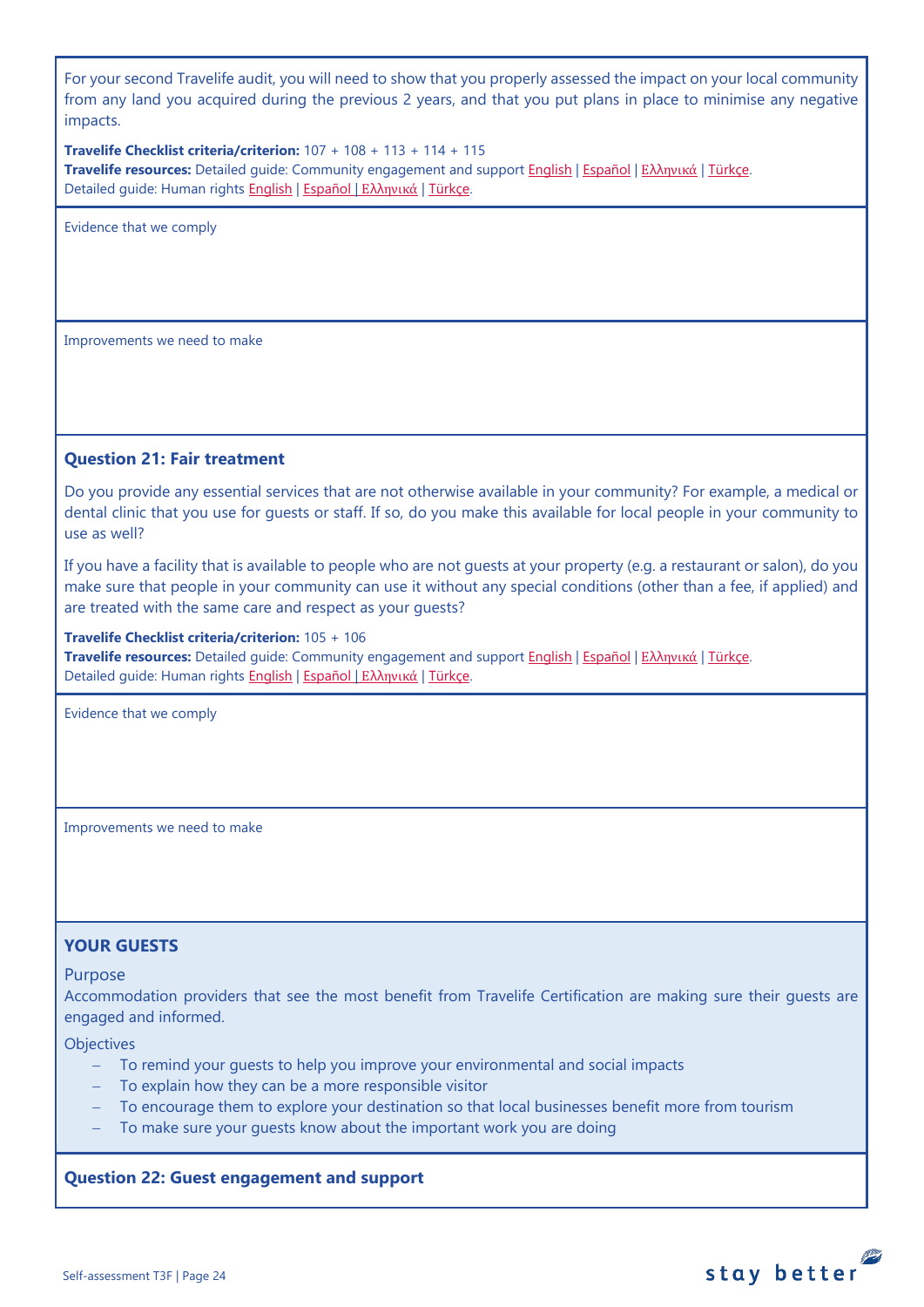Do you give information to guests in the form of notices, signs, electronic displays or leaflets that explains the following:

- The importance of saving water, along with examples about how they can do that during their stay with you
- Information about the local area including activities, shopping and services outside of your property
- How they can help protect areas or sites of special cultural, historical or environmental importance by visiting them and paying an entrance fee or making a donation
- − How they can respect local people including their customs, traditions and way of life and how to dress suitably when visiting local and indigenous communities

For your second Travelife audit, you will also need to show that you give information to guests on the following:

- The importance of saving energy, along with examples about how they can do that during their stay with you
- − How to separate waste for recycling or reuse, and the importance of doing this, and where to find recycling bins on the property
- That they should not take part in activities that might harm animals, animal habitats and general biodiversity
- − How to be a responsible visitor, especially when visiting natural areas, local communities or cultural/historical sites

**Travelife Checklist criteria/criterion:** 27 + 47 + 60 + 81 + 112 + 125 + 126 + 127 **Travelife resources:** Detailed guide: Community engagement and support [English](https://travelifestaybetter.com/wp-content/uploads/2019/02/7-Detailed-Guide-Community-Engagement.pdf) | [Español](https://travelifestaybetter.com/wp-content/uploads/2019/02/7-ES-Detailed-Guide-Community-Engagement.pdf) | Ελλ[ηνικά](https://travelifestaybetter.com/wp-content/uploads/2020/11/7-GR-Detailed-Guide-Community-Engagement.pdf) | [Türkçe.](https://travelifestaybetter.com/wp-content/uploads/2021/01/7-Detailed-Guide-Community-Engagement-TR-Toplum-Katilimi-ve-Destegi-Detayli-Kilavuz.pdf) Detailed guide: Human rights [English](https://travelifestaybetter.com/wp-content/uploads/2021/01/8-Detailed-Guide-Human-Rights.pdf) | [Español](https://travelifestaybetter.com/wp-content/uploads/2021/01/8-ES-Detailed-Guide-Human-Rights.pdf) | Ελλ[ηνικά](https://travelifestaybetter.com/wp-content/uploads/2021/01/8-GR-Detailed-Guide-Human-Rights.pdf) | [Türkçe.](https://travelifestaybetter.com/wp-content/uploads/2021/01/8-Detailed-Guide-Human-Rights-TR-Insan-Haklari-Detayli-Kilavuz.pdf)

Evidence that we comply

Improvements we need to make

Do you encourage your guests to experience your destination and culture? This could include things such as including traditional dishes on your menu and providing information about your destination, the local cultures and so on.

**Travelife Checklist criteria/criterion:** 125 **Travelife resources:** Detailed guide: Community engagement and suppor[t English](https://travelifestaybetter.com/wp-content/uploads/2019/02/7-Detailed-Guide-Community-Engagement.pdf) | [Español](https://travelifestaybetter.com/wp-content/uploads/2019/02/7-ES-Detailed-Guide-Community-Engagement.pdf) | Ελλ[ηνικά](https://travelifestaybetter.com/wp-content/uploads/2020/11/7-GR-Detailed-Guide-Community-Engagement.pdf) | [Türkçe.](https://travelifestaybetter.com/wp-content/uploads/2021/01/7-Detailed-Guide-Community-Engagement-TR-Toplum-Katilimi-ve-Destegi-Detayli-Kilavuz.pdf)

Evidence that we comply

Improvements we need to make

Do you provide opportunities for guests to support your sustainability work? This could include information about charities you support and how they can donate to them and inviting them to join in with activities.

**Travelife Checklist criteria/criterion:** 123

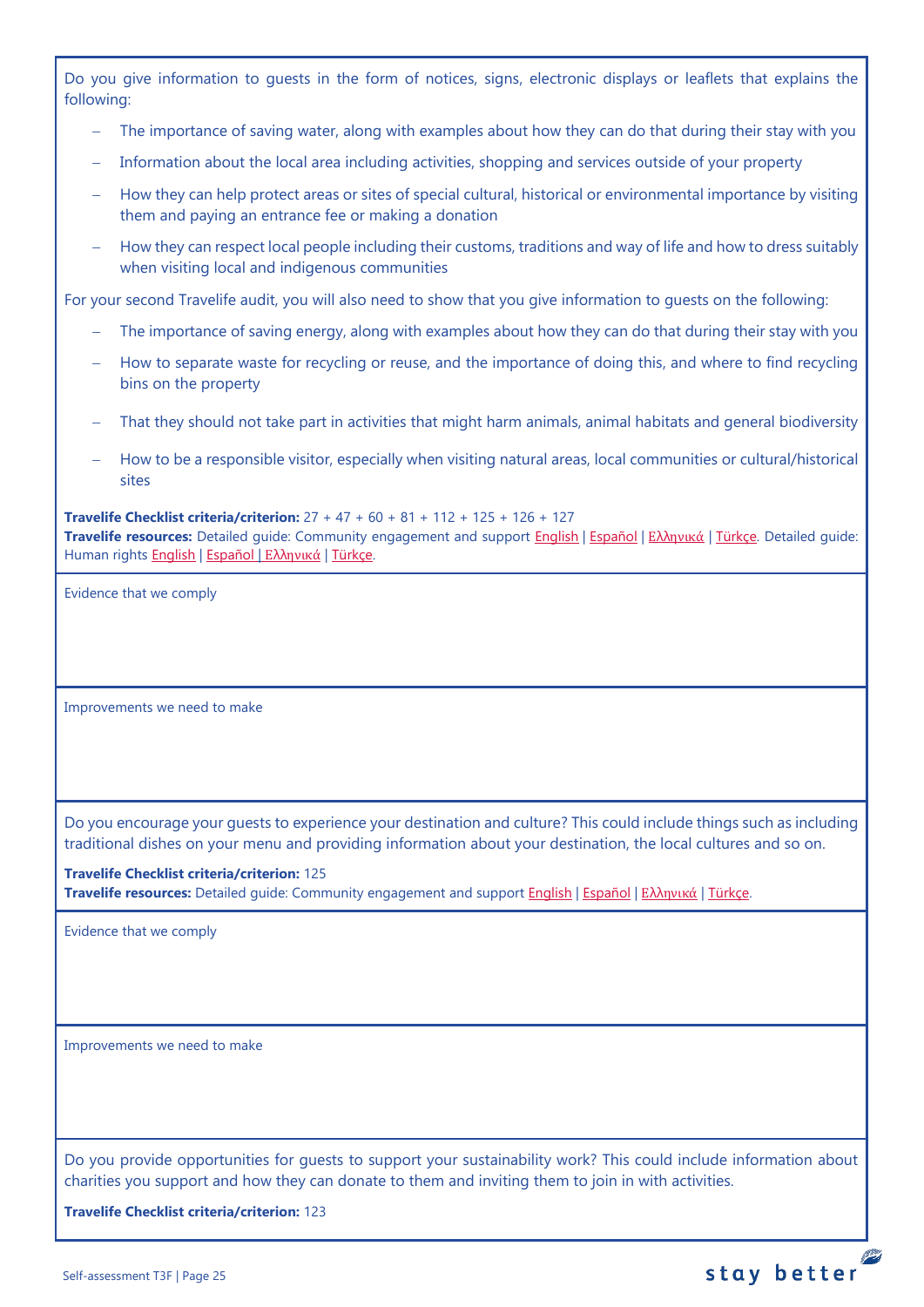If you have a Travelife Gold Certification, are you displaying your certificate publicly?

**Travelife Checklist criteria/criterion:** 122 + 124

**Travelife resources:** Detailed guide: Community engagement and suppor[t English](https://travelifestaybetter.com/wp-content/uploads/2019/02/7-Detailed-Guide-Community-Engagement.pdf) | [Español](https://travelifestaybetter.com/wp-content/uploads/2019/02/7-ES-Detailed-Guide-Community-Engagement.pdf) | Ελλ[ηνικά](https://travelifestaybetter.com/wp-content/uploads/2020/11/7-GR-Detailed-Guide-Community-Engagement.pdf) | [Türkçe.](https://travelifestaybetter.com/wp-content/uploads/2021/01/7-Detailed-Guide-Community-Engagement-TR-Toplum-Katilimi-ve-Destegi-Detayli-Kilavuz.pdf)

Evidence that we comply

Improvements we need to make

# <span id="page-25-0"></span>**FAIR LABOUR PRACTICES**

## Purpose

Responsible businesses treat all people fairly, especially their staff, something that a business is almost always rewarded for in terms of employee loyalty and increased guest satisfaction.

### **Objectives**

- To ensure you are complying with all labour laws and regulations
- To make sure your employees have written terms of employment that they freely agree to
- − To avoid discrimination, harassment, abuse and exploitation
- To make sure your staff can raise issues and concerns with management without fear of retaliation
- − To ensure that disciplinary procedures are consistent and fair

## <span id="page-25-1"></span>**Question 23: Recruitment and induction**

When recruiting and inducting new staff, can you show that you do the following?

- − Make sure that you pay all recruitment fees so that staff (or potential staff) are not paying you, or any agency you use, for their employment
- Make sure that you do not pay staff anything before they start work, as they would then be bonded to you in order to pay that money back
- Make sure that before they start work, they have been given written terms of employment that include details of their pay
- Make sure that all new staff have confirmed in writing that they have read and understood the terms of their employment (and their pay), and that these have been explained to them in a language they understand. For example, if your terms are in Spanish but the staff member only speaks Polish, you will either need to provide a written translation in Polish or ensure that they are verbally translated in full
- Make sure you do not discriminate against anyone when considering job applications. This means that you make hiring decisions based on qualifications and experience, not nationality, ethnicity, age, gender, sexual orientation, personal beliefs and so on
- Explain your disciplinary procedures and how they can contact senior management with a problem
- Explain your grievance procedures

### **Travelife Checklist criteria/criterion:** 82 + 85 + 87 + 96 + 97 + 100 + 101

**Travelife resources:** Detailed guide: Fair labour practices [English](https://travelifestaybetter.com/wp-content/uploads/2021/01/10-Detailed-Guide-Fair-Labour-Practices.pdf) | [Español](https://travelifestaybetter.com/wp-content/uploads/2021/01/10-ES-Detailed-Guide-Fair-Labour-Practices.pdf) | Ελλ[ηνικά](https://travelifestaybetter.com/wp-content/uploads/2021/01/10-GR-Detailed-Guide-Fair-Labour-Practices.pdf) | [Türkçe.](https://travelifestaybetter.com/wp-content/uploads/2021/01/10-Detailed-Guide-Fair-Labour-Practices-TR-Adil-Is-Gucu-Uygulamalari-Detayli-Kilavuz.pdf) Quick guide: Disciplinary procedures [English](https://travelifestaybetter.com/wp-content/uploads/2019/02/11-Quick-Guide-Disciplinary-Procedures.pdf) | [Español](https://travelifestaybetter.com/wp-content/uploads/2019/02/11-ES-Quick-Guide-Disciplinary-Procedures.pdf) | Ελλ[ηνικά](https://travelifestaybetter.com/wp-content/uploads/2020/07/36-Quick-Guide-Disciplinary-Procedures-GR.pdf) | [Türkçe.](https://travelifestaybetter.com/wp-content/uploads/2020/08/11-Quick-Guide-Disciplinary-Procedures-TR-11-Hizli-Kilavuz-Disiplin-Proseduru.pdf) Quick guide: Avoiding discrimination [English](https://travelifestaybetter.com/wp-content/uploads/2019/02/13-Quick-Guide-Avoiding-Workplace-Discrimination.pdf) | [Español](https://travelifestaybetter.com/wp-content/uploads/2019/02/13-ES-Quick-Guide-Avoiding-Workplace-Discrimination.pdf) | Ελλ[ηνικά](https://travelifestaybetter.com/wp-content/uploads/2020/07/38-Quick-Guide-Avoiding-Workplace-Discrimination-GR.pdf) | [Türkçe.](https://travelifestaybetter.com/wp-content/uploads/2020/10/13-Quick-Guide-Avoiding-Workplace-Discrimination-TR-Isyerinde-Ayrimciligi-Onlemek-icin-Hizli-Kilavuz.pdf) Example: Telling staff how to give you feedback [English](https://travelifestaybetter.com/wp-content/uploads/2019/02/6-Example-Feedback-Instructions-for-Staff.pdf) | [Español](https://travelifestaybetter.com/wp-content/uploads/2019/02/6-ES-Example-Feedback-Instructions-for-Staff.pdf) | Ελλ[ηνικά](https://travelifestaybetter.com/wp-content/uploads/2021/01/6-GR-Example-Feedback-Instructions-for-Staff.pdf) | [Türkçe.](https://travelifestaybetter.com/wp-content/uploads/2020/08/6-Example-Feedback-Instructions-for-Staff-TR-6-Ornek-Calisan-Geri-Bildirim-Talimati.pdf) Detailed guide: Human rights [English](https://travelifestaybetter.com/wp-content/uploads/2021/01/8-Detailed-Guide-Human-Rights.pdf) | [Español](https://travelifestaybetter.com/wp-content/uploads/2021/01/8-ES-Detailed-Guide-Human-Rights.pdf) | Ελλ[ηνικά](https://travelifestaybetter.com/wp-content/uploads/2021/01/8-GR-Detailed-Guide-Human-Rights.pdf) | [Türkçe.](https://travelifestaybetter.com/wp-content/uploads/2021/01/8-Detailed-Guide-Human-Rights-TR-Insan-Haklari-Detayli-Kilavuz.pdf)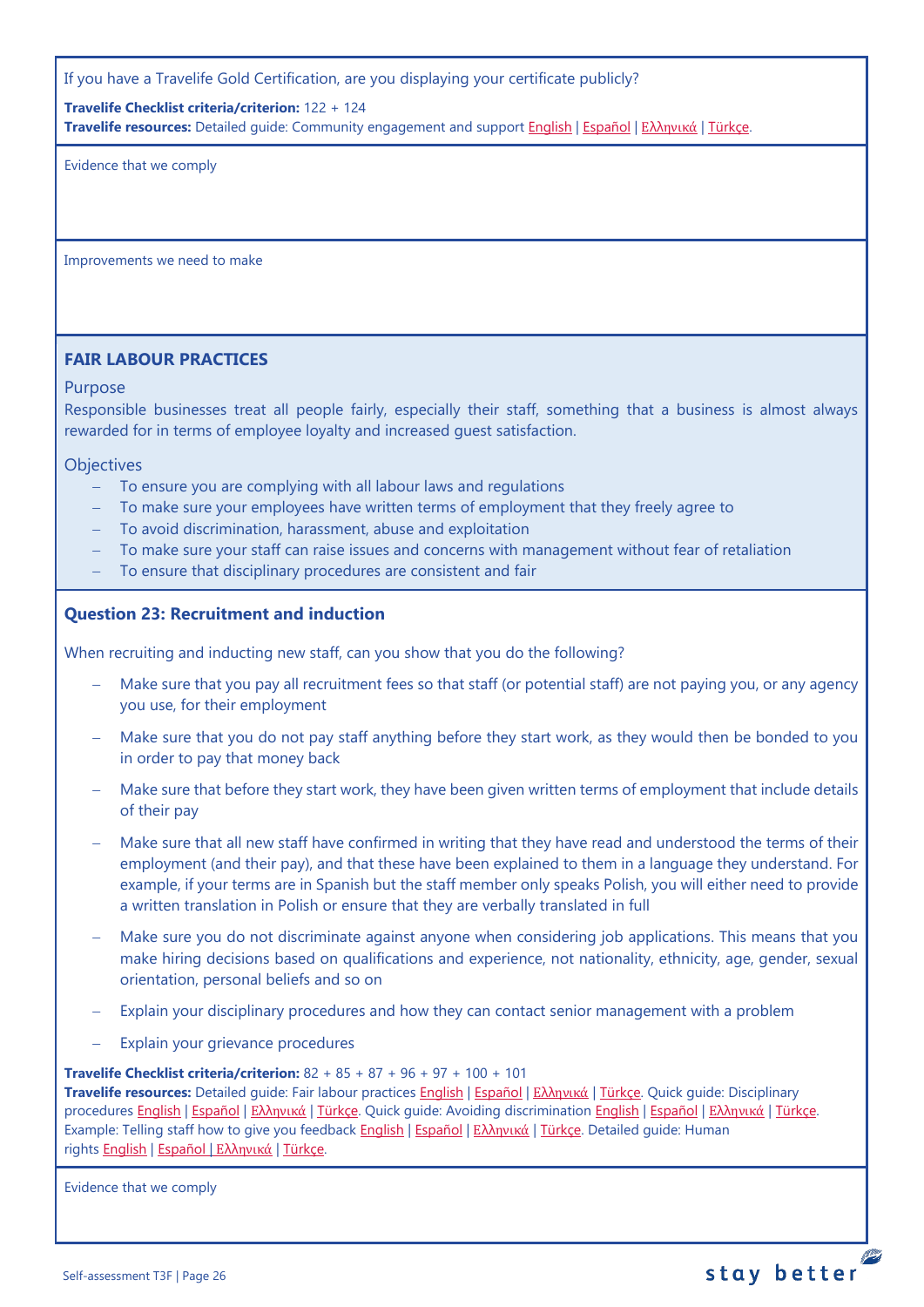## <span id="page-26-0"></span>**Question 24: General terms and conditions**

Can you show that you have met all of the following fair labour conditions?

- − All staff are given a signed copy of their employment terms and conditions
- − All employees understand these terms and conditions, including how much they will be paid
- − You do not keep any original staff documents that belong to them, such as passports, identification cards, bank cards, cheque books, birth certificates and so on

#### **Travelife Checklist criteria/criterion:** 83 + 84 + 86

**Travelife resources:** Detailed guide: Fair labour practices [English](https://travelifestaybetter.com/wp-content/uploads/2021/01/10-Detailed-Guide-Fair-Labour-Practices.pdf) | [Español](https://travelifestaybetter.com/wp-content/uploads/2021/01/10-ES-Detailed-Guide-Fair-Labour-Practices.pdf) | Ελλ[ηνικά](https://travelifestaybetter.com/wp-content/uploads/2021/01/10-GR-Detailed-Guide-Fair-Labour-Practices.pdf) | [Türkçe.](https://travelifestaybetter.com/wp-content/uploads/2021/01/10-Detailed-Guide-Fair-Labour-Practices-TR-Adil-Is-Gucu-Uygulamalari-Detayli-Kilavuz.pdf) Detailed guide: Human rights [English](https://travelifestaybetter.com/wp-content/uploads/2021/01/8-Detailed-Guide-Human-Rights.pdf) | [Español](https://travelifestaybetter.com/wp-content/uploads/2021/01/8-ES-Detailed-Guide-Human-Rights.pdf) | Ελλ[ηνικά](https://travelifestaybetter.com/wp-content/uploads/2021/01/8-GR-Detailed-Guide-Human-Rights.pdf) | [Türkçe.](https://travelifestaybetter.com/wp-content/uploads/2021/01/8-Detailed-Guide-Human-Rights-TR-Insan-Haklari-Detayli-Kilavuz.pdf)

Evidence that we comply

Improvements we need to make

Can you show that you have met all of the following fair labour conditions?

- Paying no less than the legal minimum wage. If there is no legal minimum in your country, then you should follow international guidelines
- − Staff are advised in advance about their working hours and agree to them
- − If you allow overtime, that this is either paid or that time is given off in lieu, and that you meet any legal requirements relating to overtime, breaks, time off and maximum working hours
- Staff are provided with wage slips that show the hours they have worked, how much they were paid and any overtime hours that have been paid (if applicable)

**Travelife Checklist criteria/criterion:** 89 + 92 + 93 + 95 **Travelife resources:** Detailed guide: Fair labour practices [English](https://travelifestaybetter.com/wp-content/uploads/2021/01/10-Detailed-Guide-Fair-Labour-Practices.pdf) | [Español](https://travelifestaybetter.com/wp-content/uploads/2021/01/10-ES-Detailed-Guide-Fair-Labour-Practices.pdf) | Ελλ[ηνικά](https://travelifestaybetter.com/wp-content/uploads/2021/01/10-GR-Detailed-Guide-Fair-Labour-Practices.pdf) | [Türkçe.](https://travelifestaybetter.com/wp-content/uploads/2021/01/10-Detailed-Guide-Fair-Labour-Practices-TR-Adil-Is-Gucu-Uygulamalari-Detayli-Kilavuz.pdf) Detailed guide: Human rights [English](https://travelifestaybetter.com/wp-content/uploads/2021/01/8-Detailed-Guide-Human-Rights.pdf) | [Español](https://travelifestaybetter.com/wp-content/uploads/2021/01/8-ES-Detailed-Guide-Human-Rights.pdf) | Ελλ[ηνικά](https://travelifestaybetter.com/wp-content/uploads/2021/01/8-GR-Detailed-Guide-Human-Rights.pdf) | [Türkçe.](https://travelifestaybetter.com/wp-content/uploads/2021/01/8-Detailed-Guide-Human-Rights-TR-Insan-Haklari-Detayli-Kilavuz.pdf)

Evidence that we comply

Improvements we need to make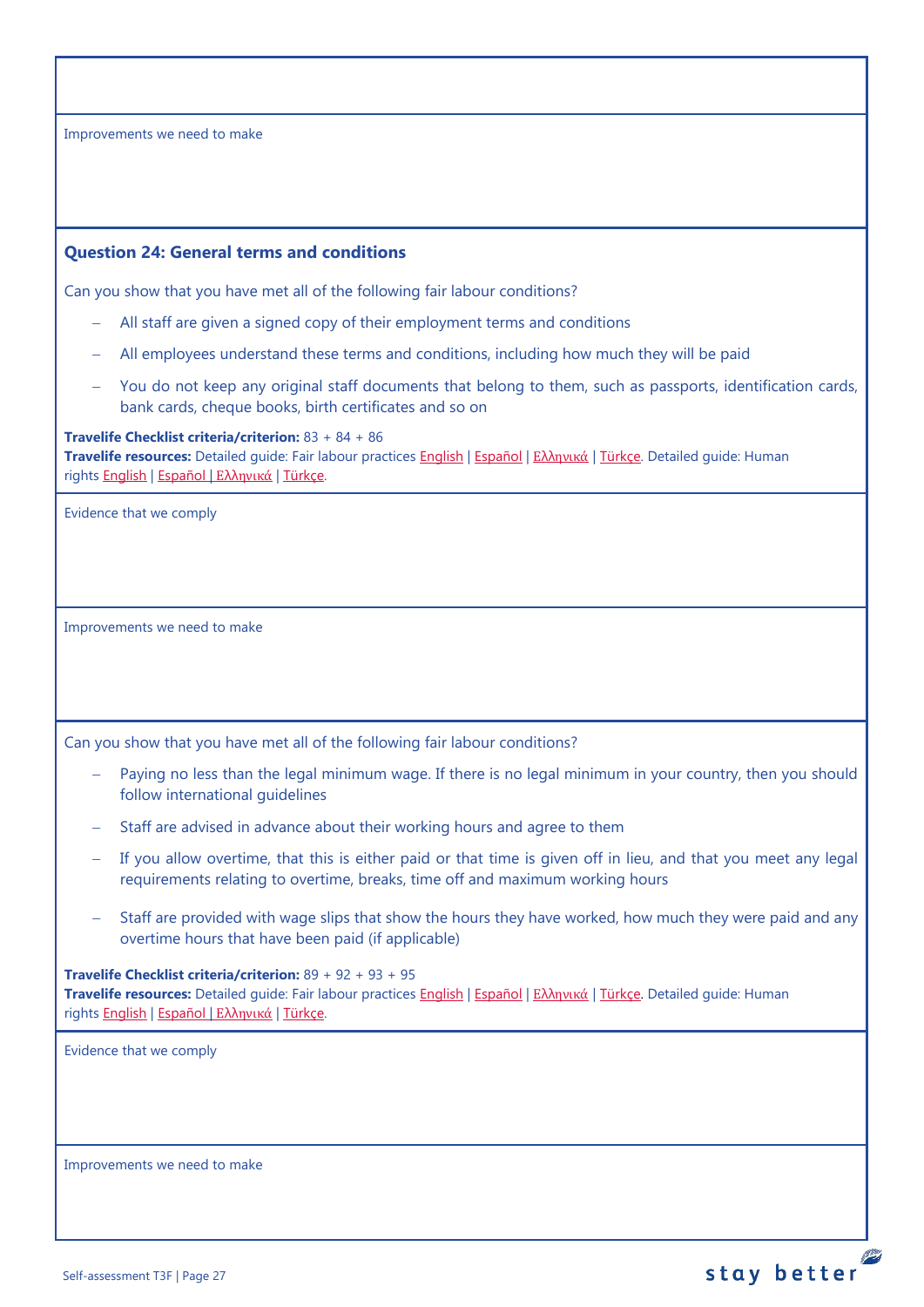For your second Travelife audit, you will also need to show evidence that you encourage non-discrimination and fair treatment for everyone. For example, providing training in this area and having discrimination, exploitation and abuse as a form of serious misconduct in your disciplinary procedures

### **Travelife Checklist criteria/criterion:** 100

**Travelife resources:** Detailed guide: Fair labour practices [English](https://travelifestaybetter.com/wp-content/uploads/2021/01/10-Detailed-Guide-Fair-Labour-Practices.pdf) | [Español](https://travelifestaybetter.com/wp-content/uploads/2021/01/10-ES-Detailed-Guide-Fair-Labour-Practices.pdf) | Ελλ[ηνικά](https://travelifestaybetter.com/wp-content/uploads/2021/01/10-GR-Detailed-Guide-Fair-Labour-Practices.pdf) | [Türkçe.](https://travelifestaybetter.com/wp-content/uploads/2021/01/10-Detailed-Guide-Fair-Labour-Practices-TR-Adil-Is-Gucu-Uygulamalari-Detayli-Kilavuz.pdf) Quick guide: Avoiding discrimination [English](https://travelifestaybetter.com/wp-content/uploads/2019/02/13-Quick-Guide-Avoiding-Workplace-Discrimination.pdf) | [Español](https://travelifestaybetter.com/wp-content/uploads/2019/02/13-ES-Quick-Guide-Avoiding-Workplace-Discrimination.pdf) | Ελλ[ηνικά](https://travelifestaybetter.com/wp-content/uploads/2020/07/38-Quick-Guide-Avoiding-Workplace-Discrimination-GR.pdf) | [Türkçe.](https://travelifestaybetter.com/wp-content/uploads/2020/10/13-Quick-Guide-Avoiding-Workplace-Discrimination-TR-Isyerinde-Ayrimciligi-Onlemek-icin-Hizli-Kilavuz.pdf) Detailed guide: Human rights [English](https://travelifestaybetter.com/wp-content/uploads/2021/01/8-Detailed-Guide-Human-Rights.pdf) | [Español](https://travelifestaybetter.com/wp-content/uploads/2021/01/8-ES-Detailed-Guide-Human-Rights.pdf) | Ελλ[ηνικά](https://travelifestaybetter.com/wp-content/uploads/2021/01/8-GR-Detailed-Guide-Human-Rights.pdf) | [Türkçe.](https://travelifestaybetter.com/wp-content/uploads/2021/01/8-Detailed-Guide-Human-Rights-TR-Insan-Haklari-Detayli-Kilavuz.pdf)

Evidence that we comply

Improvements we need to make

When staff leave the business, can you show the following?

- All money you owe them is paid to them when they leave
- They are able to access your premises to collect any of their personal possessions

#### **Travelife Checklist criteria/criterion:** 88

**Travelife resources:** Detailed guide: Fair labour practices [English](https://travelifestaybetter.com/wp-content/uploads/2021/01/10-Detailed-Guide-Fair-Labour-Practices.pdf) | [Español](https://travelifestaybetter.com/wp-content/uploads/2021/01/10-ES-Detailed-Guide-Fair-Labour-Practices.pdf) | Ελλ[ηνικά](https://travelifestaybetter.com/wp-content/uploads/2021/01/10-GR-Detailed-Guide-Fair-Labour-Practices.pdf) | [Türkçe.](https://travelifestaybetter.com/wp-content/uploads/2021/01/10-Detailed-Guide-Fair-Labour-Practices-TR-Adil-Is-Gucu-Uygulamalari-Detayli-Kilavuz.pdf) Detailed guide: Human rights [English](https://travelifestaybetter.com/wp-content/uploads/2021/01/8-Detailed-Guide-Human-Rights.pdf) | [Español](https://travelifestaybetter.com/wp-content/uploads/2021/01/8-ES-Detailed-Guide-Human-Rights.pdf) | Ελλ[ηνικά](https://travelifestaybetter.com/wp-content/uploads/2021/01/8-GR-Detailed-Guide-Human-Rights.pdf) | [Türkçe.](https://travelifestaybetter.com/wp-content/uploads/2021/01/8-Detailed-Guide-Human-Rights-TR-Insan-Haklari-Detayli-Kilavuz.pdf)

Evidence that we comply

Improvements we need to make

## <span id="page-27-0"></span>**Question 25: Complaints, feedback and representation**

Can you show that you have policies and procedures in place to ensure that staff can give feedback to management, address personal grievances and make complaints? These should include the following:

- − All staff are told how to contact senior management if they have a problem
- − If there is a trade union, staff are allowed to join it
- Staff are allowed to form groups or committees without management involvement. These groups or committees can have an elected spokesperson and are given reasonable time to meet during working hours
- There is a grievance procedure in place that has been explained to all staff

### **Travelife Checklist criteria/criterion:** 97 + 98 + 99 + 101

**Travelife resources:** Detailed guide: Fair labour practices [English](https://travelifestaybetter.com/wp-content/uploads/2021/01/10-Detailed-Guide-Fair-Labour-Practices.pdf) | [Español](https://travelifestaybetter.com/wp-content/uploads/2021/01/10-ES-Detailed-Guide-Fair-Labour-Practices.pdf) | Ελλ[ηνικά](https://travelifestaybetter.com/wp-content/uploads/2021/01/10-GR-Detailed-Guide-Fair-Labour-Practices.pdf) | [Türkçe.](https://travelifestaybetter.com/wp-content/uploads/2021/01/10-Detailed-Guide-Fair-Labour-Practices-TR-Adil-Is-Gucu-Uygulamalari-Detayli-Kilavuz.pdf) Quick guide: Grievance procedures [English](https://travelifestaybetter.com/wp-content/uploads/2019/02/13-Quick-Guide-Avoiding-Workplace-Discrimination.pdf) | Εspañol | Ελλ[ηνικά](https://travelifestaybetter.com/wp-content/uploads/2020/07/38-Quick-Guide-Avoiding-Workplace-Discrimination-GR.pdf) | [Türkçe.](https://travelifestaybetter.com/wp-content/uploads/2020/08/12-Quick-Guide-Grievance-Procedures-TR-12-Hizli-Kilavuz-Sikayet-Proseduru.pdf) Quick guide: Avoiding discrimination English | Εspañol | Ελληνικά | [Türkçe.](https://travelifestaybetter.com/wp-content/uploads/2020/10/13-Quick-Guide-Avoiding-Workplace-Discrimination-TR-Isyerinde-Ayrimciligi-Onlemek-icin-Hizli-Kilavuz.pdf) Example: Telling staff how to give you feedback [English](https://travelifestaybetter.com/wp-content/uploads/2019/02/6-Example-Feedback-Instructions-for-Staff.pdf) | [Español](https://travelifestaybetter.com/wp-content/uploads/2019/02/6-ES-Example-Feedback-Instructions-for-Staff.pdf) | Ελλ[ηνικά](https://travelifestaybetter.com/wp-content/uploads/2021/01/6-GR-Example-Feedback-Instructions-for-Staff.pdf) | [Türkçe.](https://travelifestaybetter.com/wp-content/uploads/2020/08/6-Example-Feedback-Instructions-for-Staff-TR-6-Ornek-Calisan-Geri-Bildirim-Talimati.pdf) Detailed guide: Human rights [English](https://travelifestaybetter.com/wp-content/uploads/2021/01/8-Detailed-Guide-Human-Rights.pdf) | [Español](https://travelifestaybetter.com/wp-content/uploads/2021/01/8-ES-Detailed-Guide-Human-Rights.pdf) | Ελλ[ηνικά](https://travelifestaybetter.com/wp-content/uploads/2021/01/8-GR-Detailed-Guide-Human-Rights.pdf) | [Türkçe.](https://travelifestaybetter.com/wp-content/uploads/2021/01/8-Detailed-Guide-Human-Rights-TR-Insan-Haklari-Detayli-Kilavuz.pdf)

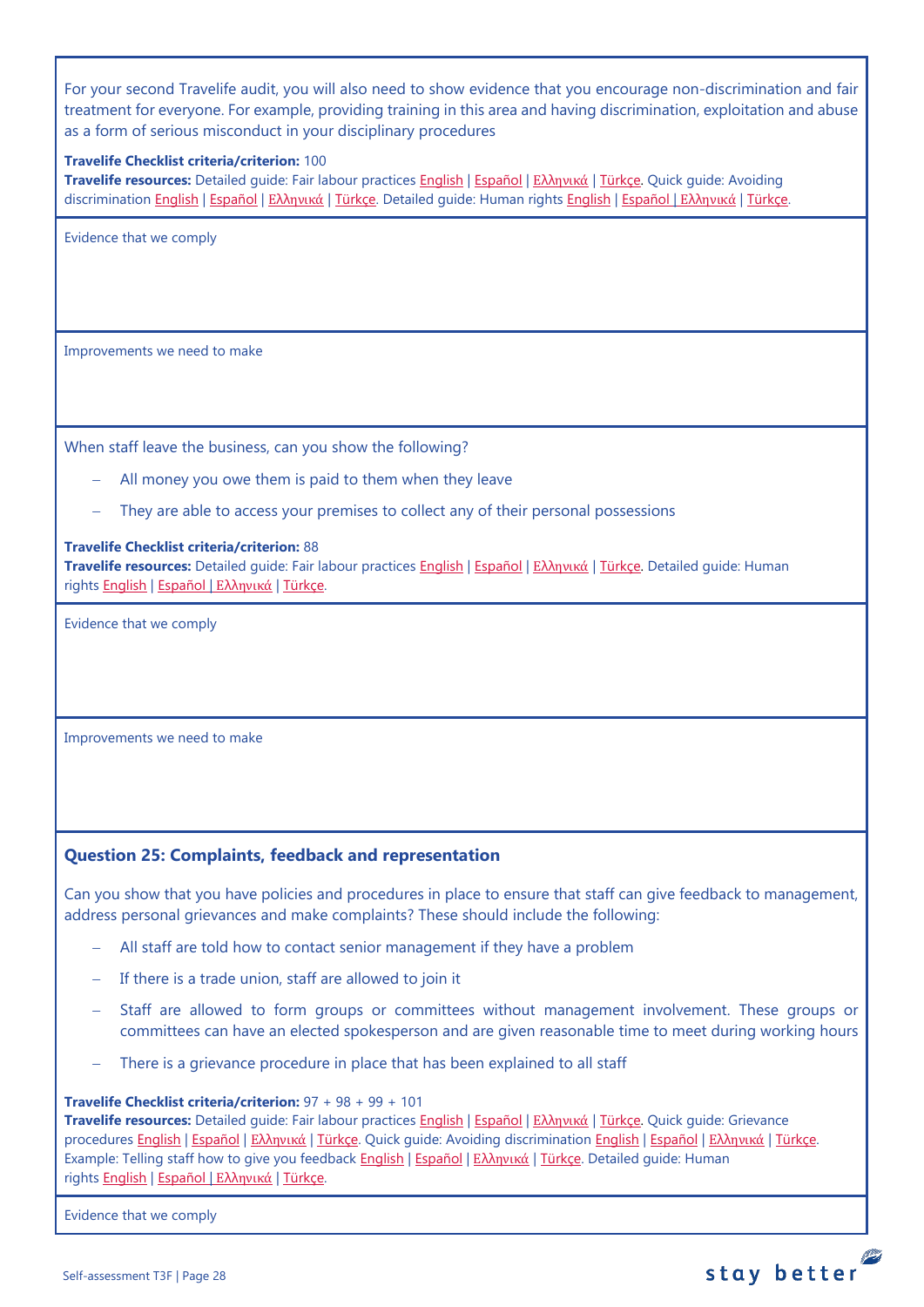## <span id="page-28-0"></span>**Question 26: Keeping records**

Do you have a system in place to ensure that all hours worked by each employee are recorded, and are these records easily accessible and regularly checked to ensure staff working hours comply with the law?

Can you show that you also keep records of the following?

- − Records of any overtime that has been worked
- Files for every employee that include proof of their age
- − Copies of all payslips and details of all money paid to staff

**Travelife Checklist criteria/criterion:** 90 + 91 + 94 + 102 **Travelife resources:** Detailed guide: Fair labour practices [English](https://travelifestaybetter.com/wp-content/uploads/2021/01/10-Detailed-Guide-Fair-Labour-Practices.pdf) | [Español](https://travelifestaybetter.com/wp-content/uploads/2021/01/10-ES-Detailed-Guide-Fair-Labour-Practices.pdf) | Ελλ[ηνικά](https://travelifestaybetter.com/wp-content/uploads/2021/01/10-GR-Detailed-Guide-Fair-Labour-Practices.pdf) | [Türkçe.](https://travelifestaybetter.com/wp-content/uploads/2021/01/10-Detailed-Guide-Fair-Labour-Practices-TR-Adil-Is-Gucu-Uygulamalari-Detayli-Kilavuz.pdf)

Evidence that we comply

Improvements we need to make

# <span id="page-28-1"></span>**Question 27: Employees under the age of 18**

Do you employ anyone under the age of 18? If so, you should be able to show that you meet all of the following requirements:

- You have special conditions in place for them so that their employment with you does not affect their health, development and general well-being
- − You have records of their working hours
- − You are following all relevant national regulations, the UN Convention of the Rights of the Child and ILO Conventions 138/182

stay better

# **Travelife Checklist criteria/criterion:** 103 + 104

**Travelife resources:** Detailed guide: Fair labour practices [English](https://travelifestaybetter.com/wp-content/uploads/2021/01/10-Detailed-Guide-Fair-Labour-Practices.pdf) | [Español](https://travelifestaybetter.com/wp-content/uploads/2021/01/10-ES-Detailed-Guide-Fair-Labour-Practices.pdf) | Ελλ[ηνικά](https://travelifestaybetter.com/wp-content/uploads/2021/01/10-GR-Detailed-Guide-Fair-Labour-Practices.pdf) | [Türkçe.](https://travelifestaybetter.com/wp-content/uploads/2021/01/10-Detailed-Guide-Fair-Labour-Practices-TR-Adil-Is-Gucu-Uygulamalari-Detayli-Kilavuz.pdf) Detailed guide: Human rights [English](https://travelifestaybetter.com/wp-content/uploads/2021/01/8-Detailed-Guide-Human-Rights.pdf) | [Español](https://travelifestaybetter.com/wp-content/uploads/2021/01/8-ES-Detailed-Guide-Human-Rights.pdf) | Ελλ[ηνικά](https://travelifestaybetter.com/wp-content/uploads/2021/01/8-GR-Detailed-Guide-Human-Rights.pdf) | [Türkçe.](https://travelifestaybetter.com/wp-content/uploads/2021/01/8-Detailed-Guide-Human-Rights-TR-Insan-Haklari-Detayli-Kilavuz.pdf)

Evidence that we comply

Improvements we need to make